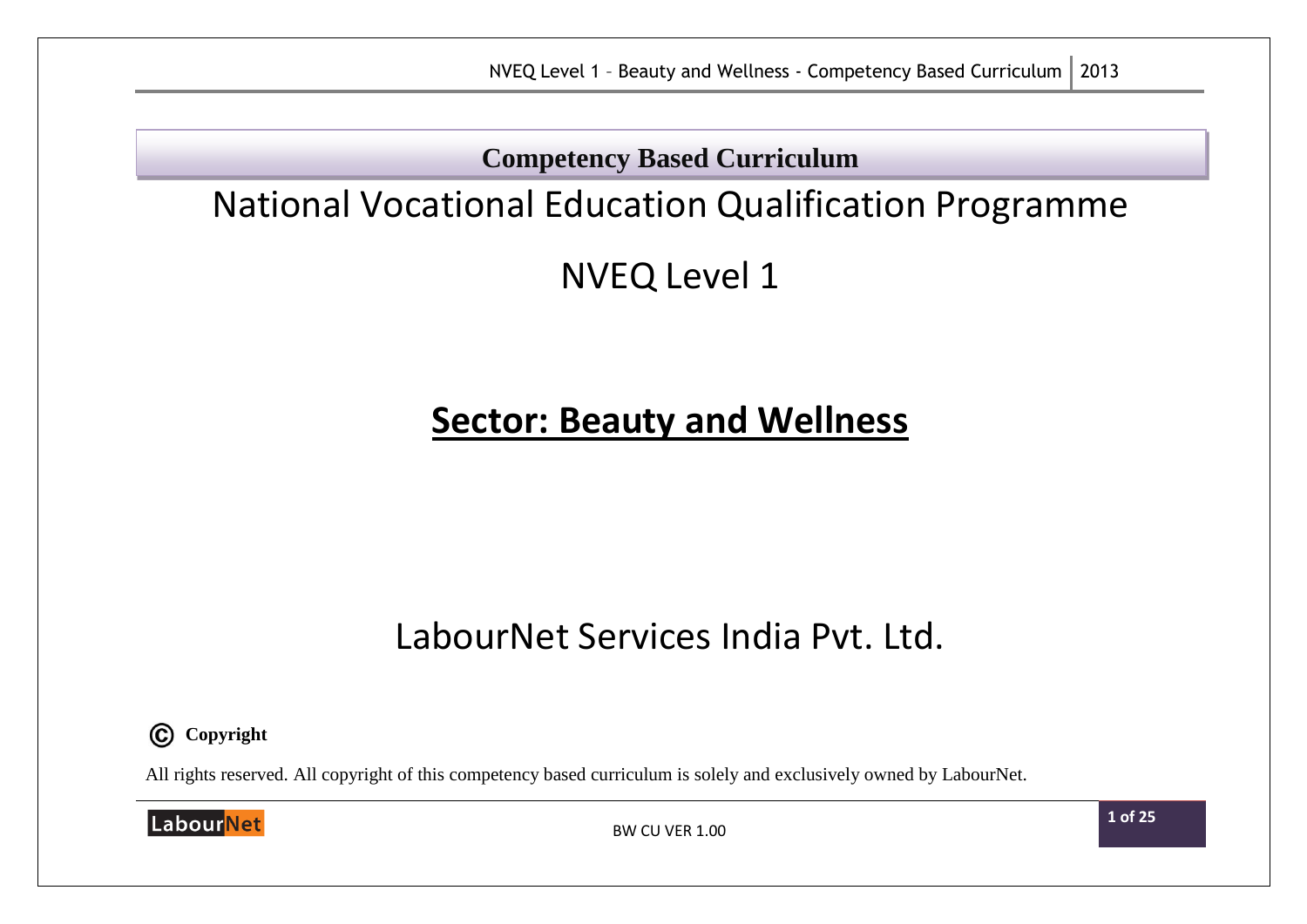## NVEQ Level 1 - Beauty and Wellness - Competency Based Curriculum | 2013

## **TABLE OF CONTENT**

| BW101-NQ2013     |         |
|------------------|---------|
| BW102-NQ2013     |         |
| BW103-NQ2013     |         |
| BW104-NQ2013     |         |
| BW105-NQ2013     |         |
| BW106-NQ2013     |         |
|                  |         |
|                  |         |
|                  |         |
|                  |         |
| <b>LabourNet</b> | 2 of 25 |

**BW CU VER 1.00**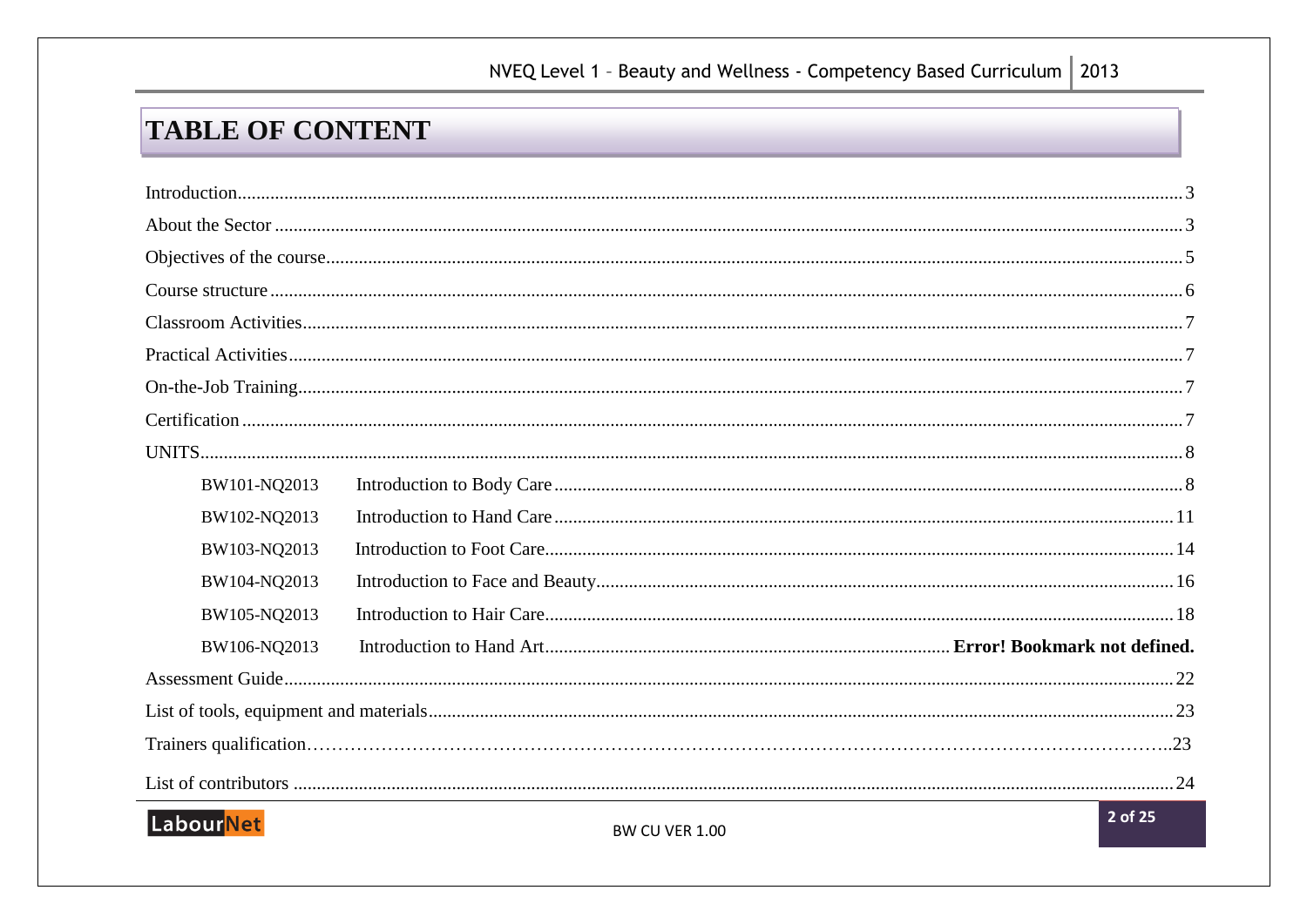## <span id="page-2-0"></span>**Introduction**

<span id="page-2-1"></span>The National Vocational Education Qualification Framework (NVEQF) developed by the Ministry of Human Resource Development (MHRD), Government of India provides a common reference for linking various qualifications to be used for setting common principles and guidelines for a nationally recognized qualification system covering Schools, Vocational Education and Training Institutions, Technical Education Institutions, and Universities/Colleges.

As per NVEQF qualifications are to be developed in series of levels of knowledge and skills, defined in terms of learning outcomes i.e., the competencies (knowledge, skills and attitude) which the learners must possess regardless of whether they were acquired through formal, non-formal or informal education and training system. Units of competency are the specification of knowledge and skill and the application of that knowledge and skill to the standard of performance expected in the workplace.

Competency is defined in terms of what a person is required to perform, under what conditions it is done and how well it is to be done. Generic competencies are considered essential for a person to participate effectively in the workforce, whereas technical competencies are an individual's knowledge and expertise in the specific group task and its processes. An executive order F.No.1-4/2011-VE dated 3 Sept., 2012 on the various aspects of NVEQF has been issued by the MHRD. For more details on the NVEQF, please visit the website of MHRD at www: mhrd.gov.in.

A competency based curriculum describes what learners must "know" and "be able to do" by the end of a program or study. It identifies the competencies and sub-competencies each learner is expected to master. It states clearly the criteria and conditions by which performance will be assessed. It also defines the learning activities that will lead to the learner to mastery of the targeted learning outcome.

The **competency based curriculum** is broken down into parts known as **Units**. Each unit is further broken down into knowledge and skills on the basis of which evidence is to be provided by the learner and the evaluation is to be done by the teacher or trainer.

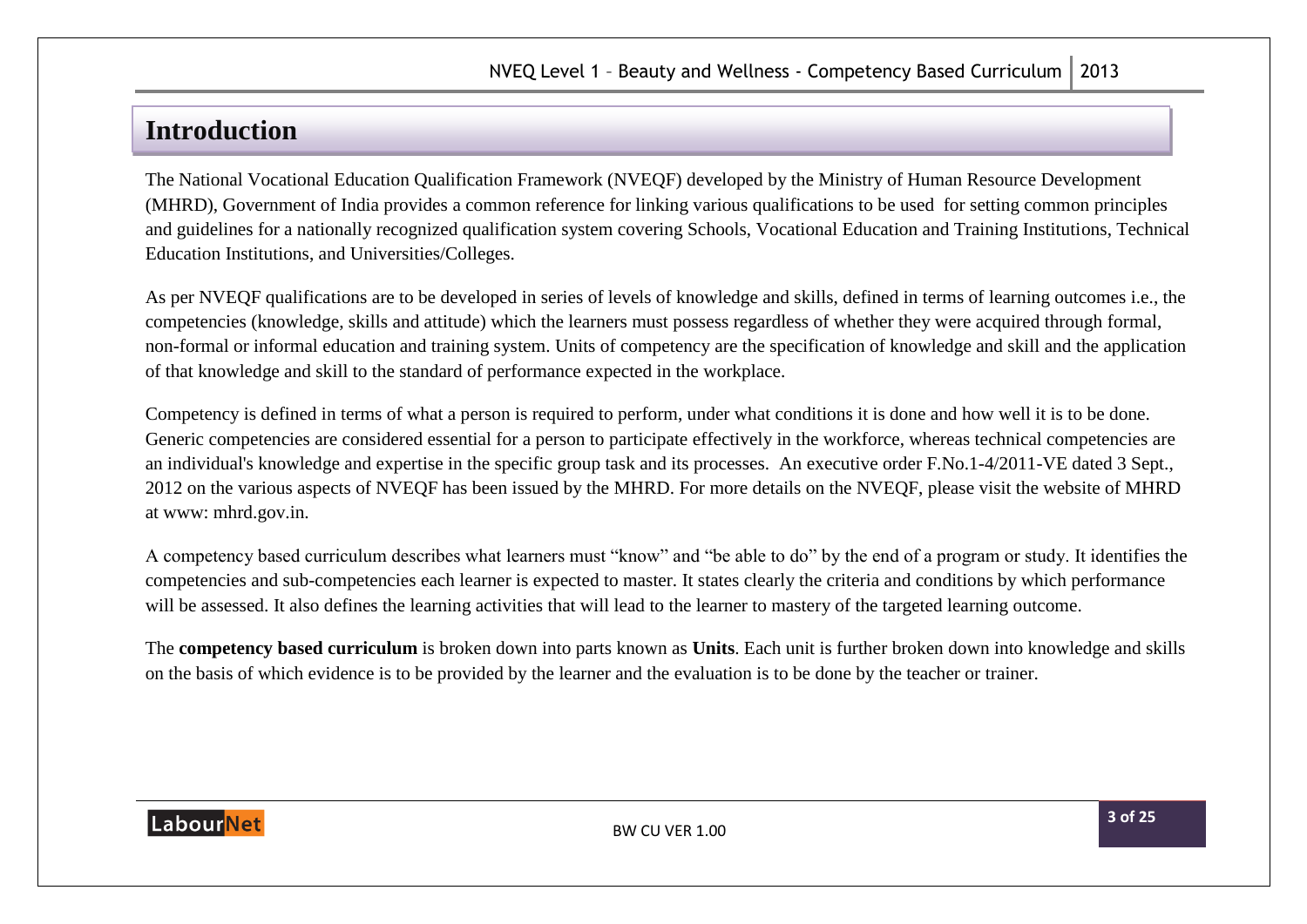## **About the Sector**

The Beauty and Wellness sector in India is witnessing exponential growth due to consumerism, globalization and changing lifestyles. Rising disposable income of the rapidly expanding Indian middle class, demand fuelled by increasing stress levels and willingness of people to 'look and feel good' are further fueling the growth of the Beauty & Wellness industry. India is currently the 10th fastest growing market globally in Beauty & Wellness sector. This industry is presumed to reach a remarkable INR 875,000 crores by the year 2014 The Indian Beauty and Wellness sector comprises of mainly two segments: Products and Services. The Services segment alone contributes as much as 40% of total market. This lucrative market has drawn attention not only of domestic players, VCs, and angel investors but also of established international players that are also now keen to tap into this market.

The rapid growth in beauty and wellness industry along with the entry of giant organized players both nationally and globally, has led to huge demand for trained personnel. The skilled and trained personnel requirement in the next five years is an estimated 4.47 million. However, there is a huge deficit in the availability of skilled and trained personnel. This talent deficit poses extreme threat to the growth and expansion of the whole beauty and wellness industry

#### **Critical Occupations:**

Critical occupations have been identified from existing job roles in the industry based on maximum demand and minimum available skill set in the workplace. Critical occupations, identified in this sector, embrace 75% to 85% of total employee strength where employers are facing huge challenge to meet the demand of the skilled workforce:

|    | <b>Salon &amp; Beauty</b><br><b>Center</b> |    | Rejuvenation            |    | <b>Fitness &amp; Slimming</b><br><b>Centers</b> |    | <b>Alternate Therapy &amp;</b><br><b>Treatment</b> | <b>Product consultation &amp; sales</b> |
|----|--------------------------------------------|----|-------------------------|----|-------------------------------------------------|----|----------------------------------------------------|-----------------------------------------|
|    | Beauty                                     |    | Spa Therapist           |    | <b>Slimming Therapist</b>                       |    | Panchakarma therapist                              | <b>Beauty Advisor</b>                   |
|    | Therapist                                  | 2. | <b>Beauty Therapist</b> | 2. | Dietician                                       |    | Masseur                                            |                                         |
| 2. | Hair Stylist                               | 3. | Nail Technician         |    |                                                 | 3. | Dietician                                          |                                         |
| 3. | Pedicurist &                               | 4. | Spa Supervisor          |    |                                                 | 4. | Yoga Therapist                                     |                                         |
|    | Manicurist                                 |    |                         |    |                                                 |    |                                                    |                                         |

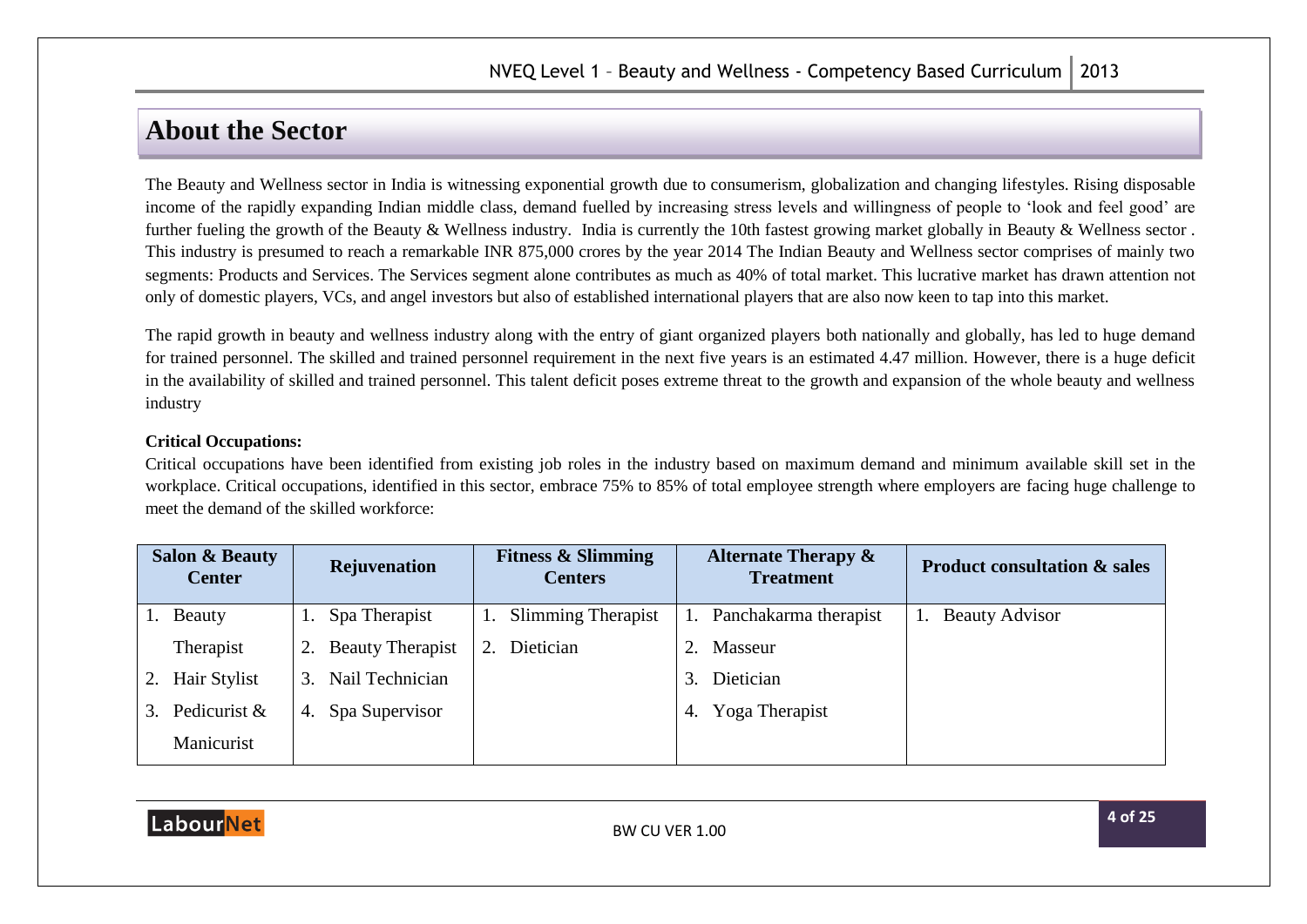## <span id="page-4-0"></span>**Objectives of the course**

Upon completion of this course, students will be able to:

- Apply the knowledge of nutrients, human body systems and their functions with respect to beauty & wellness
- Describe different types of wellness
- Describe reflexology and identify the basic reflex points on hands and feet
- Identify the common problems of hand, foot, facial skin, nails and hair
- Perform face, hand, foot, nails and hair care regime
- Perform the application of mehendi, basic nail art and nail filing

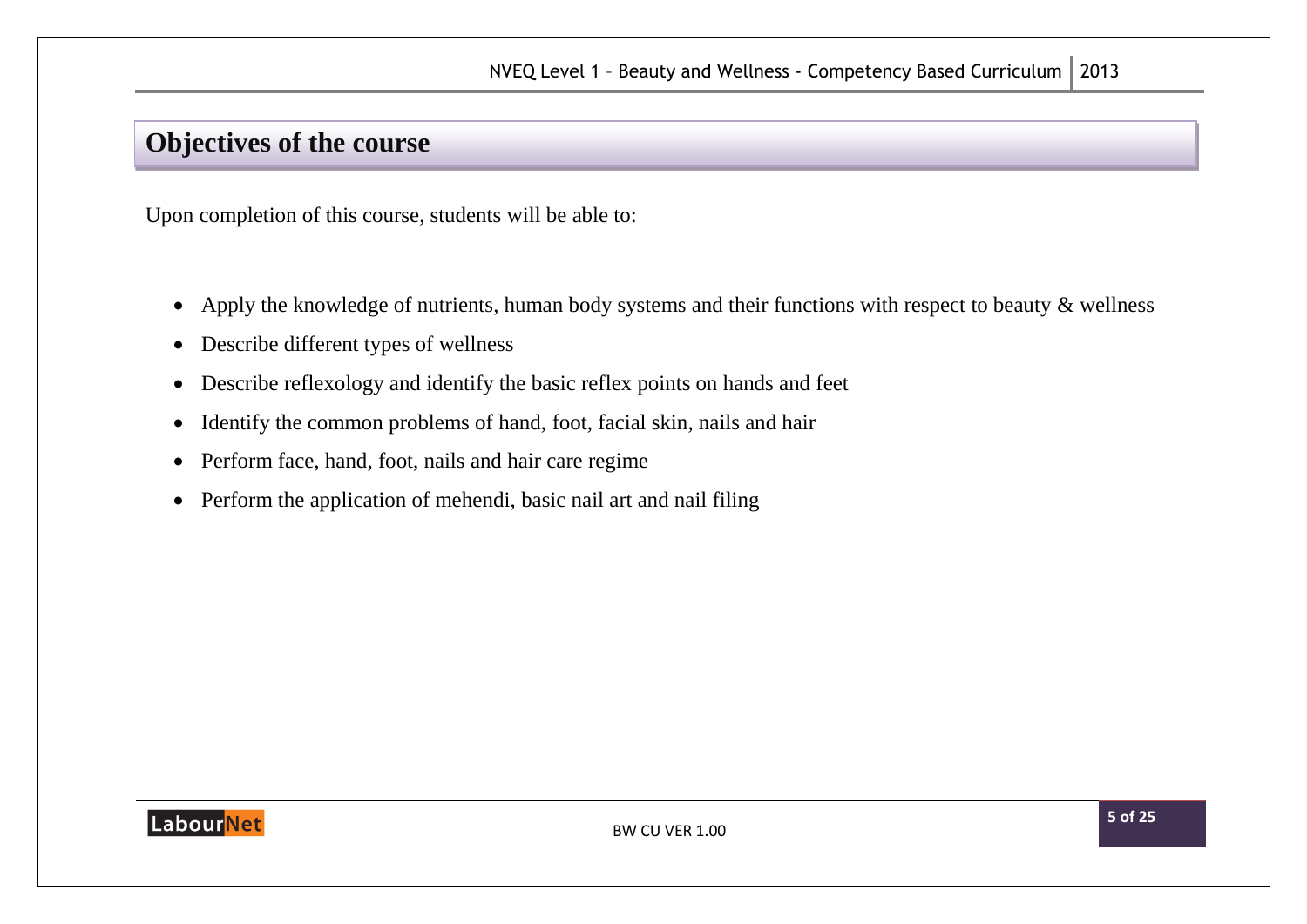## **Competency Based Curriculum**

### **Sector: Beauty and Wellness**

<span id="page-5-0"></span>**Course Structure:** This course (vocational qualification package) is a planned sequence of instructions consisting of the following 06 modules called as Units.

| <b>NVEQ Level 1</b> |                     |                                 |                                           |                               |  |  |
|---------------------|---------------------|---------------------------------|-------------------------------------------|-------------------------------|--|--|
| S.No.               | <b>Unit Code</b>    | <b>Unit Title</b>               | <b>No. of Notional</b><br>/Learning Hours | Pre-requisite Unit, if<br>any |  |  |
| 1.                  | <b>BW101-NQ2013</b> | Introduction to Body Care       | 20                                        | Nil                           |  |  |
| 2.                  | <b>BW102-NQ2013</b> | Introduction to Hand Care       | 25                                        | <b>Nil</b>                    |  |  |
| 3.                  | <b>BW103-NQ2013</b> | Introduction to Foot Care       | 25                                        | Nil                           |  |  |
| $\overline{4}$ .    | <b>BW104-NQ2013</b> | Introduction to Face and Beauty | 50                                        | <b>Nil</b>                    |  |  |
| 5.                  | <b>BW105-NQ2013</b> | Introduction to Hair Care       | 45                                        | Nil                           |  |  |
| 6.                  | <b>BW106-NQ2013</b> | Introduction to Hand Art        | 35                                        | Nil                           |  |  |
| <b>Total</b>        |                     |                                 | 200                                       |                               |  |  |

Successful completion of **95 hours** of **theory sessions** and **105 hours of practical activities and on-the-job learning** is to be done for full qualification.

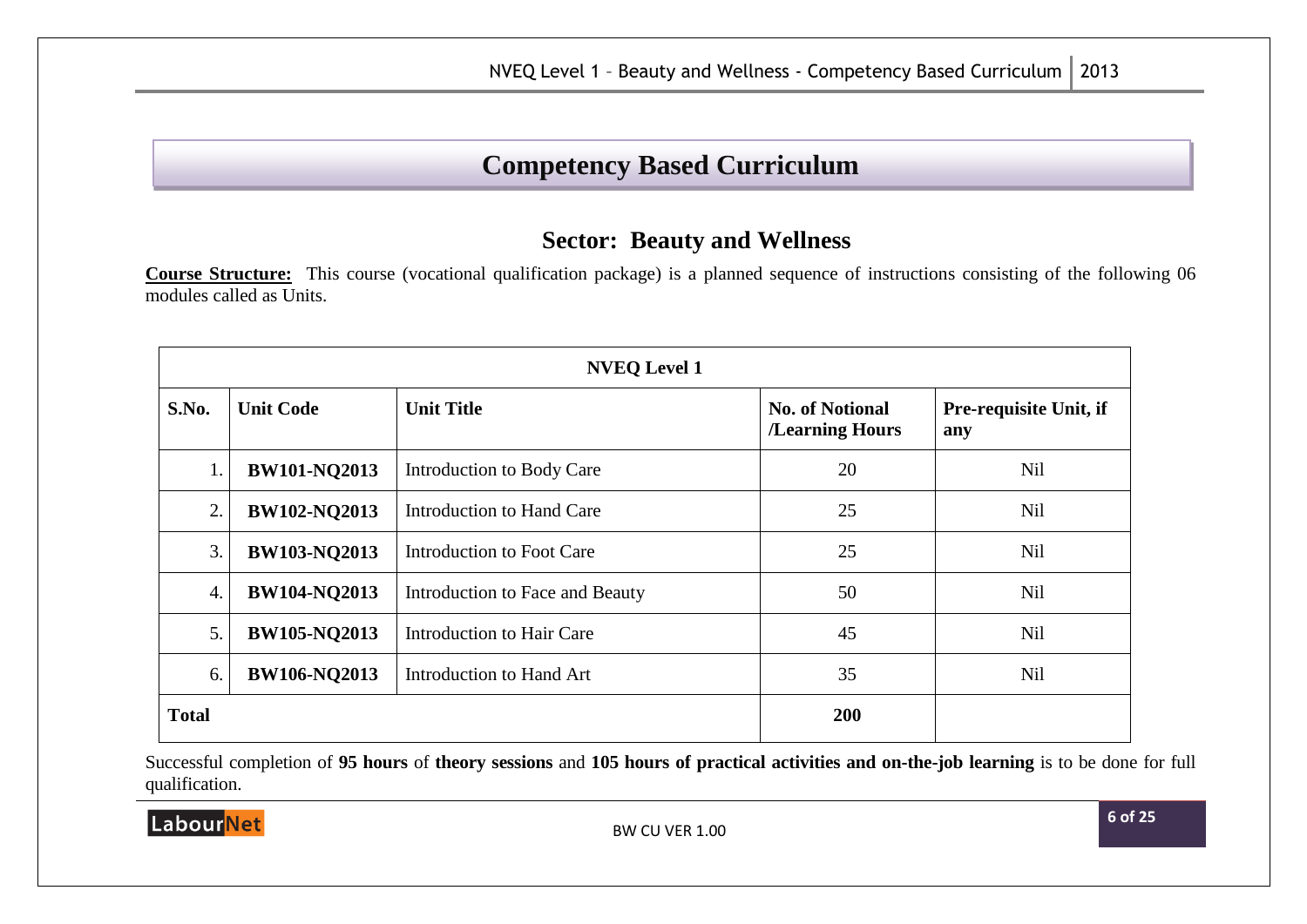#### <span id="page-6-0"></span>**Classroom Activities:**

The main activity in classroom will be an interactive lecture session, followed by discussions. Teachers should make effective use of a variety of instructional aids, such as Videos, Power Point Presentations, Charts, Diagrams, Models, Exhibits, Handouts, etc. to transmit knowledge in projective and interactive mode.

#### <span id="page-6-1"></span>**Practical Activities:**

Activities that provide practical experience are termed as practical activities such as chart preparation, collation of objects relevant to the topics, preparation of informative document, role play, games, etc; Props, tools and equipment are used for practical activities to provide hands-on experiences for students in the chosen occupation. Specialized techniques such as handling of products and equipment, maintaining safe and hygienic conditions, handling customer's complaints and requirements, etc are to be imparted to the students by expert trainers. For practical training in any organization/industry that reflects tasks to be performed and competencies to be imparted, should be as per a plan signed by the student, teacher and employer.

#### <span id="page-6-2"></span>**On-the-Job Training:**

On-the-job training (OJT) utilizes actual equipment and materials in a structured manner, following a training plan that reflects tasks to be performed and competencies to be imparted under the supervision of an experienced trainer or supervisor. Training plan is prepared and signed by the student, teacher, and supervisor at the organization/industry. In the first step of OJT the trainer will provide an overview of the task to the student, explaining the constructional details and use of the tools, equipment, materials, etc. in performing the tasks. In the second step trainer will tell, show, and demonstrate step by step the use of tools, materials and equipment for performing a task showing the finished products at each appropriate step which will help the leaner understand what is required as outcome. Student will directly participate in the next level while the trainer monitors the progress and provides the feedback. At the last level student practices with clearly defined targets for performance standards.

#### <span id="page-6-3"></span>**Certification:**

The CBSE will issue a 'National Certificate for Work Preparation'. This will be in addition to the regular CCE certificate issued to students.

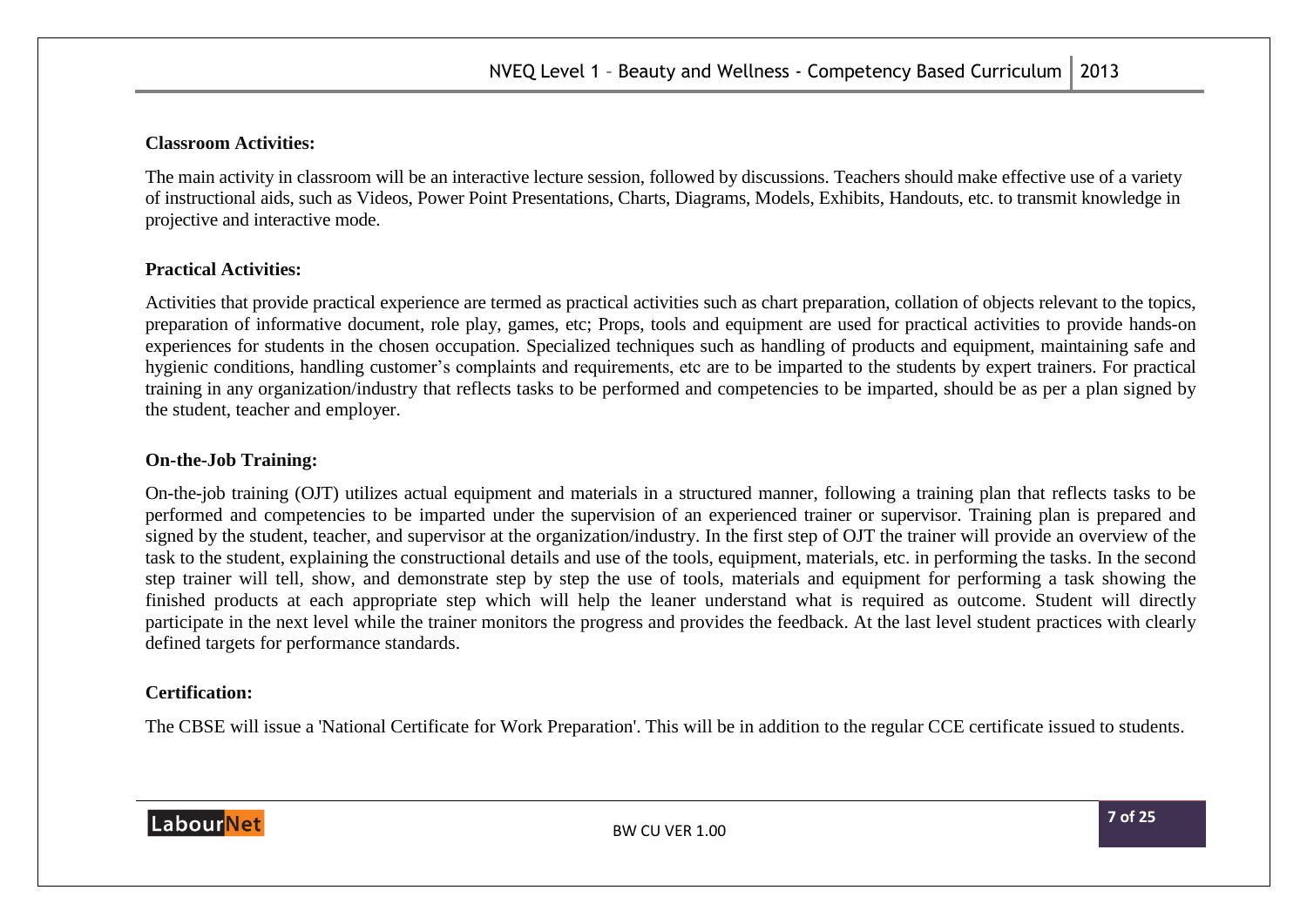<span id="page-7-1"></span><span id="page-7-0"></span>

| <b>UNITS</b>                             |                                                                                                                                              |                                                                                                                                                                                  |                                                                                                                                                                                                                               |                                                                                                                                                                             |  |  |
|------------------------------------------|----------------------------------------------------------------------------------------------------------------------------------------------|----------------------------------------------------------------------------------------------------------------------------------------------------------------------------------|-------------------------------------------------------------------------------------------------------------------------------------------------------------------------------------------------------------------------------|-----------------------------------------------------------------------------------------------------------------------------------------------------------------------------|--|--|
| <b>Unit Code:</b><br><b>BW101-NQ2013</b> | Unit 1 Title: Introduction to Body Care                                                                                                      |                                                                                                                                                                                  |                                                                                                                                                                                                                               |                                                                                                                                                                             |  |  |
|                                          | <b>Duration: 20 Hrs</b>                                                                                                                      |                                                                                                                                                                                  |                                                                                                                                                                                                                               |                                                                                                                                                                             |  |  |
|                                          | <b>Learning Outcome</b>                                                                                                                      | <b>Knowledge Evaluation</b>                                                                                                                                                      | <b>Performance Evaluation</b>                                                                                                                                                                                                 | <b>Teaching and</b><br><b>Training Method</b>                                                                                                                               |  |  |
|                                          | 1. The student will able to<br>apply the knowledge of<br>human body systems<br>and their functions with<br>respect to beauty and<br>wellness | 1. Describe the<br>importance of<br>personal health and<br>hygiene<br>2. Describe the<br>importance of skin<br>physiology in beauty                                              | 1. Demonstrate the<br>correct standing and<br>stance posture<br>2. Draw the different<br>spine structures<br>describing the bad<br>postures<br>3. Explain the role of<br>circulatory system in<br>keeping the body<br>healthy | <b>Interactive lecture:</b><br>Body functions correlated to<br>beauty and wellness<br><b>Activity:</b><br>• Assignment worksheets<br>• Group Activity: Chart<br>preparation |  |  |
|                                          | The student will be able<br>2.<br>to apply the knowledge<br>of basic cosmetology<br>and products in the<br>sector of beauty and<br>wellness  | 1. Define cosmetology<br>2. Differentiate between<br>nail, hair and skin<br>cosmetology<br>3. Differentiate between<br>organic and inorganic<br>compounds used in<br>moisturizer | Identify the cosmetics<br>in make-up<br>Identify the key<br>2.<br>ingredient used in<br>cleanser                                                                                                                              | <b>Interactive lecture:</b><br>Basics of cosmetology<br><b>Activity:</b><br>• Identification of<br>displayed products                                                       |  |  |

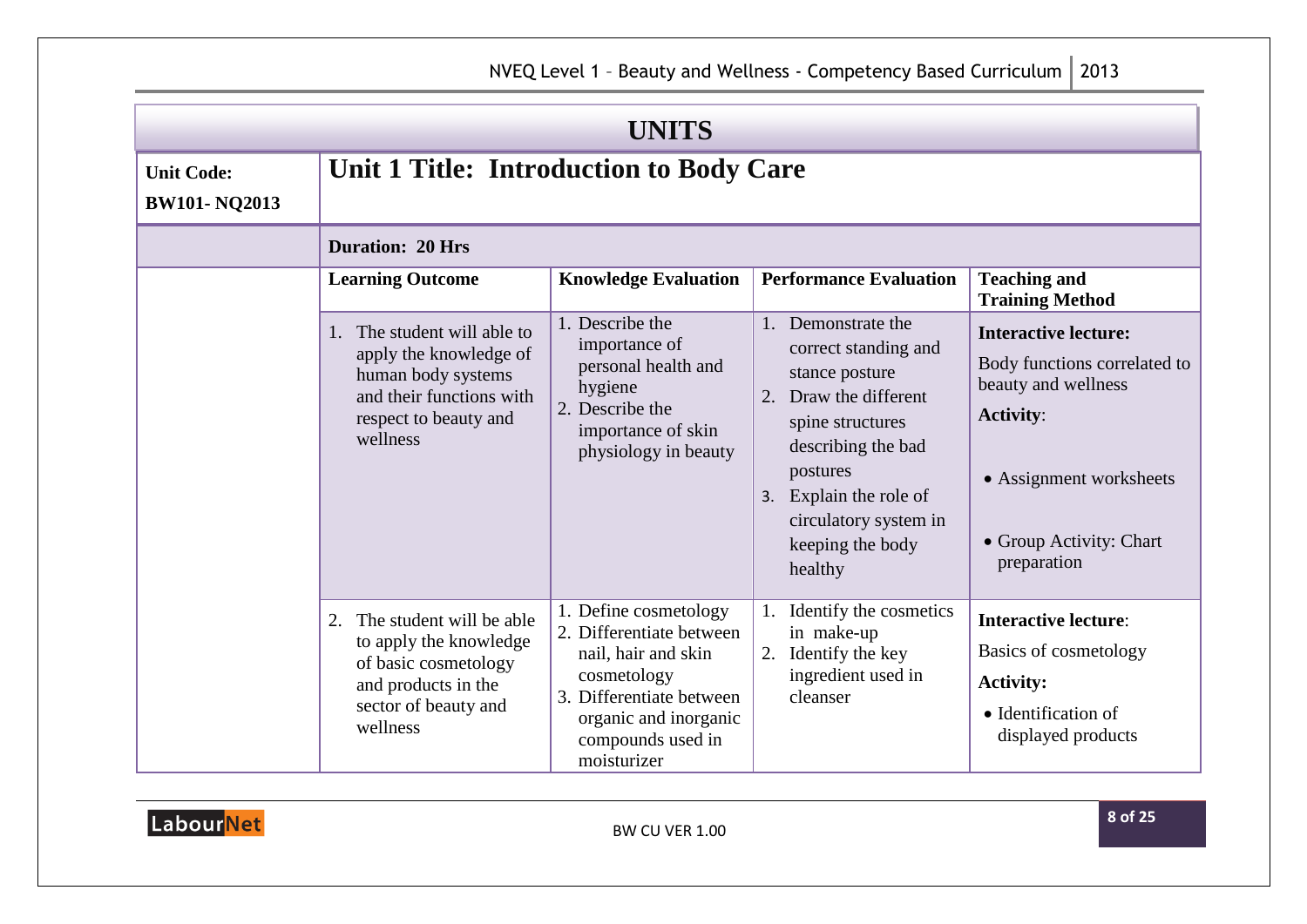| NVEQ Level 1 - Beauty and Wellness - Competency Based Curriculum   2013                                            |                                                                                                                            |                                                                                                                                        |                                                                                                                                                                                                                                                                                                                                         |  |
|--------------------------------------------------------------------------------------------------------------------|----------------------------------------------------------------------------------------------------------------------------|----------------------------------------------------------------------------------------------------------------------------------------|-----------------------------------------------------------------------------------------------------------------------------------------------------------------------------------------------------------------------------------------------------------------------------------------------------------------------------------------|--|
| 3. The student will be able<br>to demonstrate the<br>knowledge of nutrients<br>required for beauty and<br>wellness | 1. Describe the types of<br>nutrients, vitamins<br>and minerals<br>2. Describe the<br>importance of<br>nutrients in beauty | 1. Identify the nutrient<br>which is necessary for<br>healthy skin.<br>2. Identify the food source<br>which contains micro<br>minerals | <b>Interactive lecture:</b><br><b>Nutrients</b><br><b>Activity: Collage</b><br>preparation and Role play<br>• Students will prepare a<br>collage of fruits and<br>vegetables along with<br>other nutrients.<br>• Along with that they will<br>prepare a catchphrase of<br>the collage for an<br>advertisement on beauty<br>and wellness |  |
| 4. The student will be able<br>to describe and<br>distinguish between<br>different types of<br>wellness            | Explain wellness<br>2. Describe the<br>importance of<br>wellness                                                           | List the different types<br>of wellness<br>Differentiate between<br>2.<br>physical and spiritual<br>wellness                           | <b>Interactive lecture:</b><br>Introduction to wellness<br><b>Activity: Role Play</b><br>• Sharing experiences and<br>reflections by presenting<br>themes on the topic to<br>students                                                                                                                                                   |  |

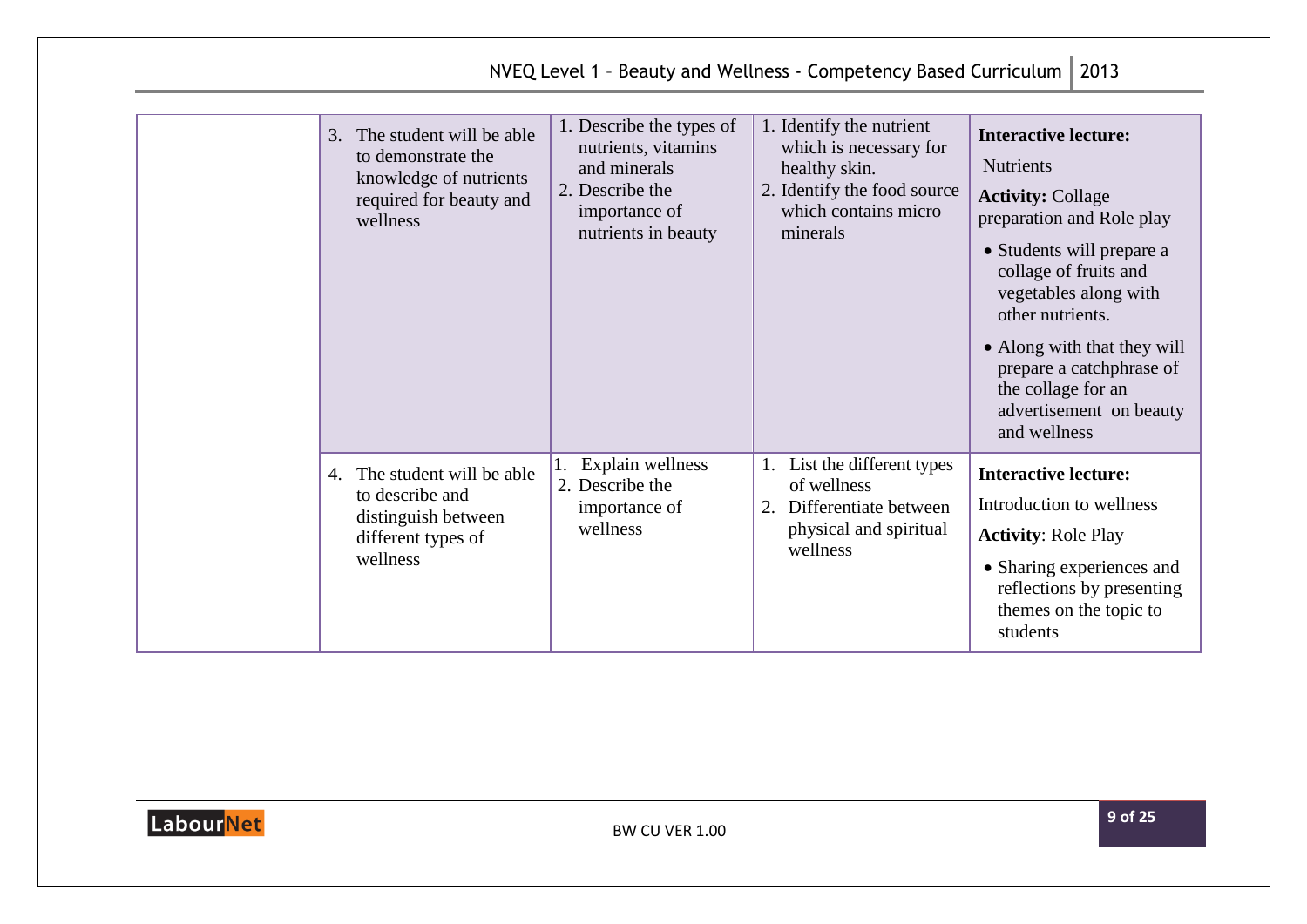|                                                                                    |                                                                                                                | NVEQ Level 1 - Beauty and Wellness - Competency Based Curriculum                                                          | 2013                                                                                                                                                                                                                                                                                                        |
|------------------------------------------------------------------------------------|----------------------------------------------------------------------------------------------------------------|---------------------------------------------------------------------------------------------------------------------------|-------------------------------------------------------------------------------------------------------------------------------------------------------------------------------------------------------------------------------------------------------------------------------------------------------------|
| 5. The student will be able<br>to explain the basic<br>knowledge on<br>reflexology | 1. Describe the<br>importance of<br>reflexology<br>Differentiate<br>2.<br>between hand and<br>foot reflexology | Identify the reflex<br>1.<br>points present on the<br>hands<br>Identify the reflex<br>2.<br>points present on the<br>foot | <b>Interactive lecture:</b><br>Introduction to reflexology<br><b>Activity:</b> Practice Session,<br>Group Activity<br>• Individual activity on self<br>and then group activity.<br>The student will be made<br>to identify reflex points<br>• They will be taught about<br>reflexe points through a<br>game |

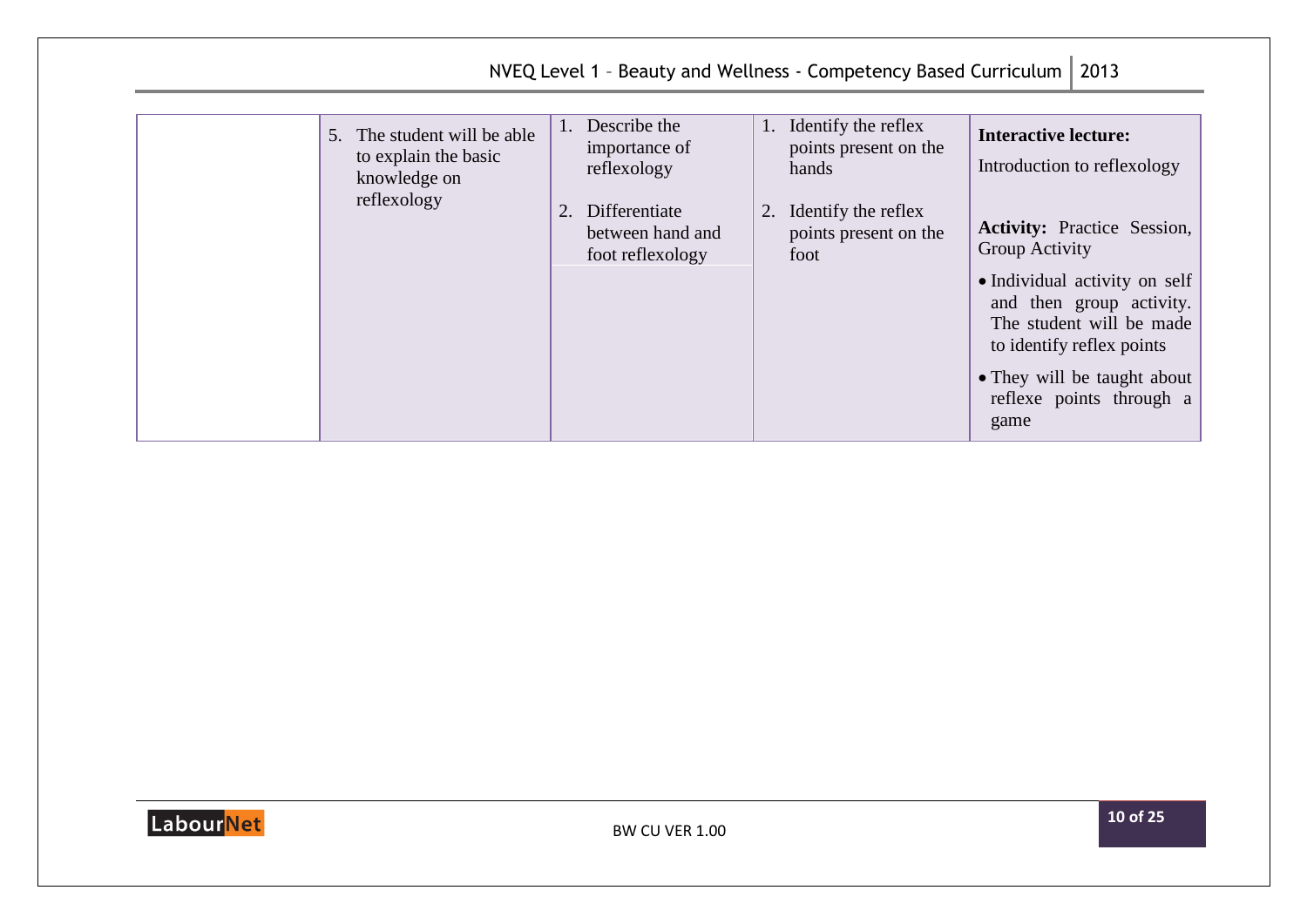<span id="page-10-0"></span>

| <b>Unit Code:</b><br><b>BW102-NQ2013</b> | Unit 2 Title: Introduction to Hand Care                                                                                                            |                                                                                                                                                                        |                                                                                                           |                                                                                                                                                                                                                               |
|------------------------------------------|----------------------------------------------------------------------------------------------------------------------------------------------------|------------------------------------------------------------------------------------------------------------------------------------------------------------------------|-----------------------------------------------------------------------------------------------------------|-------------------------------------------------------------------------------------------------------------------------------------------------------------------------------------------------------------------------------|
|                                          | <b>Duration: 25 hrs</b>                                                                                                                            |                                                                                                                                                                        |                                                                                                           |                                                                                                                                                                                                                               |
|                                          | <b>Learning Outcome</b>                                                                                                                            | <b>Knowledge Evaluation</b>                                                                                                                                            | <b>Performance Evaluation</b>                                                                             | <b>Teaching and</b><br><b>Training Method</b>                                                                                                                                                                                 |
|                                          | The student will be able<br>1.<br>to describe and identify<br>different muscles and<br>structure of a human<br>arm, hand and fingers               | Describe the bone<br>structure of an arm<br>2. Differentiate<br>between hand fascia<br>and hand ligaments<br>State the different<br>$\mathcal{E}$<br>shapes of fingers | Identify different<br>shapes of fingers<br>2.<br>Diagrammatically<br>represent the bones in<br>an arm     | <b>Interactive lecture:</b><br>Arm & Hand Structure<br><b>Activity: Practice Session</b><br>Group Activity<br>Student moves around in<br>the class and looks at<br>different shapes of<br>fingers<br>• A quiz to be conducted |
|                                          | The student will be able<br>2.<br>to apply the knowledge<br>of finger nails structure<br>and finger shapes in the<br>field of beauty &<br>wellness | 1. Describe the<br>components of a<br>finger nail<br>2. Differentiate between<br>nail plate and nail bed                                                               | Diagrammatically<br>1.<br>represent the layers of<br>a finger nail<br>2.<br>Draw different nail<br>shapes | <b>Interactive lecture:</b><br>Finger nail structure<br><b>Activity: Practice Session</b><br>Draw the diagram of<br>$\bullet$<br>layers of nails and<br>different nail shapes                                                 |

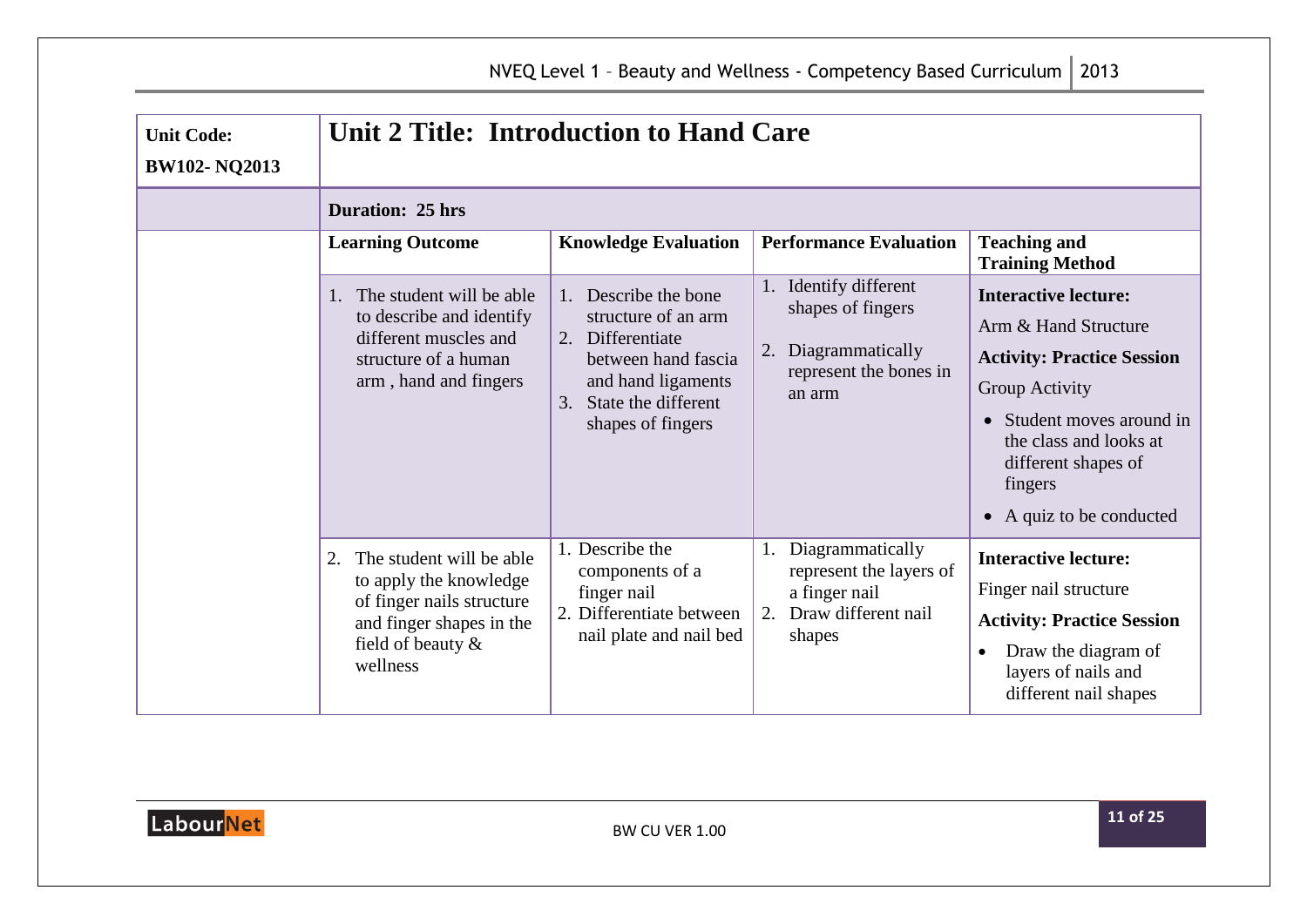|                                                                                                          |                                                                                                                                                                 | NVEQ Level 1 - Beauty and Wellness - Competency Based Curriculum                                                 | 2013                                                                                                                                                                                                                                                                                                                                                                                                    |
|----------------------------------------------------------------------------------------------------------|-----------------------------------------------------------------------------------------------------------------------------------------------------------------|------------------------------------------------------------------------------------------------------------------|---------------------------------------------------------------------------------------------------------------------------------------------------------------------------------------------------------------------------------------------------------------------------------------------------------------------------------------------------------------------------------------------------------|
| 3. The student will be able<br>to identify the common<br>hand skin and nails<br>diseases                 | 1. State the common<br>problems of skin and<br>hand nails<br>2. Describe the causes<br>and symptoms of nail<br>fungal infection                                 | 1. Identify the various<br>skin and hand<br>conditions                                                           | <b>Interactive lecture:</b><br>Common hand skin and nail<br>diseases<br><b>Activity: Picture</b><br>Identification, Group<br>activity<br>Worksheets with<br>$\bullet$<br>diagrams<br>Picture of common<br>$\bullet$<br>problems of nails and<br>hands                                                                                                                                                   |
| 4. The student will be able<br>to demonstrate the<br>process involved in<br>hand wash & hand<br>clean-up | 1. Enlist the cosmetic<br>products used in<br>hand care<br>2. Differentiate<br>between moisturizer<br>and hand scrub<br>3. State the importance<br>of hand care | Demonstrate the<br>$1_{\cdot}$<br>technique of hand<br>wash<br>2. Demonstrate the<br>process of hand clean<br>up | <b>Interactive lecture:</b><br>Introduction to Hand care<br><b>Activity:</b> Identification,<br><b>Practice Session</b><br>• Student will be provided<br>with creams and scrubs<br>and they are asked to<br>identify the items which<br>are used for hand care<br>• Student will follow the<br>of<br>demo<br>correct<br>procedure of washing<br>hand<br>given<br>by<br>the<br>teacher in a step by step |

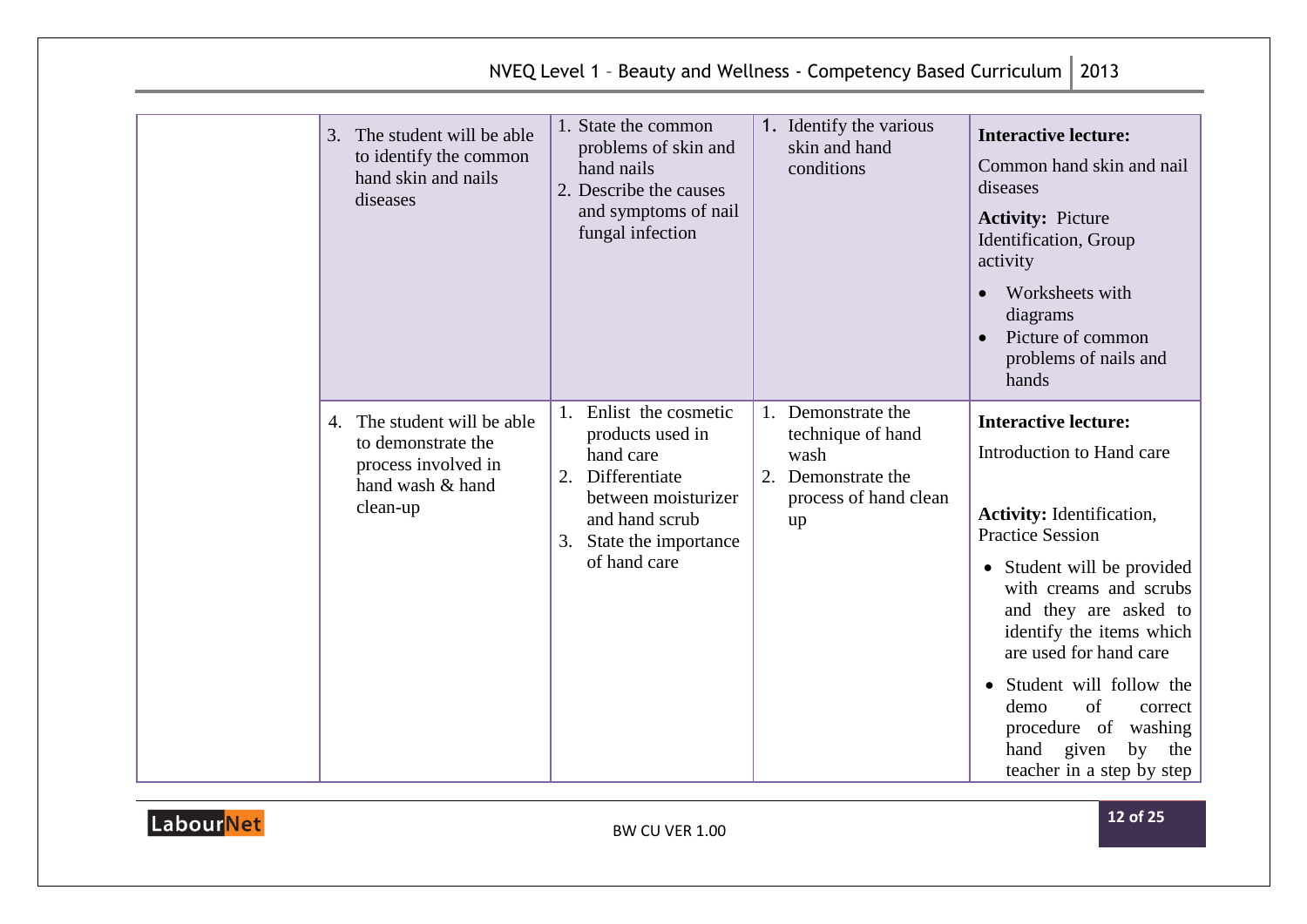| NVEQ Level 1 - Beauty and Wellness - Competency Based Curriculum<br>2013 |                                                                           |                                                                   |                                                                                                |                                                              |                                                               |  |
|--------------------------------------------------------------------------|---------------------------------------------------------------------------|-------------------------------------------------------------------|------------------------------------------------------------------------------------------------|--------------------------------------------------------------|---------------------------------------------------------------|--|
|                                                                          |                                                                           |                                                                   |                                                                                                | manner                                                       |                                                               |  |
|                                                                          | 5. The student will be able<br>to perform the steps of<br>filing of nails | 1. Differentiate between<br>artificial and natural<br>nail shapes | 1. Identify different nail<br>shapes<br>2. Diagrammatically<br>represent the layers of<br>nail | <b>Interactive lecture:</b><br>Hand nail filing<br>$\bullet$ | <b>Activity: Practice Session</b><br>Nail filling - Practical |  |

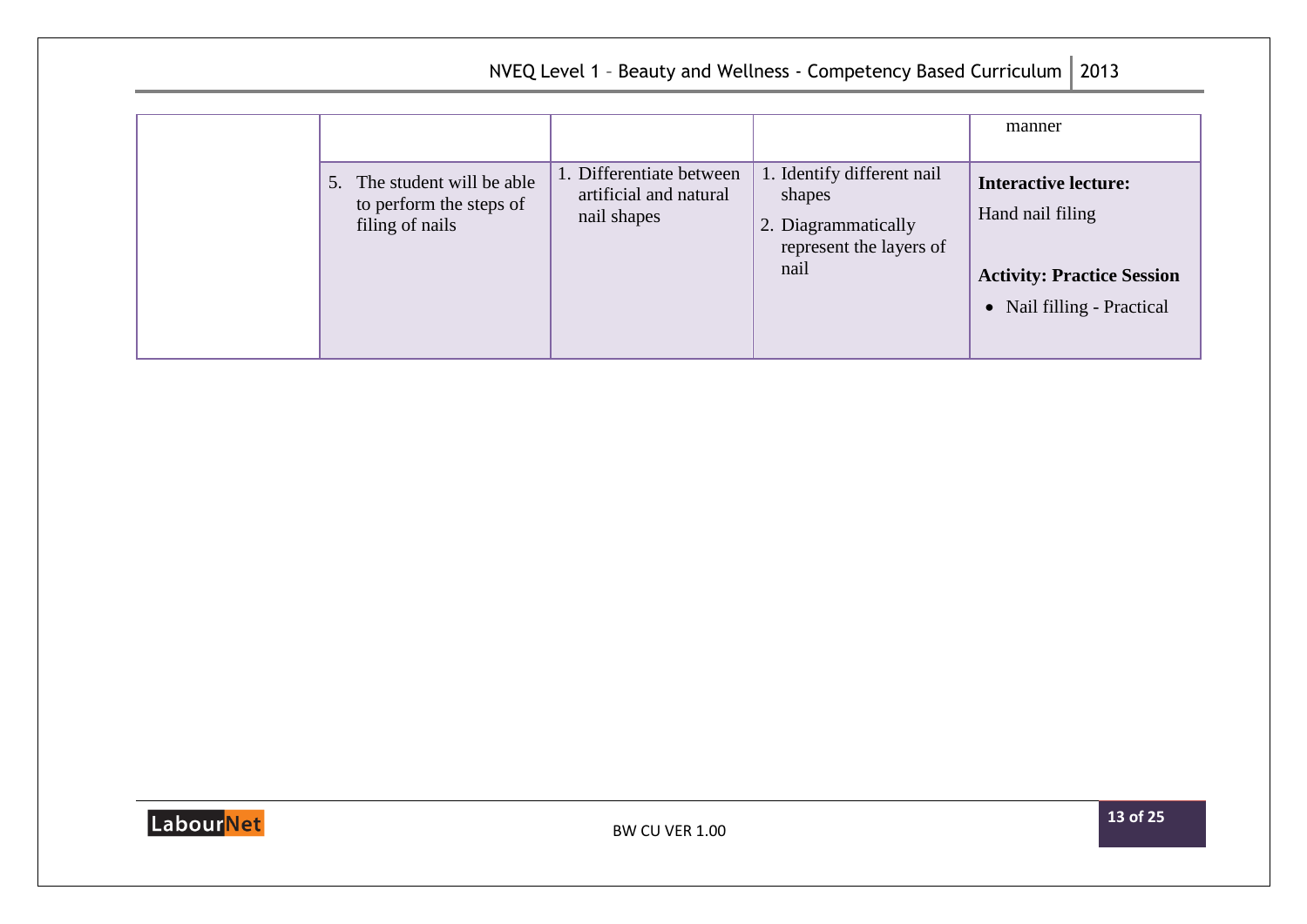<span id="page-13-0"></span>

| <b>Unit Code: BW103-</b><br><b>NQ2013</b> | <b>Unit 3 Title: Introduction to Foot Care</b>                                                                                             |                                                                                                                                                               |                                                                 |                                                                                                                                                    |
|-------------------------------------------|--------------------------------------------------------------------------------------------------------------------------------------------|---------------------------------------------------------------------------------------------------------------------------------------------------------------|-----------------------------------------------------------------|----------------------------------------------------------------------------------------------------------------------------------------------------|
|                                           | <b>Duration: 25 hrs</b>                                                                                                                    |                                                                                                                                                               |                                                                 |                                                                                                                                                    |
|                                           | <b>Learning Outcome</b>                                                                                                                    | <b>Knowledge Evaluation</b>                                                                                                                                   | <b>Performance</b><br><b>Evaluation</b>                         | <b>Teaching and</b><br><b>Training Method</b>                                                                                                      |
|                                           | The student will be<br>$\mathbf{1}$ .<br>able to describe and<br>identify different<br>muscles and structure<br>of a human leg and<br>foot | 1. Describe the bone<br>structure of a foot<br>2. Differentiate between<br>phalanges and heels<br>3. Differentiate between<br>foot muscles and leg<br>muscles | Diagrammatically<br>represent the bones<br>in a foot            | <b>Interactive lecture:</b><br>Lower leg, foot structure<br><b>Activity: Practice Session</b><br>• Flash card presentation and<br>group discussion |
|                                           | The student will be<br>2.<br>able to apply the<br>knowledge of toe<br>nails structure and<br>shapes in the field of<br>beauty & wellness   | Describe the<br>1.<br>components of a toe<br>nail<br>2. Differentiate between<br>nail plate and nail bed                                                      | Diagrammatically<br>1.<br>represent the layers<br>of a toe nail | <b>Interactive lecture:</b><br>Toe nail Structure<br><b>Activity: Practice Session</b><br>• Draw the diagram of layers<br>of nails                 |

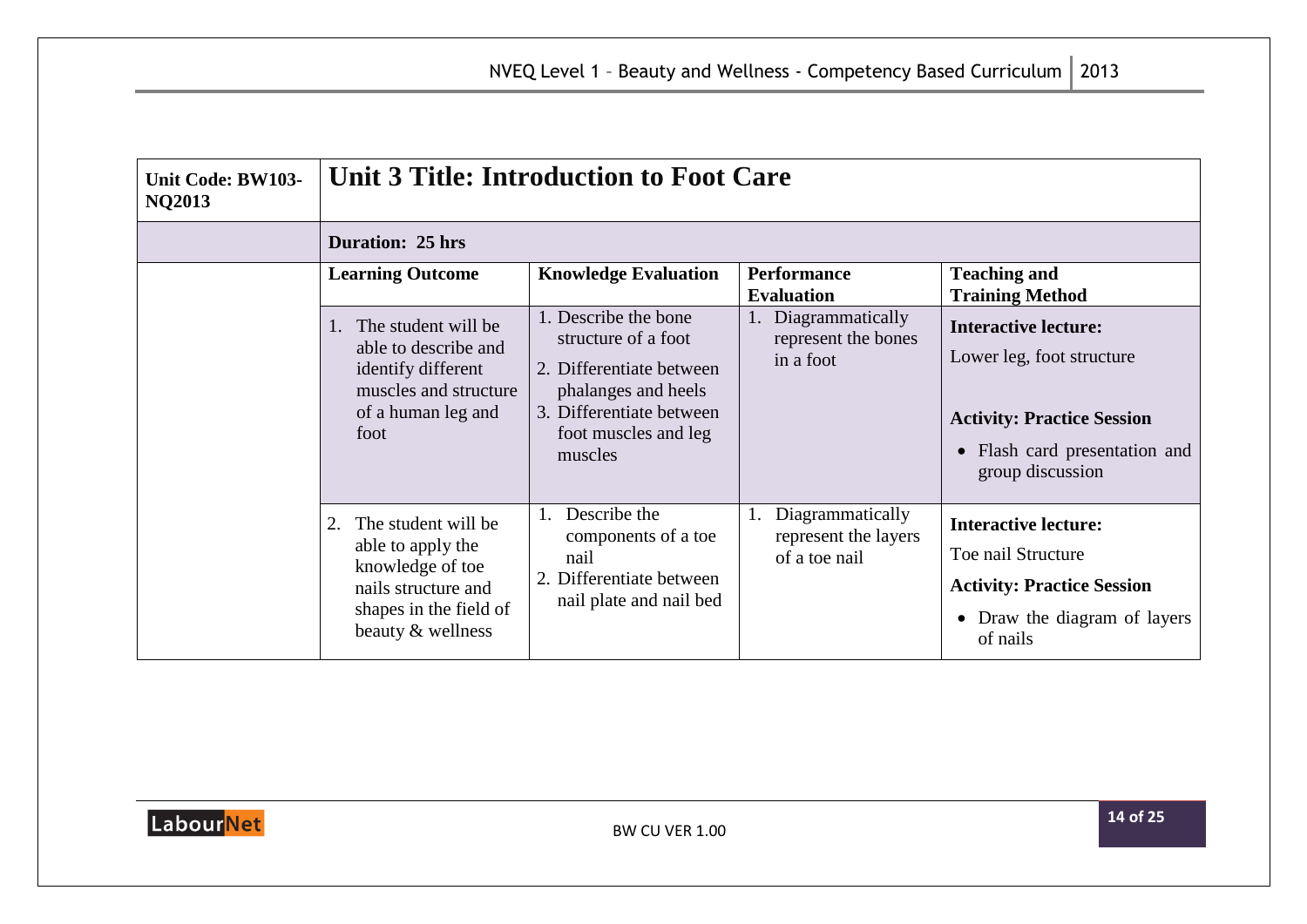| 2013<br>NVEQ Level 1 - Beauty and Wellness - Competency Based Curriculum                                                                    |                                                                                                                                                    |                                                                               |                                                                                                                                                                                                      |  |
|---------------------------------------------------------------------------------------------------------------------------------------------|----------------------------------------------------------------------------------------------------------------------------------------------------|-------------------------------------------------------------------------------|------------------------------------------------------------------------------------------------------------------------------------------------------------------------------------------------------|--|
| The student will be<br>3.<br>able to identify the<br>common problems<br>related to foot skin<br>and nails.                                  | 1. List the common<br>problems of skin and<br>toe nails<br>2. Describe the causes<br>and symptoms of<br>ingrown toe nails                          | Determine the<br>1.<br>preventive measures<br>for callus                      | <b>Interactive lecture:</b><br>Common foot skin and nail<br>diseases<br><b>Activity:</b><br>• Poster presentation by the<br>students<br><sub>on</sub><br>common<br>problems of skin and toe<br>nails |  |
| The student will be<br>4.<br>able to demonstrate<br>the process of foot<br>clean-up and will be<br>able to describe the<br>importance of it | 1. List the cosmetic<br>products used in foot<br>care<br>Differentiate between<br>cleanser and scrub<br>State the importance<br>3.<br>of foot care | 1. Demonstrate the<br>process of foot clean<br>up                             | <b>Interactive lecture:</b><br>Foot care process<br><b>Activity: Practice Session</b><br>• Practice foot massage<br>• Demonstration of foot<br>cleaning process                                      |  |
| 5. The student will be<br>able to perform the<br>process of filing of<br>toe nails with the<br>appropriate tool                             | 1. Describe the various<br>shapes of toe nails                                                                                                     | 1. Identify different<br>nail shapes<br>2. Demonstrate filing<br>of toe nails | <b>Interactive lecture:</b><br>Toe nail filing process<br><b>Activity: Practice Session</b><br>• Practice nail filing                                                                                |  |

Extending to the BW CU VER 1.00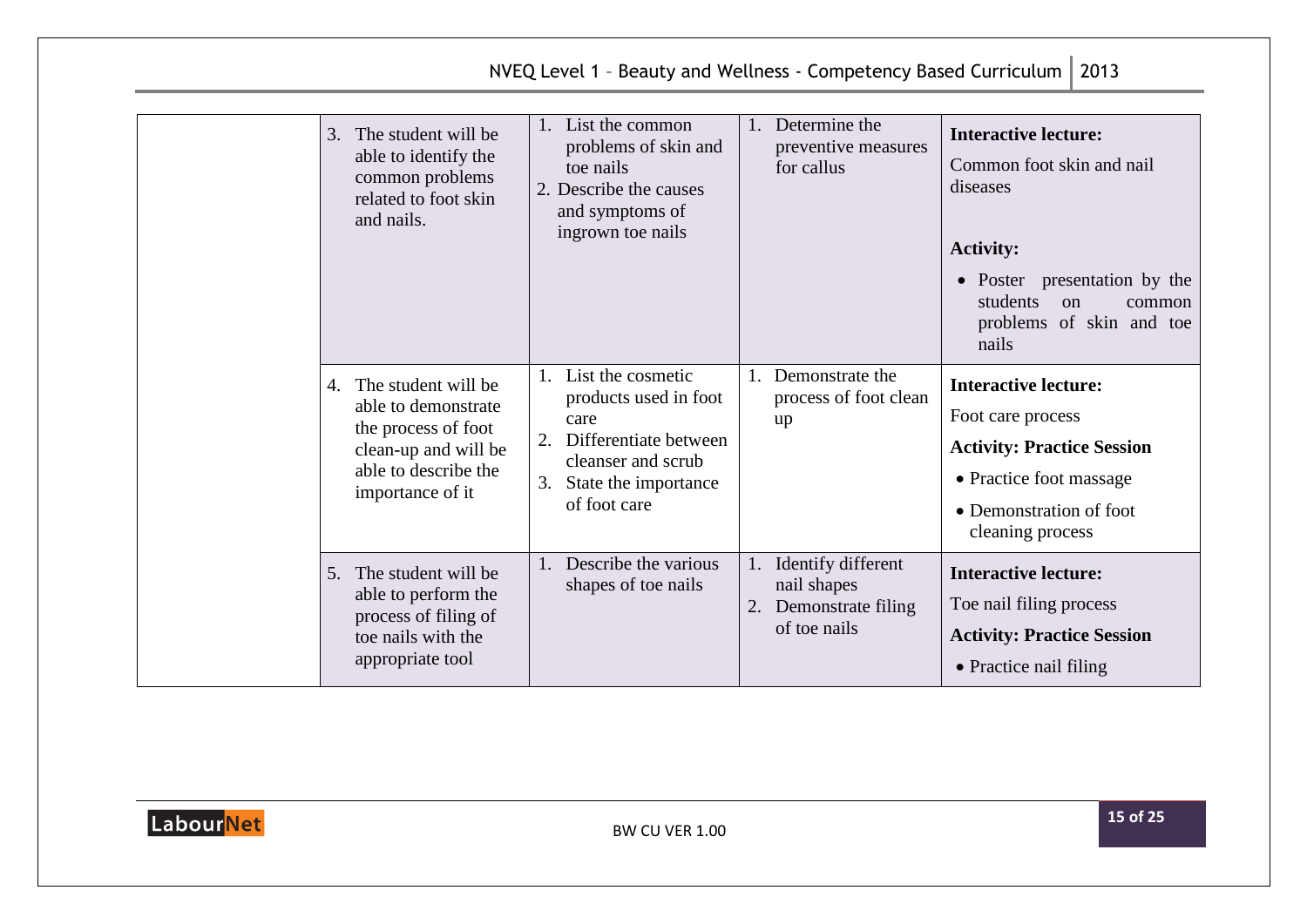<span id="page-15-0"></span>

| Unit Code: BW104-<br><b>NQ2013</b> | Unit 4 Title: Introduction to Face and Beauty                                                                                             |                                                                                                                                                                                    |                                                                                                                                               |                                                                                                                                                         |
|------------------------------------|-------------------------------------------------------------------------------------------------------------------------------------------|------------------------------------------------------------------------------------------------------------------------------------------------------------------------------------|-----------------------------------------------------------------------------------------------------------------------------------------------|---------------------------------------------------------------------------------------------------------------------------------------------------------|
|                                    | <b>Duration: 50 hrs</b>                                                                                                                   |                                                                                                                                                                                    |                                                                                                                                               |                                                                                                                                                         |
|                                    | <b>Learning Outcome</b>                                                                                                                   | <b>Knowledge Evaluation</b>                                                                                                                                                        | <b>Performance</b><br><b>Evaluation</b>                                                                                                       | <b>Teaching and</b><br><b>Training Method</b>                                                                                                           |
|                                    | 1. The student will be<br>able to describe the<br>structural make up of<br>face and neck<br>The student will be<br>2.<br>able to identify | 1. List out the names of<br>bones present in a<br>human skull<br>2. Differentiate between<br>zygomatic bone and<br>lacrimal bone<br>Differentiate between<br>round and heart shape | 1. Identify the parts of<br>neck<br>2. Identify the four<br>pairs of muscles that<br>move the mandible<br>Draw different face<br>1.<br>shapes | <b>Interactive Lecture:</b><br>Face and neck anatomy,<br><b>Activity:</b><br>• Identify the bones of skull in<br>bio lab<br><b>Interactive Lecture:</b> |
|                                    | different face shapes                                                                                                                     | face shape                                                                                                                                                                         | 2. Identify the different<br>face shapes                                                                                                      | Face shapes<br><b>Activity:</b><br>Group activity: Identify the face<br>shape of the peers                                                              |
|                                    | 3. The student will be<br>able to describe and<br>identify different skin<br>types                                                        | 1. Differentiate between<br>oily and dry skin<br>2. Explain the layers of<br>facial skin<br>Differentiate between<br>3.                                                            | Draw the layers of<br>1.<br>skin<br>Identify the different<br>skin types                                                                      | <b>Interactive Lecture:</b><br>Structural make up of face                                                                                               |

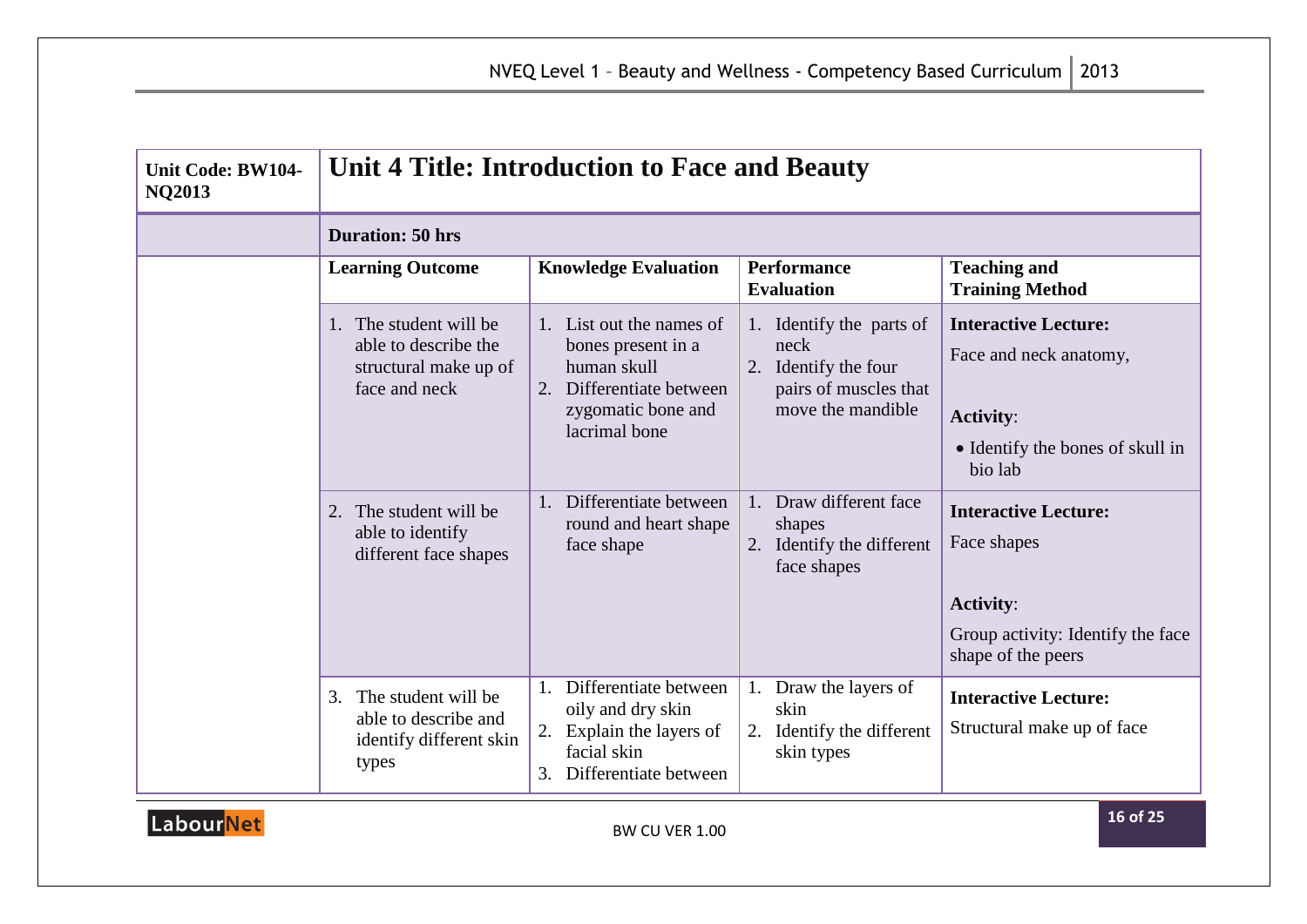|                                                                                                          | Keratinocytes and<br>melanocytes cells                                                                                                                                              |                                                                                                   | <b>Activity:</b><br>Identify the skin types of peers                                                                                                                                                                |
|----------------------------------------------------------------------------------------------------------|-------------------------------------------------------------------------------------------------------------------------------------------------------------------------------------|---------------------------------------------------------------------------------------------------|---------------------------------------------------------------------------------------------------------------------------------------------------------------------------------------------------------------------|
| 4. The student will be<br>able to identify<br>common problems<br>and symptoms of<br>facial skin          | List the common<br>problems of facial<br>skin<br>2. Describe the causes<br>and symptoms of acne                                                                                     | 1. Identify the common<br>facial skin problems<br>i.e. Acne, dark<br>circle, Tan, wrinkles<br>etc | <b>Interactive lecture:</b><br>Common facial skin diseases<br><b>Activity:</b><br>• Flip chart presentation of<br>different skin problems on<br>face and discuss the<br>symptoms in a group<br>• Worksheet to recap |
| The student will be<br>5 <sub>1</sub><br>able to demonstrate<br>the process of daily<br>face care regime | List the steps<br>involved in face care<br>regime<br>Differentiate between<br>normal moisturizing<br>and deep<br>moisturizing<br>State the importance<br>3.<br>of regular face care | Demonstrate the<br>process of face care<br>regime                                                 | <b>Interactive Lecture:</b><br>Face care process<br><b>Activity:</b><br>Demonstrate daily face care<br>$\bullet$<br>regime                                                                                          |

NVEQ Level 1 - Beauty and Wellness - Competency Based Curriculum  $\int$  2013

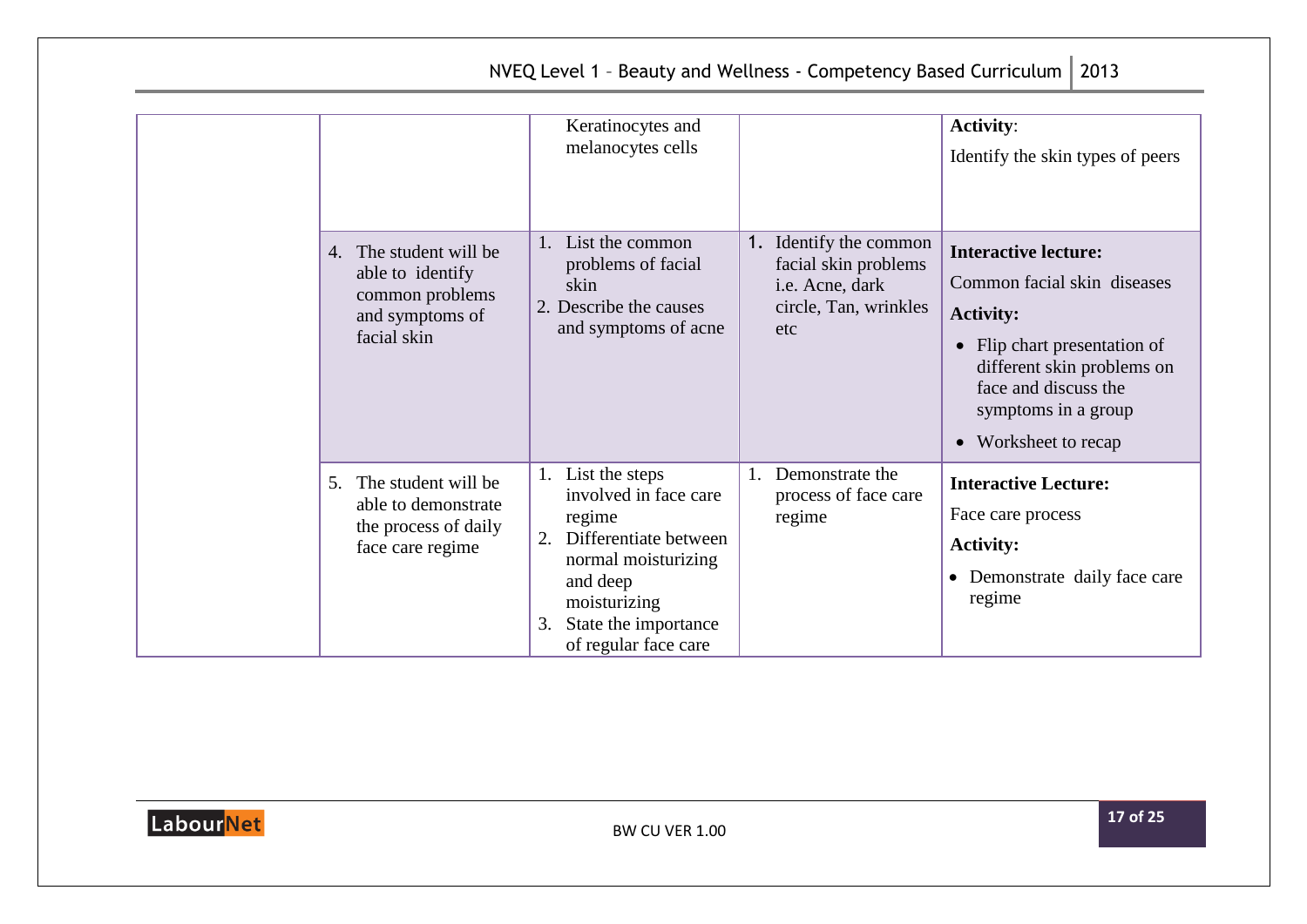<span id="page-17-0"></span>

| Unit Code: BW105-<br><b>NQ2013</b> | <b>Unit 5 Title: Introduction to Hair Care</b>                                    |                                                                                                                   |                                                                         |                                                                                                                                                                                                                            |  |  |  |
|------------------------------------|-----------------------------------------------------------------------------------|-------------------------------------------------------------------------------------------------------------------|-------------------------------------------------------------------------|----------------------------------------------------------------------------------------------------------------------------------------------------------------------------------------------------------------------------|--|--|--|
|                                    | <b>Duration: 45 hrs</b>                                                           |                                                                                                                   |                                                                         |                                                                                                                                                                                                                            |  |  |  |
|                                    | <b>Learning Outcome</b>                                                           | <b>Knowledge Evaluation</b>                                                                                       | <b>Performance</b><br><b>Evaluation</b>                                 | <b>Teaching and</b><br><b>Training Method</b>                                                                                                                                                                              |  |  |  |
|                                    | 1. The student will be<br>able to explain the<br>hair structure                   | 1. Describe the different<br>layers of hair                                                                       | 1. Draw the well<br>labeled structure of<br>hair                        | <b>Interactive lecture:</b><br>Hair structure<br><b>Activity:</b><br>• Worksheet to be given for<br>recap<br>• Diagrammatically represent<br>the different layers of hair                                                  |  |  |  |
|                                    | 2. The student will be<br>able to identify the<br>hair shape, texture and<br>type | 1. Differentiate between<br>oily hair and dry hair<br>type<br>2. Differentiate between<br>straight and kinky hair | Identify the different<br>hair shapes<br>Identify natural hair<br>color | <b>Interactive lecture:</b><br>Hair types and it characteristics<br><b>Activity:</b><br>• Cards with different hair<br>textures to be presented and<br>made to experience by the<br>student<br>• Worksheet to be given for |  |  |  |

Extending to the BW CU VER 1.00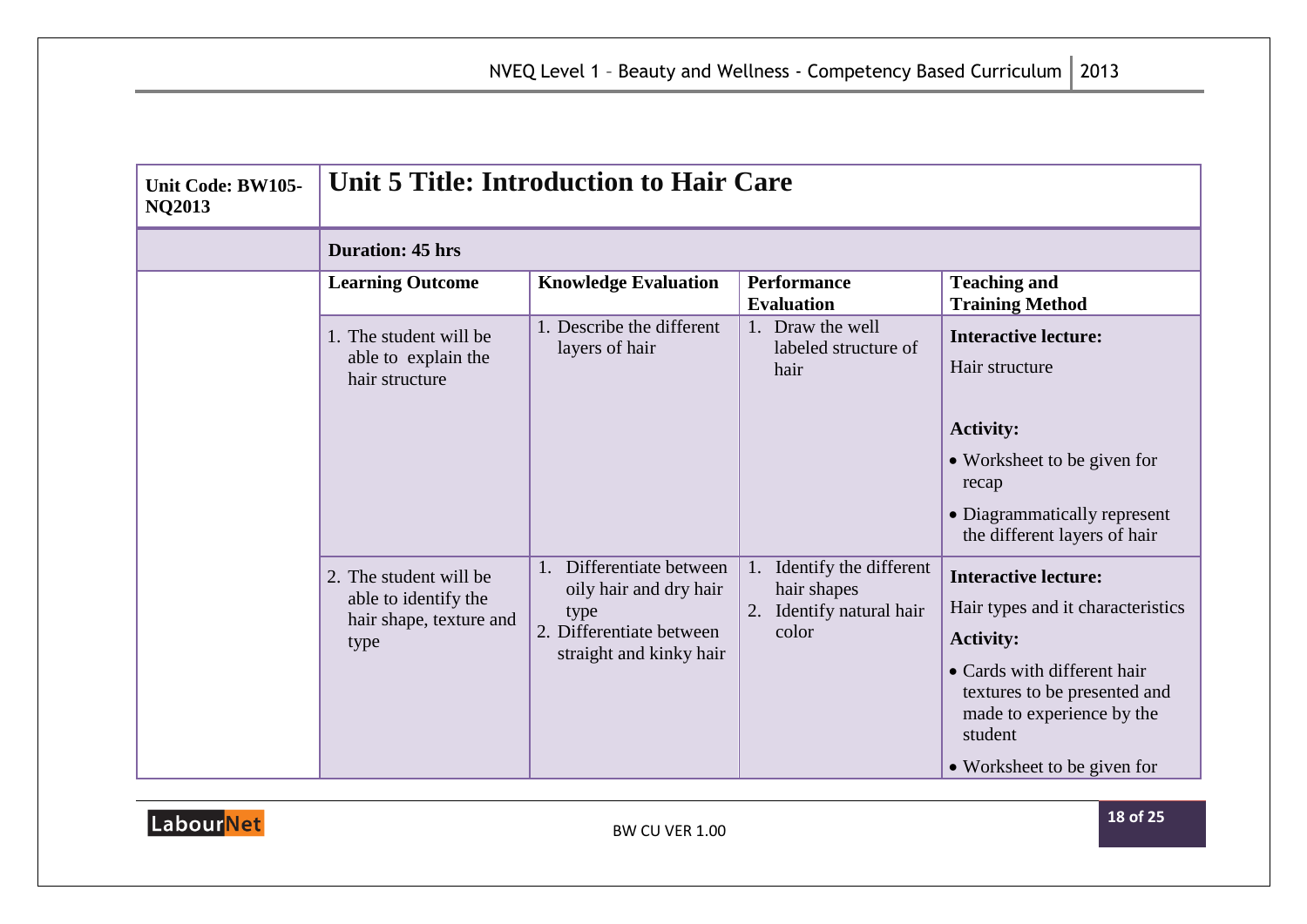| NVEQ Level 1 - Beauty and Wellness - Competency Based Curriculum   2013 |  |
|-------------------------------------------------------------------------|--|

|  |                                                                                                                                                                          |                                                                                                                                                                                                 |                                               | recap                                                                                                                |
|--|--------------------------------------------------------------------------------------------------------------------------------------------------------------------------|-------------------------------------------------------------------------------------------------------------------------------------------------------------------------------------------------|-----------------------------------------------|----------------------------------------------------------------------------------------------------------------------|
|  | 3. The student will be<br>able to explain the hair<br>and scalp problems<br>with their causes and<br>symptoms                                                            | 1. Differentiate between<br>split ends and dryness<br>of hair<br>2. Describe the reason<br>for baldness<br>3. State the factors<br>causing dandruff                                             | 1. Identify the causes<br>of dandruff         | <b>Interactive lecture:</b><br>Hair and scalp problems<br><b>Activity:</b><br>• Group Discussion on hair<br>problems |
|  | 4. The student will be<br>able to demonstrate<br>and describe the<br>importance of hair<br>care process which<br>includes nourishing,<br>shampooing $\&$<br>conditioning | 1. List the steps<br>involved in hair care<br>regime<br>2. Differentiate between<br>normal conditioning<br>and deep<br>conditioning<br>State the importance<br>3.<br>of regular hair<br>hygiene | 1. Demonstrate hair<br>care regime process    | <b>Interactive lecture:</b><br>Hair care process<br><b>Activity: Practice Session</b><br>• Demo and practice         |
|  | The student will be<br>5.<br>able to perform basic<br>head massage<br>technique                                                                                          | Describe the<br>importance of head<br>massage                                                                                                                                                   | Perform basic head<br>1.<br>massage technique | <b>Interactive lecture:</b><br><b>Head Massage</b><br><b>Activity:</b><br>• Perform basic head massage<br>technique  |

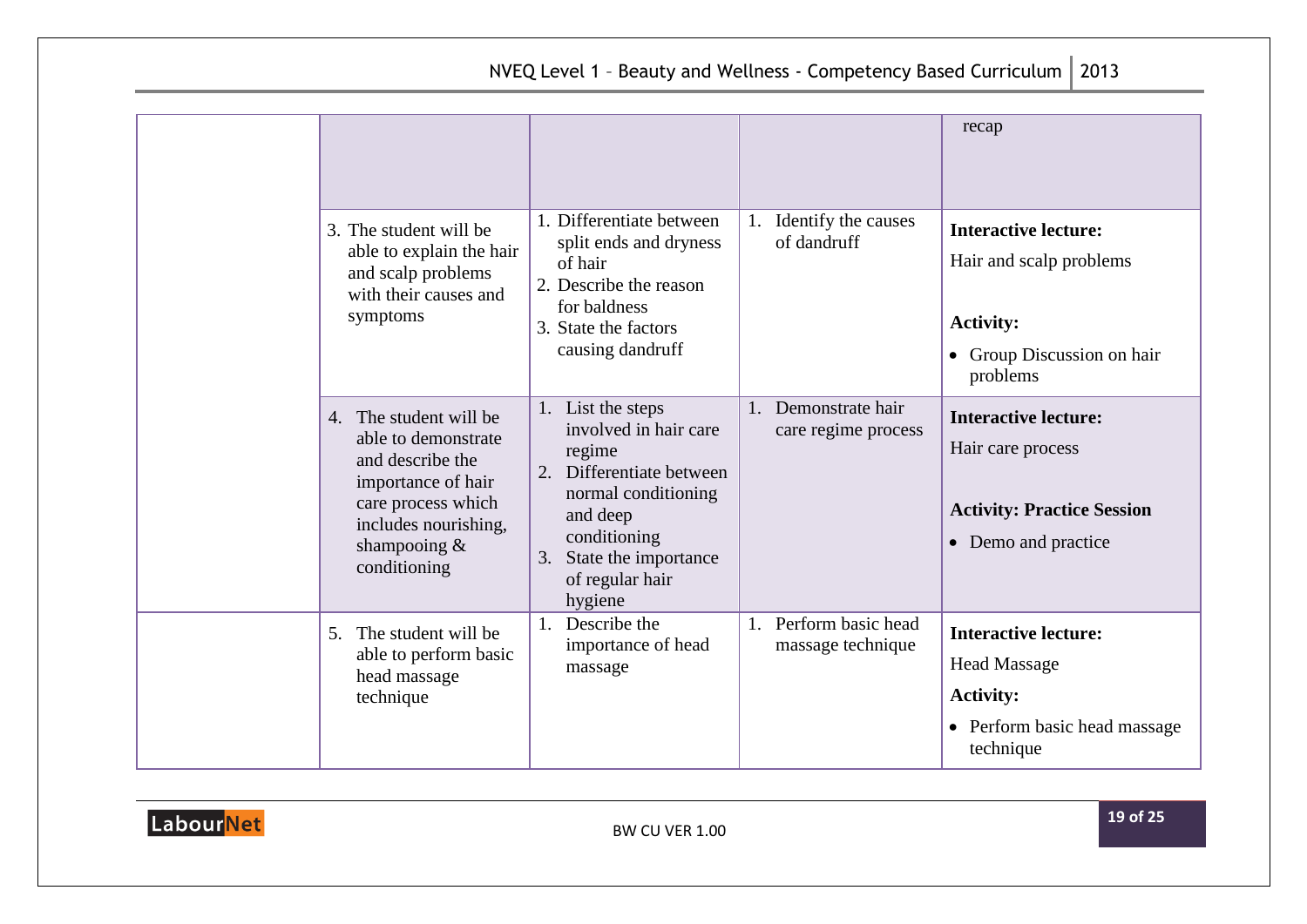| <b>Unit Code:</b><br><b>BW106-NQ2013</b> | Unit 6 Title: Introduction to Hand Art                                                                         |                                                                                                       |                                                                                                                    |                                                                                                                                                                                                                                                                                                                                                                                 |
|------------------------------------------|----------------------------------------------------------------------------------------------------------------|-------------------------------------------------------------------------------------------------------|--------------------------------------------------------------------------------------------------------------------|---------------------------------------------------------------------------------------------------------------------------------------------------------------------------------------------------------------------------------------------------------------------------------------------------------------------------------------------------------------------------------|
|                                          | <b>Duration: 35 Hrs</b>                                                                                        |                                                                                                       |                                                                                                                    |                                                                                                                                                                                                                                                                                                                                                                                 |
|                                          | <b>Learning Outcome</b>                                                                                        | <b>Knowledge Evaluation</b>                                                                           | <b>Performance Evaluation</b>                                                                                      | <b>Teaching and</b><br><b>Training Method</b>                                                                                                                                                                                                                                                                                                                                   |
|                                          | The student will be able<br>to perform the<br>application of different<br>mehendi designs on<br>hands and feet | List the materials<br>required for<br>mehendi<br>Describe the<br>2.<br>mehendi after-<br>care process | Demonstrate the<br>application of<br>mehendi<br>Demonstrate the<br>$2_{\cdot}$<br>after-care process<br>of mehendi | <b>Interactive lecture:</b><br>Application of mehendi<br>• Activity: Practice<br><b>Session A worksheet with</b><br>diagrammatic<br>representation will be<br>given as reference to<br>perform the practice of<br>applying mehendi<br>• Step by step modeling of<br>mehendi application<br>• Students will create either<br>a hand mehendi or a foot<br>mehendi design on paper |

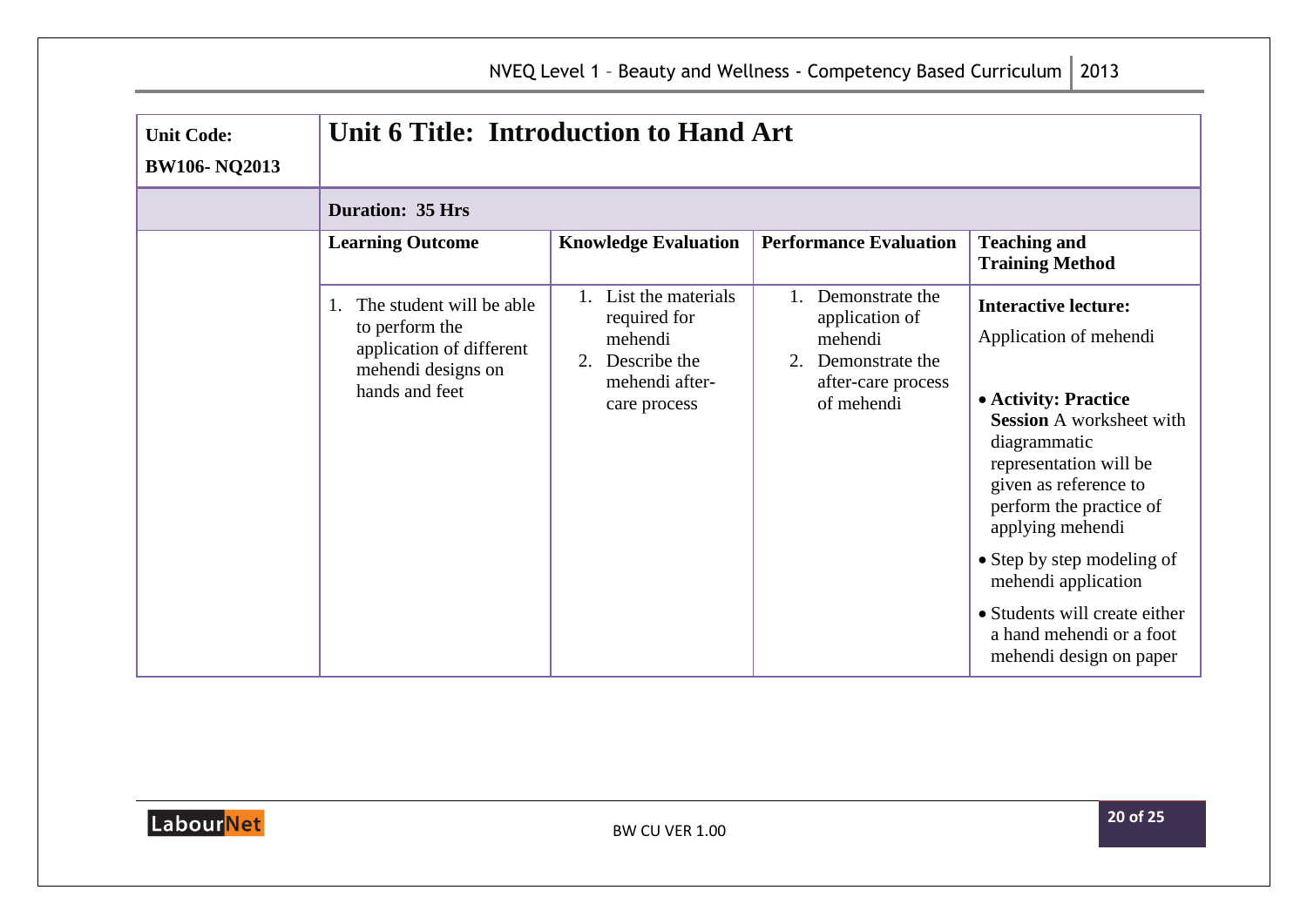|                                                                                      |                                                                                                                               | NVEQ Level 1 - Beauty and Wellness - Competency Based Curriculum   2013 |                                                                                                                                                                                                                                                                                                                                                                                                                                      |
|--------------------------------------------------------------------------------------|-------------------------------------------------------------------------------------------------------------------------------|-------------------------------------------------------------------------|--------------------------------------------------------------------------------------------------------------------------------------------------------------------------------------------------------------------------------------------------------------------------------------------------------------------------------------------------------------------------------------------------------------------------------------|
| The student will be able<br>2.<br>to perform the<br>application of basic nail<br>art | List out the materials<br>used in nail art<br>Describe safety<br>2.<br>measures and<br>precautions while<br>applying nail art | Perform the<br>$\mathbf{1}$ .<br>application of basic<br>nail art       | <b>Interactive lecture:</b><br>Basic application of nail art<br><b>Activity: Practice</b><br><b>Session.</b><br>• The student will be<br>presented with a set of<br>artificial nails. The teacher<br>will show a sample design<br>and then ask the students<br>to create their own.<br>• Using a set of artificial<br>nails showing few sample<br>designs -mix and match<br>nail color and teaching<br>them combination of<br>colors |

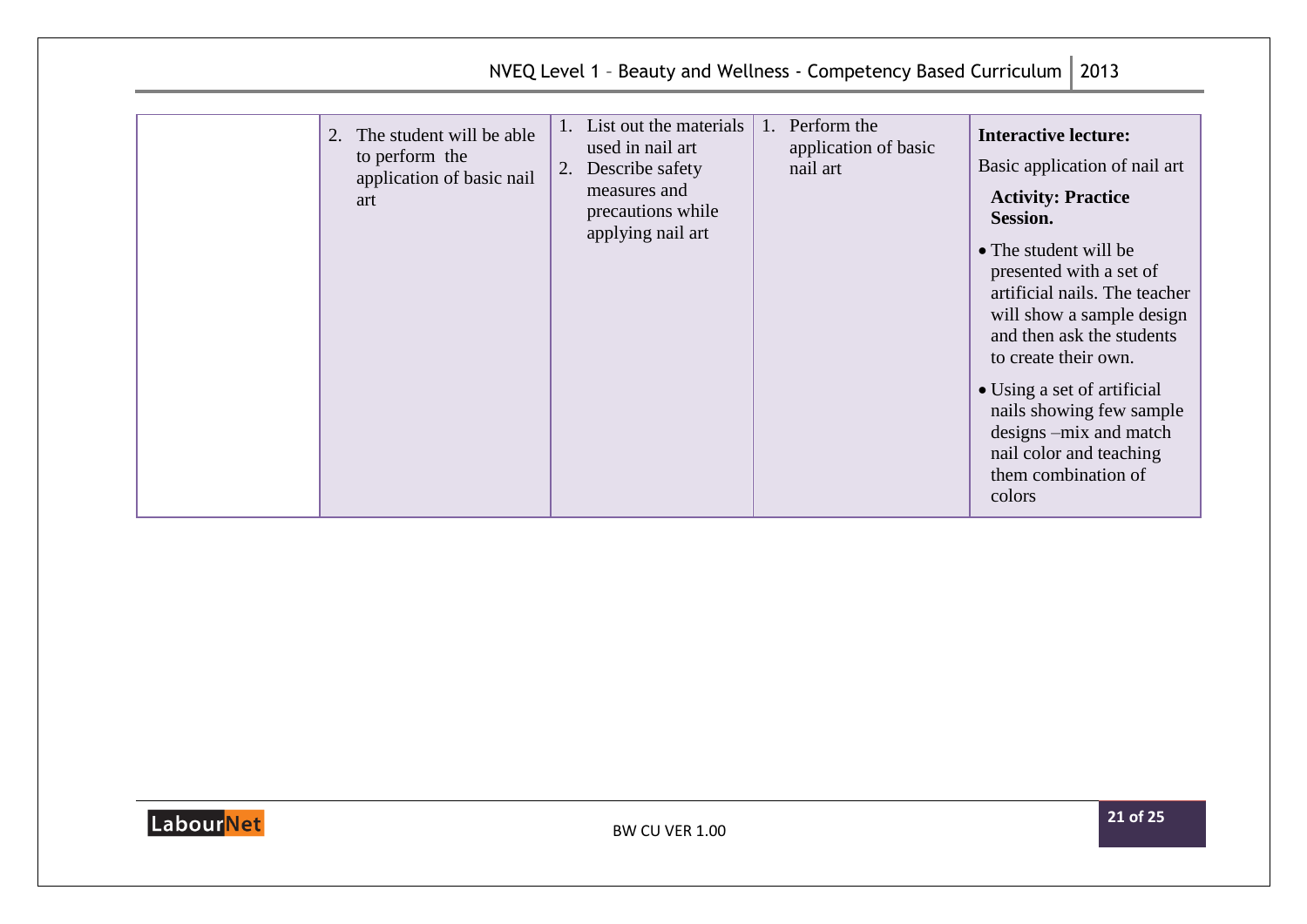### <span id="page-21-0"></span>**Assessment Guide**

Assessment is a process used for determining an individual's progress or level of mastery/competence in an occupational area. It may be formative (continuous) and/or summative (final). It is a process of collecting evidence and making judgment about the extent to which a person demonstrates the knowledge and skills set out in the standards or learning outcomes of a unit of competency. Assessment should be done on the basis of information or evidence about the individual's ability against clearly stated objectives or standards. A diversity of assessment methods is required to achieve the multiple purposes and to satisfy the requirements of competency based assessment. Appropriate evidence is to be collected from activities that can be clearly related to the Units of Competency. It should cover all the elements and performance criteria/indicators in the competency standards. Student's achievements should be assessed by using the following methods of assessment.

The final assessment will be in line with the CBSE guidelines.

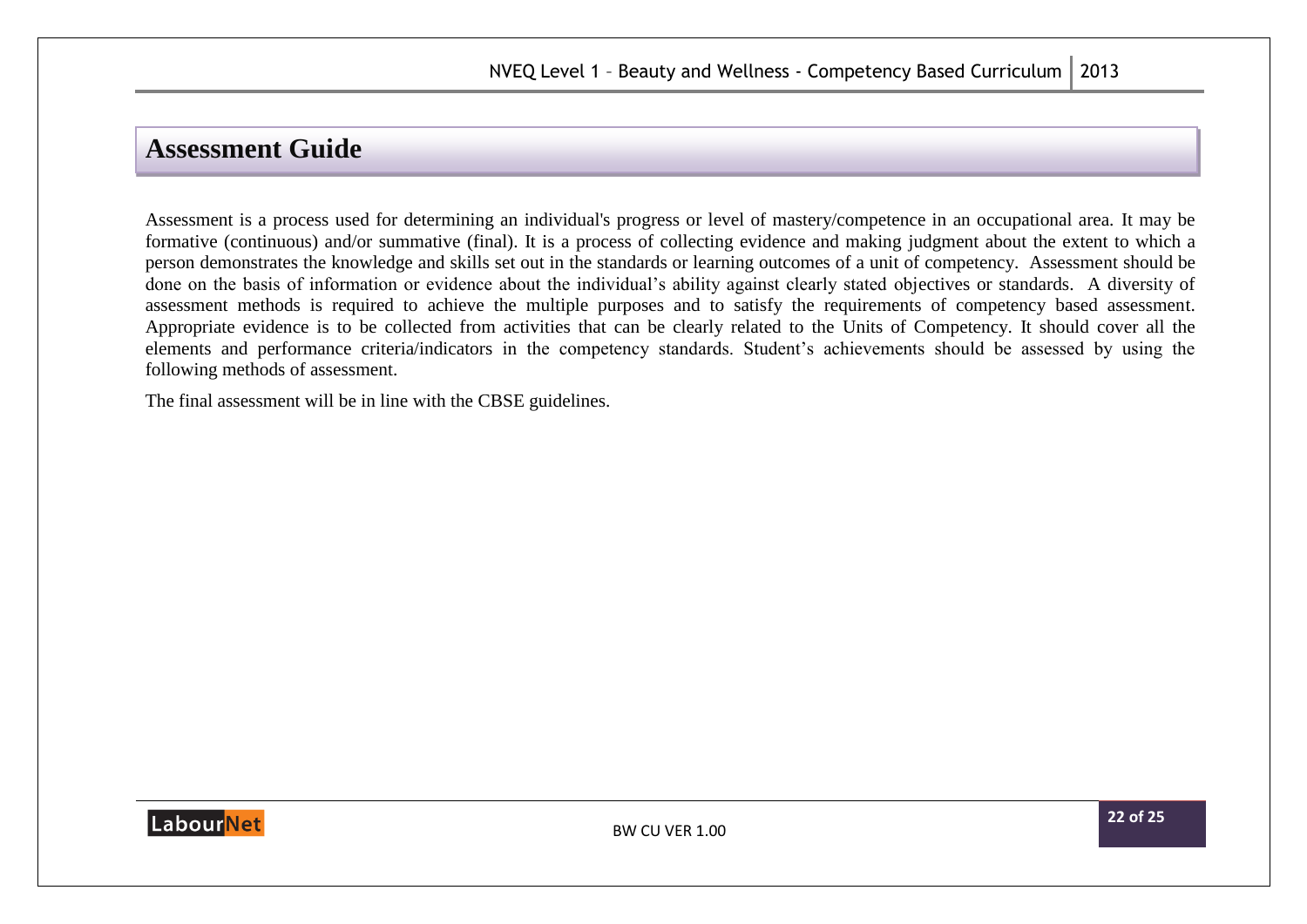## <span id="page-22-0"></span>**List of tools, equipment and materials**

#### **BW102-NQ2013: Introduction to Hand Care**

- 1. Tools: Nail filler
- 2. Materials: Towel, Cleaning cloth
- 3. Cosmetics: Hand cleanser, Hand scrub hand moisturizer
- 4. Equipment/Furniture: Wash Basin

#### **BW103-NQ2013: Introduction to Foot Care**

- 1. Tools: Nail filler
- 2. Materials: Towel
- 3. Cosmetics: Foot cleanser, Foot scrub, Foot moisturizer, Loofa
- 4. Equipment/Furniture: Wash Basin

#### **BW104-NQ2013: Introduction to Face and Beauty**

- 1. Material: Towel, Head band
- 2. Cosmetics: Face cleanser, Face scrub, Face toner, face moisturizer
- 3. Equipment/Furniture: Wash Basin

#### **BW105-NQ2013: Introduction to Hair Care**

- 1. Material: Towel
- 2. Cosmetics: Nourishing oil, shampoo, conditioning
- 3. Equipment/Furniture: Wash Basin

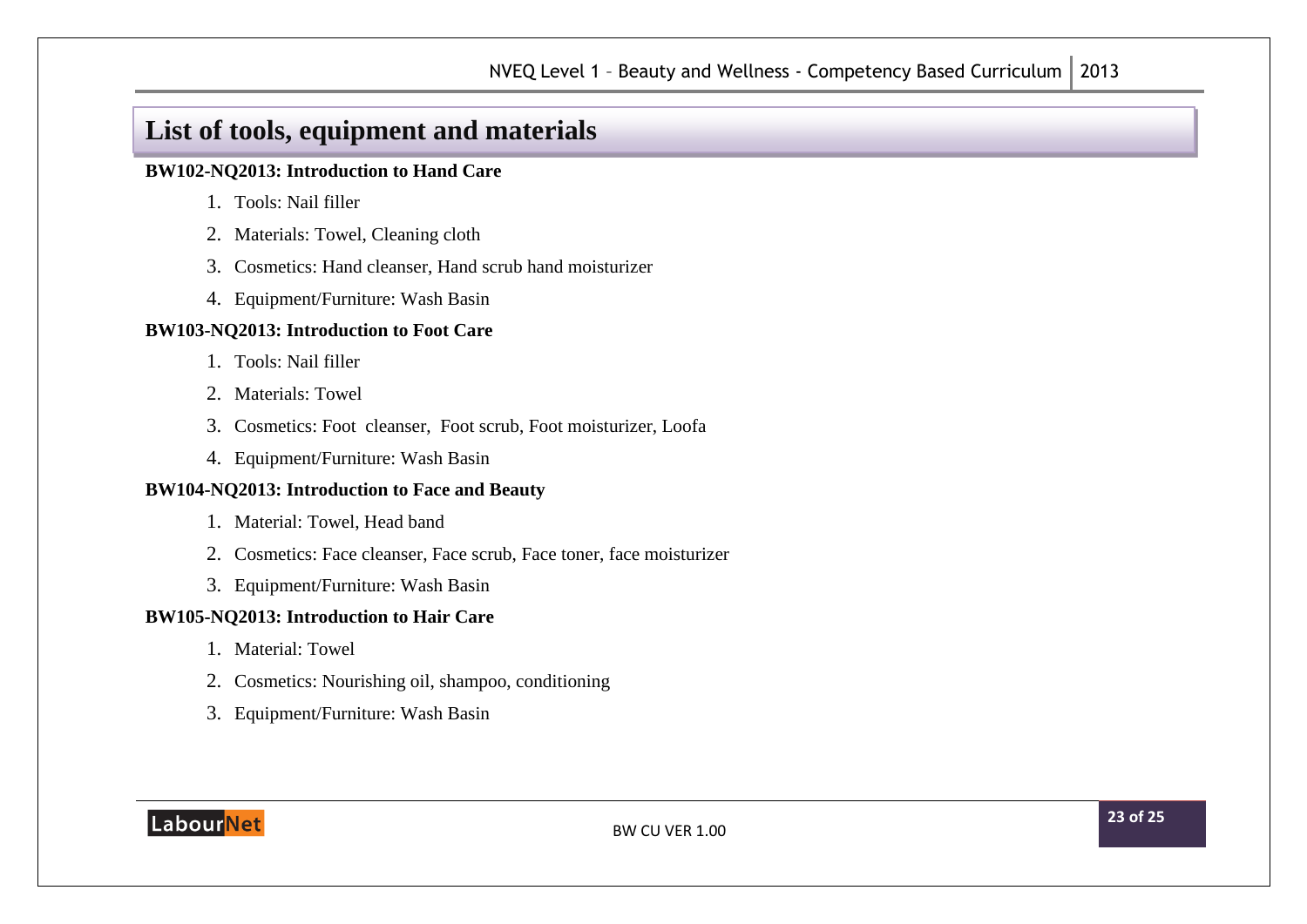#### **BW106-NQ2013: Introduction to Hand Art**

Mehendi

1. Material : Mehndi, Paper, pencil, Design patterns of mehendi

Nail art

1. Material: set of artificial nails, Nail Paint, Nail paint remover, cotton, Decorative material like stars, glitters, Glue

## **Trainers Qualification**

- Graduate with Cosmetology / Beauty and Wellness certification or Diploma in Beauty and Wellness with 5+ years of experience as a beautician
- Work experience in Beauty and Wellness segment (at least 2 years)
- Good knowledge of sector related processes/ services
- With prior experience in training / teaching

## <span id="page-23-0"></span>**List of contributors:**

- Dr. V. Gayathri, CEO, LabourNet services Pvt. Ltd., Bangalore
- Mr. K.V. R. Rao, Content Head, LabourNet services Pvt. Ltd., Bangalore
- Dr. Meena Jain, Pedagogy Head, LabourNet services Pvt. Ltd., Bangalore
- Mr. Kirti Verdhana, Assessment & Certification Head, LabourNet services Pvt. Ltd., Bangalore
- Mrs. Vidya Bhandary, Consultant, Expert in beauty and body therapies, LabourNet services Pvt. Ltd., Bangalore
- Mr. Adish Jain, Instructional Designer, LabourNet services Pvt. Ltd., Bangalore
- Mr. H. R. Prakash, Team Lead content, LabourNet services Pvt. Ltd., Bangalore

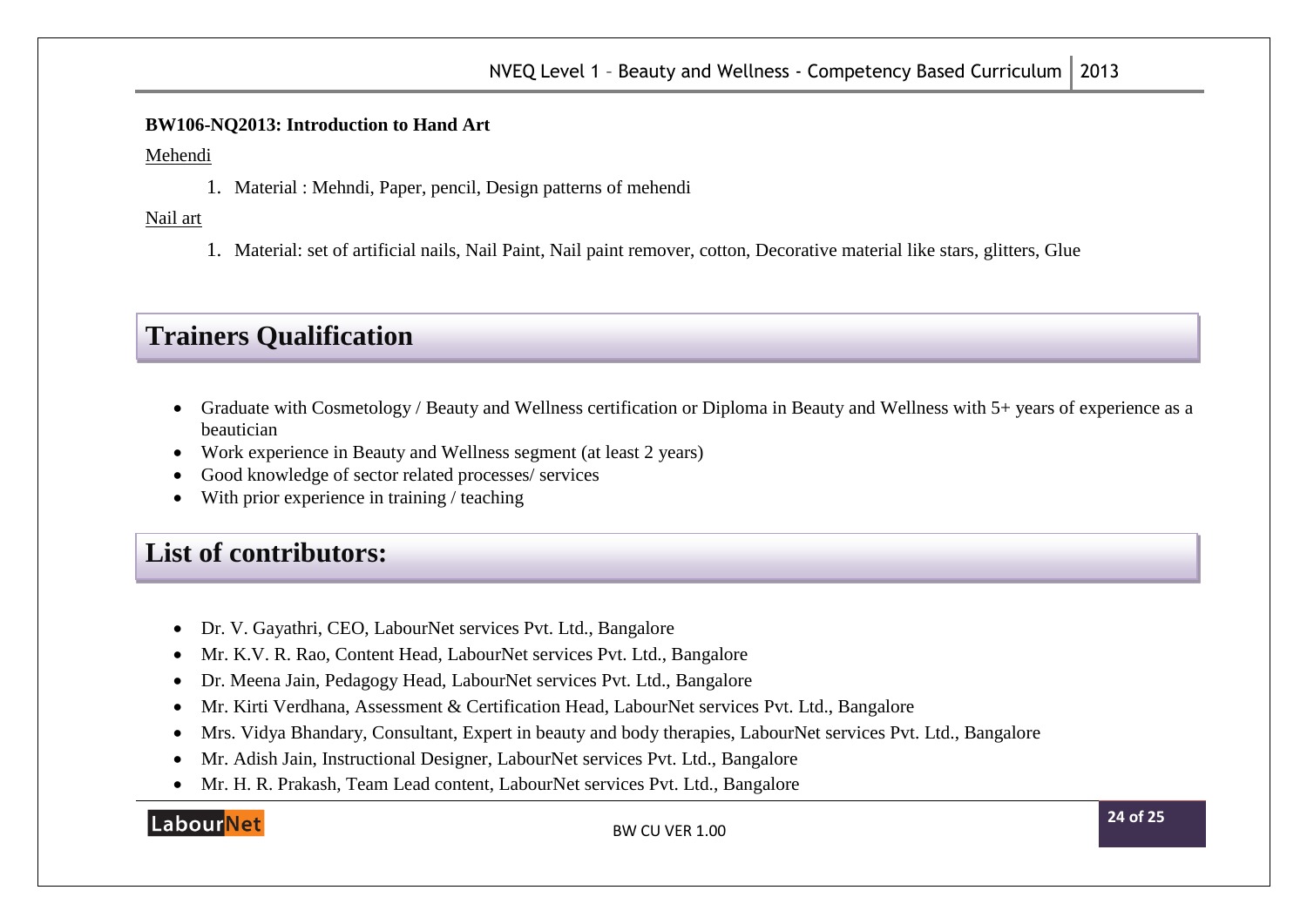- Mr. Sharon Jesu, Team Lead content, LabourNet services Pvt. Ltd., Bangalore
- Ms. Suchetha K., Content Writer, LabourNet services Pvt. Ltd., Bangalore
- Ms. Sandhya A., Content Writer, LabourNet services Pvt. Ltd., Bangalore
- Mrs.Papia dutta Mishra-Research and development, Pedagogy team, LabourNet services Pvt. Ltd., Bangalore
- Ms. Neeta Kulkarni Strategic and training manager, Pedagogy team, LabourNet services Pvt. Ltd., Bangalore
- Ms. Ashmita Sanyal, Consultant, Certification, LabourNet services Pvt. Ltd., Bangalore
- Ms. Ananya Datta, Manager, Certification, LabourNet services Pvt. Ltd., Bangalore

**ACKNOWLEDGEMENT**: We would like to place on record our gratitude to Dr. Vinay Swarup Mehrotra, Head, Curriculum Development and Evaluation Centre (CDEC), Bhopal for his guidance in developing this curriculum as per NVEQF

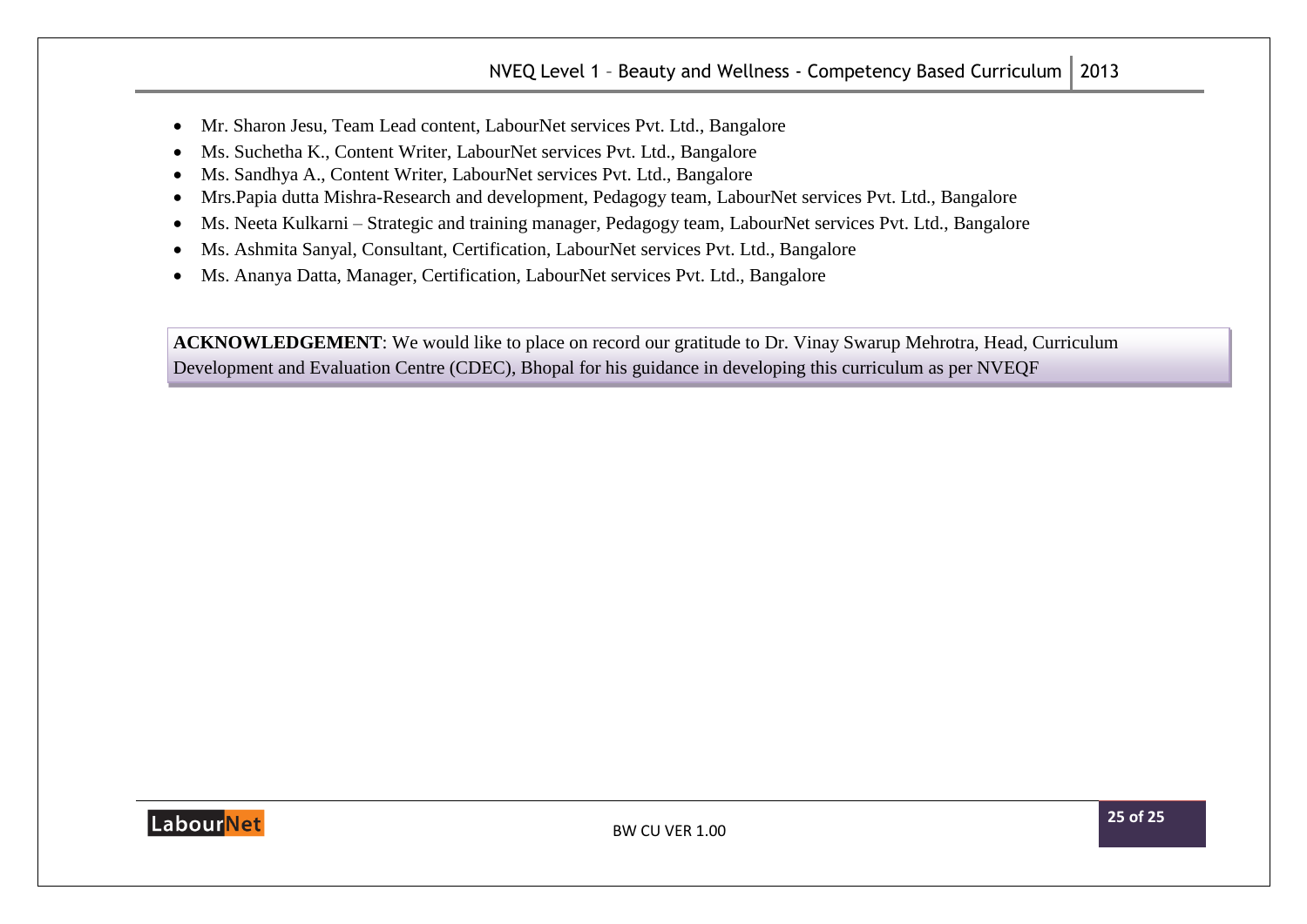**Competency Based Curriculum**

# National Vocational Education Qualification Programme

NVEQ Level 2

# **Sector: Beauty and Wellness**

# LabourNet Services India Pvt. Ltd.

This document is solely for the use of LabourNet and LabourNet Clients. No part of it may be circulated, quoted, or reproduced for  $\odot$ distribution without approval from LabourNet.



BW CU VER 1.00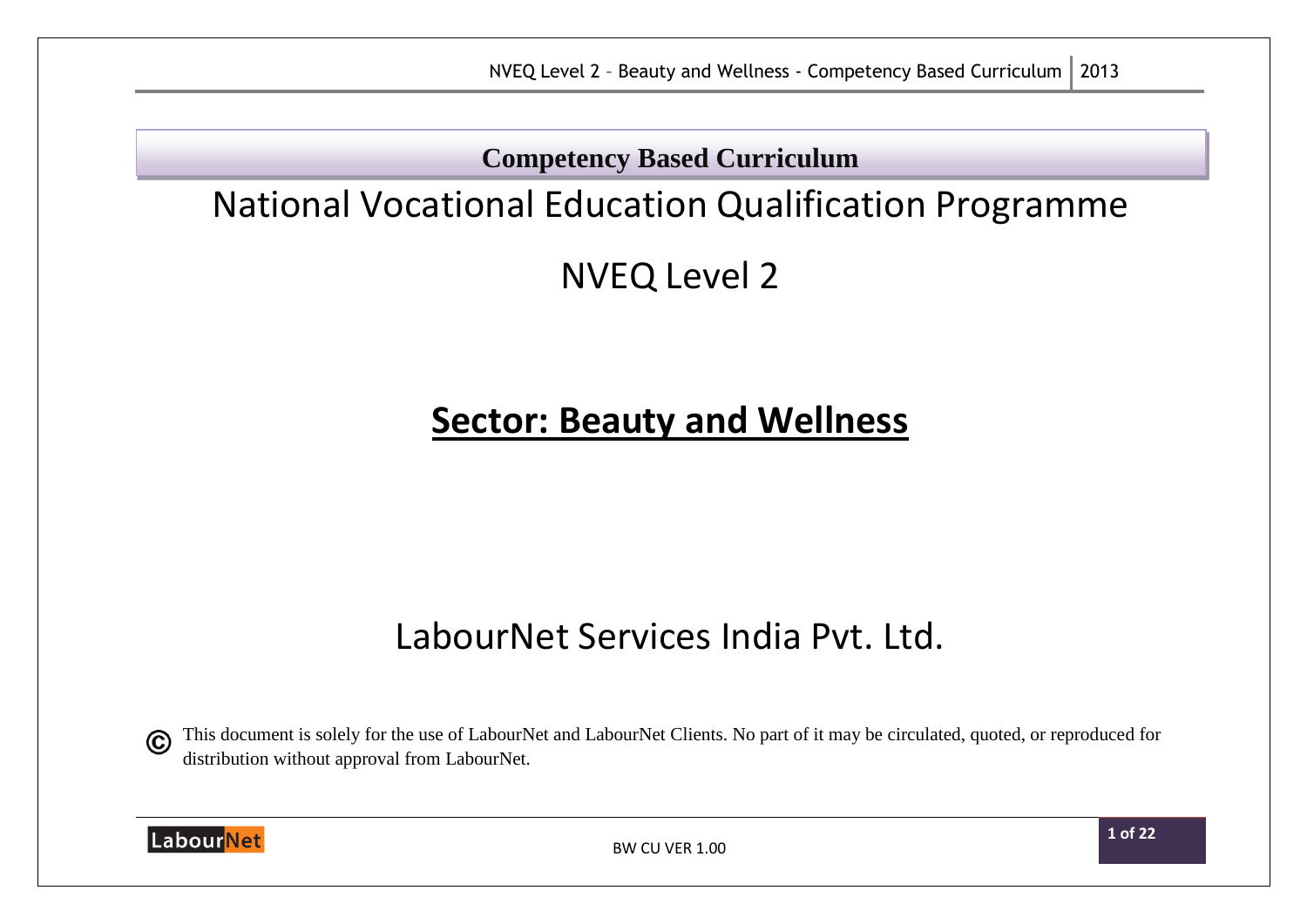## NVEQ Level 2 - Beauty and Wellness - Competency Based Curriculum | 2013

## **TABLE OF CONTENT**

| BW201-NQ2013 |  |  |  |  |  |
|--------------|--|--|--|--|--|
| BW202-NQ2013 |  |  |  |  |  |
| BW203-NQ2013 |  |  |  |  |  |
| BW204-NQ2013 |  |  |  |  |  |
| BW205-NQ2013 |  |  |  |  |  |
| BW206-NQ2013 |  |  |  |  |  |
|              |  |  |  |  |  |
|              |  |  |  |  |  |
|              |  |  |  |  |  |
|              |  |  |  |  |  |
|              |  |  |  |  |  |
|              |  |  |  |  |  |

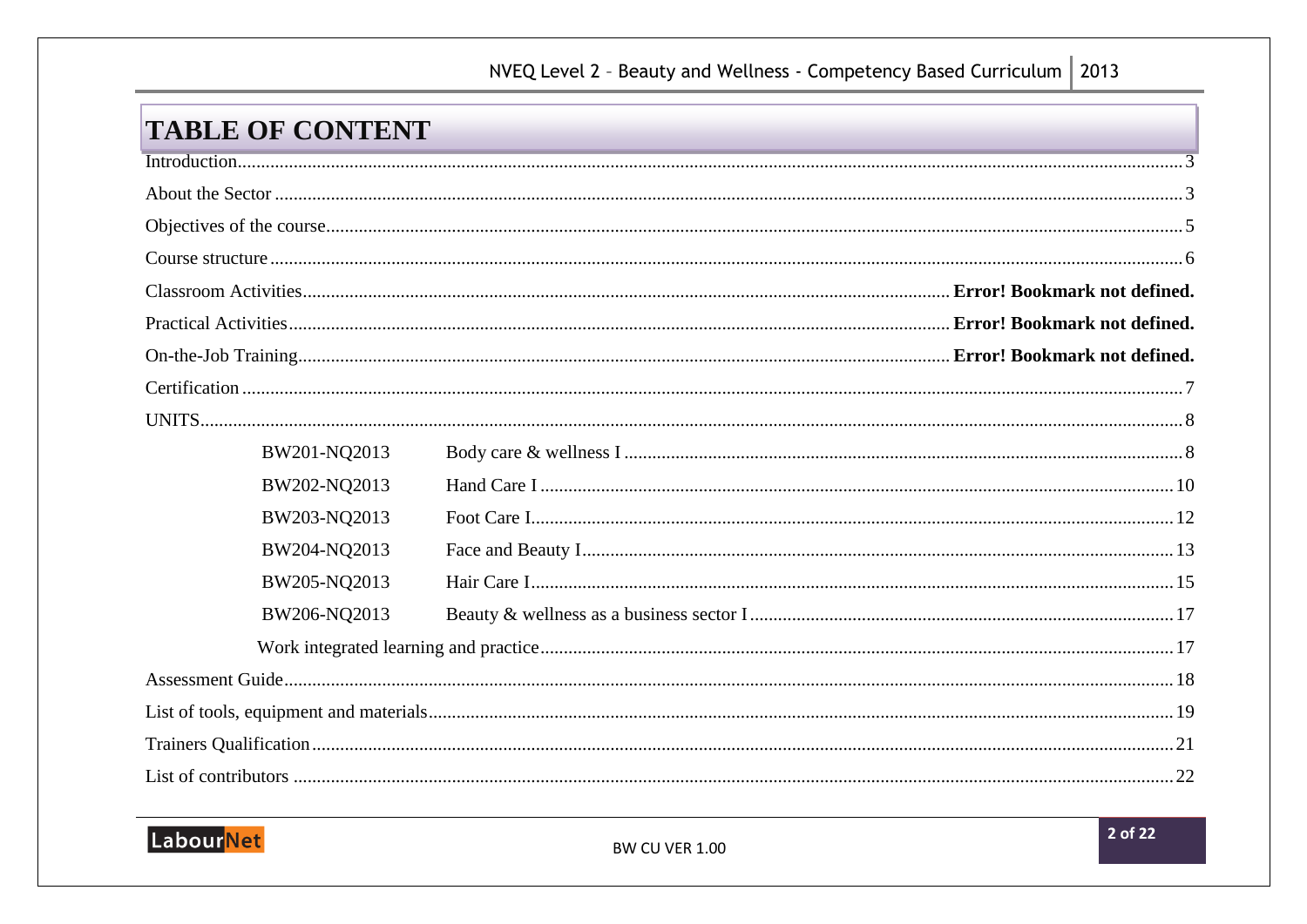## <span id="page-27-0"></span>**Introduction**

<span id="page-27-1"></span>The National Vocational Education Qualification Framework (NVEQF) developed by the Ministry of Human Resource Development (MHRD), Government of India provides a common reference for linking various qualifications to be used for setting common principles and guidelines for a nationally recognized qualification system covering Schools, Vocational Education and Training Institutions, Technical Education Institutions, and Universities/Colleges.

As per NVEQF qualifications are to be developed in series of levels of knowledge and skills, defined in terms of learning outcomes i.e., the competencies (knowledge, skills and attitude) which the learners must possess regardless of whether they were acquired through formal, non-formal or informal education and training system. Units of competency are the specification of knowledge and skill and the application of that knowledge and skill to the standard of performance expected in the workplace.

Competency is defined in terms of what a person is required to perform, under what conditions it is done and how well it is to be done. Generic competencies are considered essential for a person to participate effectively in the workforce, whereas technical competencies are an individual's knowledge and expertise in the specific group task and its processes. An executive order F.No.1-4/2011-VE dated 3 Sept., 2012 on the various aspects of NVEQF has been issued by the MHRD. For more details on the NVEQF, please visit the website of MHRD at www: mhrd.gov.in.

A competency based curriculum describes what learners must "know" and "be able to do" by the end of a program or study. It identifies the competencies and sub-competencies each learner is expected to master. It states clearly the criteria and conditions by which performance will be assessed. It also defines the learning activities that will lead to the learner to mastery of the targeted learning outcome.

The **competency based curriculum** is broken down into parts known as **Units**. Each unit is further broken down into knowledge and skills on the basis of which evidence is to be provided by the learner and the evaluation is to be done by the teacher or trainer.

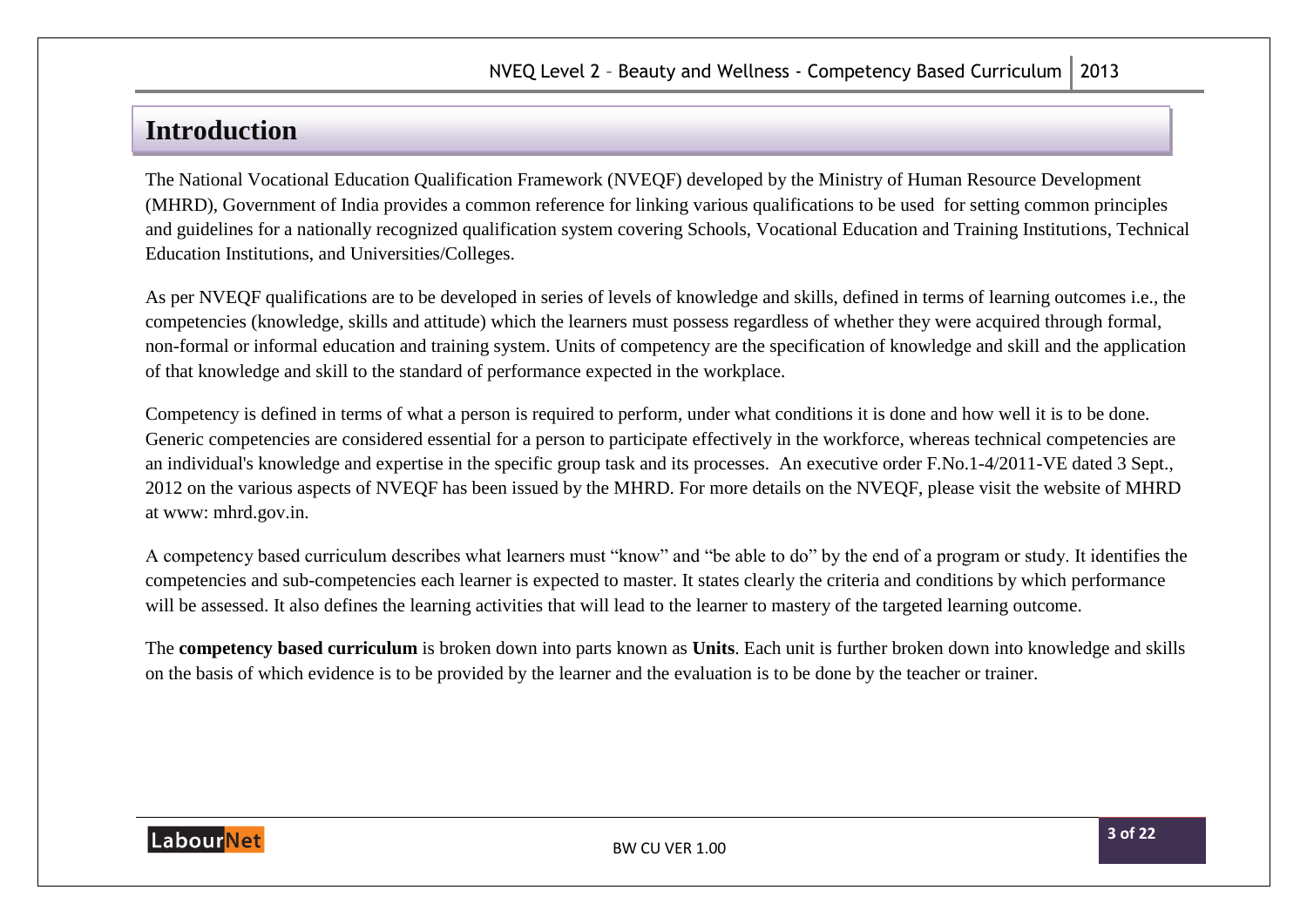## **About the Sector**

The Beauty and Wellness sector in India is witnessing exponential growth due to consumerism, globalization and changing lifestyles. Rising disposable income of the rapidly expanding Indian middle class, demand fuelled by increasing stress levels and willingness of people to 'look and feel good' are further fueling the growth of the Beauty & Wellness industry. India is currently the 10th fastest growing market globally in Beauty & Wellness sector. This industry is presumed to reach a remarkable INR 875,000 crores by the year 2014 The Indian Beauty and Wellness sector comprises of mainly two segments: Products and Services. The Services segment alone contributes as much as 40% of total market. This lucrative market has drawn attention not only of domestic players, VCs, and angel investors but also of established international players that are also now keen to tap into this market.

The rapid growth in beauty and wellness industry along with the entry of giant organized players both nationally and globally, has led to huge demand for trained personnel. The skilled and trained personnel requirement in the next five years is an estimated 4.47 million. However, there is a huge deficit in the availability of skilled and trained personnel. This talent deficit poses extreme threat to the growth and expansion of the whole beauty and wellness industry

#### **Critical Occupations:**

Critical occupations have been identified from existing job roles in the industry based on maximum demand and minimum available skill set in the workplace. Critical occupations, identified in this sector, embrace 75% to 85% of total employee strength where employers are facing huge challenge to meet the demand of the skilled workforce:

|    | <b>Salon &amp; Beauty</b><br><b>Center</b> |    | Rejuvenation        |    | <b>Fitness &amp; Slimming</b><br><b>Centers</b> |    | <b>Alternate Therapy &amp;</b><br><b>Treatment</b> | <b>Product consultation &amp; sales</b> |
|----|--------------------------------------------|----|---------------------|----|-------------------------------------------------|----|----------------------------------------------------|-----------------------------------------|
|    | Beauty                                     |    | Spa Therapist       |    | <b>Slimming Therapist</b>                       |    | Panchakarma therapist                              | <b>Beauty Advisor</b>                   |
|    | Therapist                                  |    | 2. Beauty Therapist | 2. | Dietician                                       |    | Masseur                                            |                                         |
|    | 2. Hair Stylist                            | 3. | Nail Technician     |    |                                                 | 3. | Dietician                                          |                                         |
| 3. | Pedicurist &                               | 4. | Spa Supervisor      |    |                                                 | 4. | Yoga Therapist                                     |                                         |
|    | Manicurist                                 |    |                     |    |                                                 |    |                                                    |                                         |

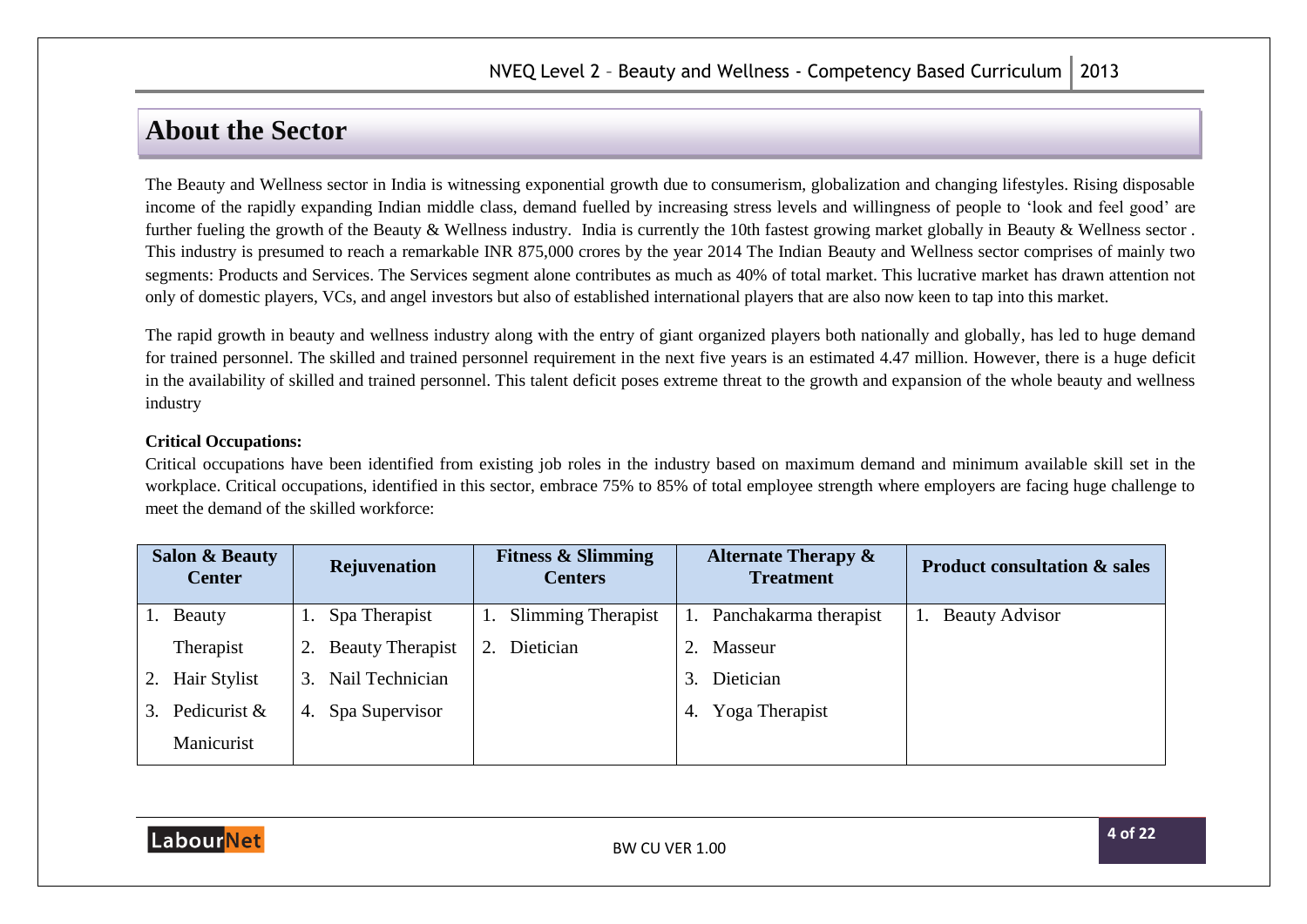## <span id="page-29-0"></span>**Objectives of the course**

Upon completion of this course, students will be able to:

- Identify the components of a balanced diet and perform basic exercises for endurance, strength, balance and flexibility
- Describe different alternative therapies
- Demonstrate the basic pressure technique on hand which will be further helpful in reflexology
- Perform basic manicure and pedicure
- Demonstrate the procedure of waxing on arms and legs
- Perform basic facial and apply knowledge and skills to perform facial as per common skin problem
- Demonstrate the procedure of facial hair removal-shaving beard and facial waxing
- Deal with the techniques involved in hair care as per hair and scalp problems or hair type
- Describe the different sectors in beauty and wellness
- Identify the different products available in the market for manicure, pedicure, facial and hair treatment

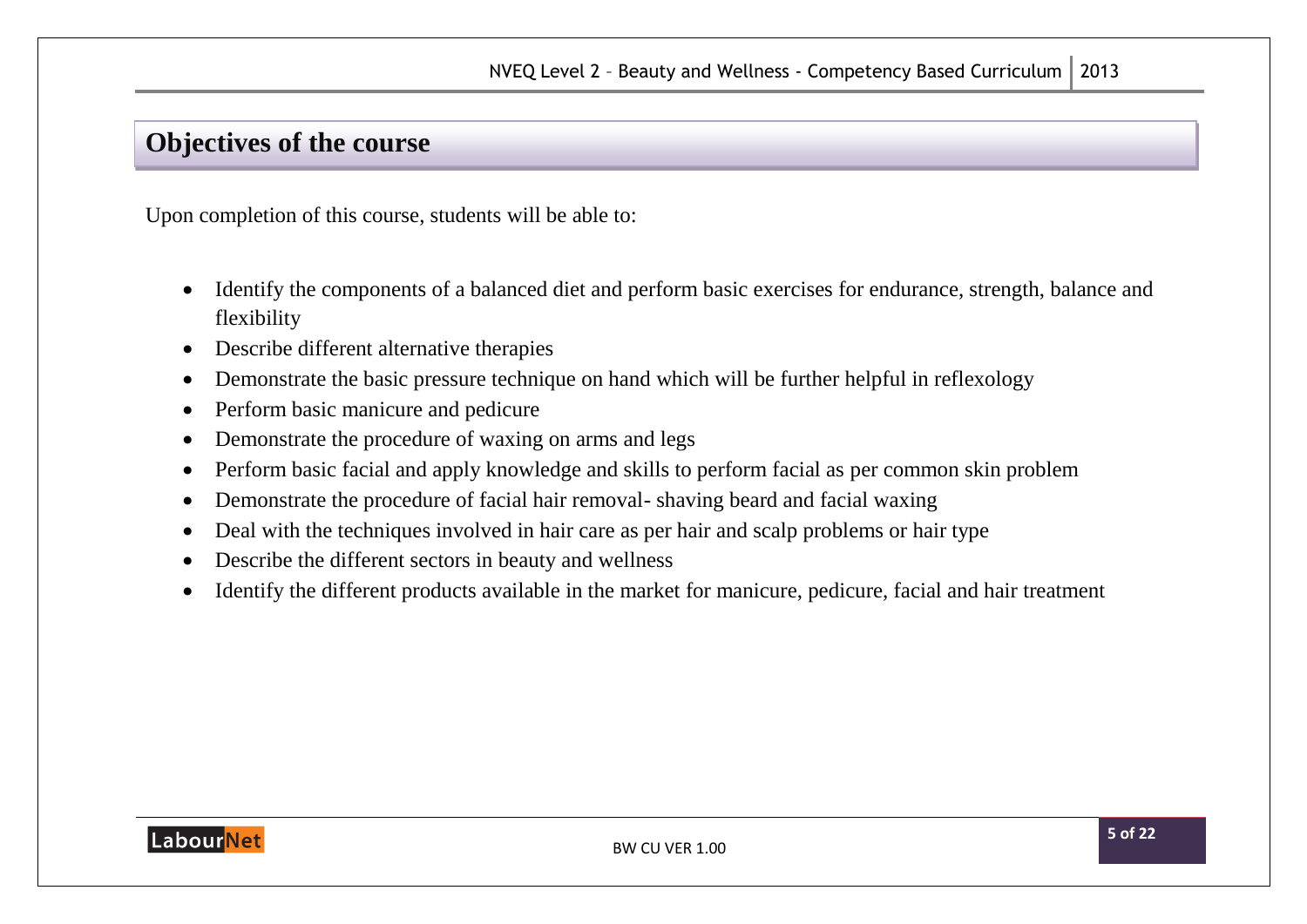## **Competency Based Curriculum**

### **Sector: Beauty and Wellness**

<span id="page-30-0"></span>**Course Structure:** This course (vocational qualification package) is a planned sequence of instructions consisting of the following 07 modules called as Units.

| <b>NVEQ Level 1</b> |                     |                                          |                                           |                                           |  |  |  |
|---------------------|---------------------|------------------------------------------|-------------------------------------------|-------------------------------------------|--|--|--|
| S.No.               | <b>Unit Code</b>    | <b>Unit Title</b>                        | <b>No. of Notional</b><br>/Learning Hours | Pre-requisite Unit, if<br>any             |  |  |  |
| 1.                  | <b>BW201-NO2013</b> | Body Care and Wellness I                 | 33                                        | Introduction to Body<br>Care and Wellness |  |  |  |
| 2.                  | <b>BW202-NQ2013</b> | Hand Care I                              | 30                                        | Introduction to Hand<br>Care              |  |  |  |
| 3.                  | <b>BW203-NQ2013</b> | Foot Care I                              | 25                                        | Introduction to Foot<br>Care              |  |  |  |
| $\overline{4}$ .    | <b>BW204-NQ2013</b> | Face & Beauty I                          | 45                                        | Introduction to Face $\&$<br>Beauty       |  |  |  |
| 5.                  | BW205-NQ2013        | Hair Care I                              | 35                                        | Introduction to Hair<br>Care              |  |  |  |
| 6.                  | <b>BW206-NQ2013</b> | Beauty & Wellness as a business sector I | $\overline{2}$                            |                                           |  |  |  |
| 7.                  | <b>BW207-NQ2013</b> | Work integrated learning                 | 30                                        |                                           |  |  |  |
|                     | <b>Total</b><br>200 |                                          |                                           |                                           |  |  |  |

Successful completion of **90 hours** of **theory sessions** and **110 hours of practical activities and on-the-job learning** is to be done for full qualification.

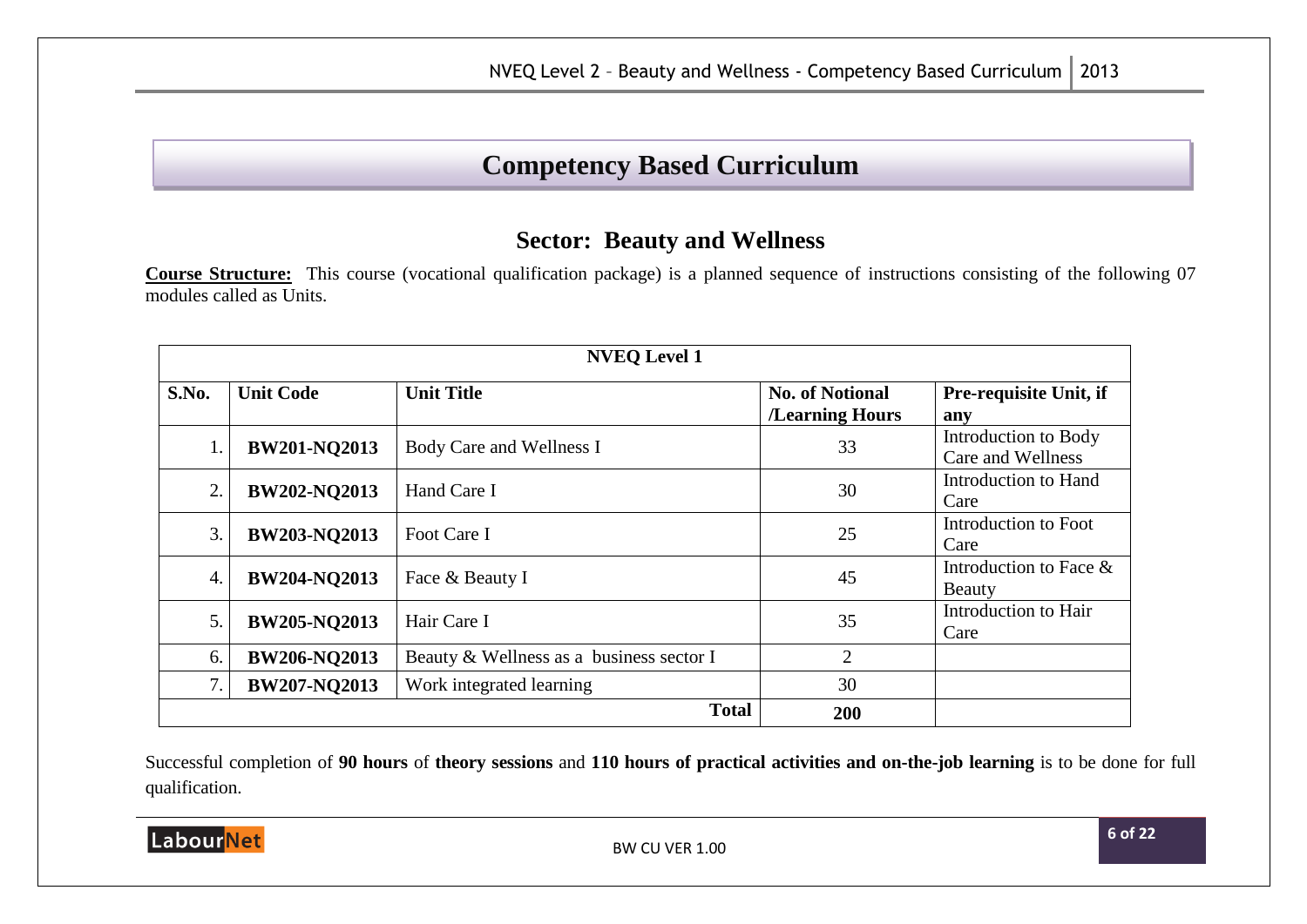#### **Classroom Activities:**

The main activity in Classroom is Interactive lecture session, followed by discussions. Teachers should make effective use of a variety of instructional aids, such as Videos, Power Point Presentations, Charts, Diagrams, Models, Exhibits, Handouts, etc. to transmit knowledge in projective and interactive mode.

#### **Practical Activities:**

Activities that provide practical experience are termed as Practical activities such as Chart preparation, Collation of objects relevant to the topics, Preparation of Informative document, role play, games, etc; Props, tools and equipment are used for practical activities to provide hands-on experiences for students in the chosen occupation. Specialized techniques such as handling of products and equipment, maintaining safe and hygienic conditions, handling customer's complaints and requirements, etc are to be imparted to the Students by expert Trainers. For practical training in any should be as per a plan signed by the student, teacher, and employer that reflects tasks to be performed and competencies to be imparted.

#### **On-the-Job Training:**

On-the-job training (OJT) utilizes actual equipment and materials in a structured manner following a training plan that reflects tasks to be performed and competencies to be imparted under the supervision of an experienced trainer or supervisor. Training plan is prepared and signed by the student, teacher, and supervisor at the organization/industry. In the first step of OJT the Trainer will provide an overview of the task to the Student, explaining the constructional details and use of the tools, equipment, materials, etc. in performing the tasks. In the second step Trainer will tell, show, demonstrate step by step the use of tools, materials and equipment for performing a task showing the finished product products at each appropriate step will help the leaner understand what is required as outcome. Student will directly participate in the next level while the Trainer monitors the progress and provides the fed back. At the last level Student practices with clearly defined targets for performance standards.

#### <span id="page-31-0"></span>**Certification:**

The CBSE will issue a 'National Certificate for Work Preparation'. This will be in addition to the regular CCE certificate issued to students.

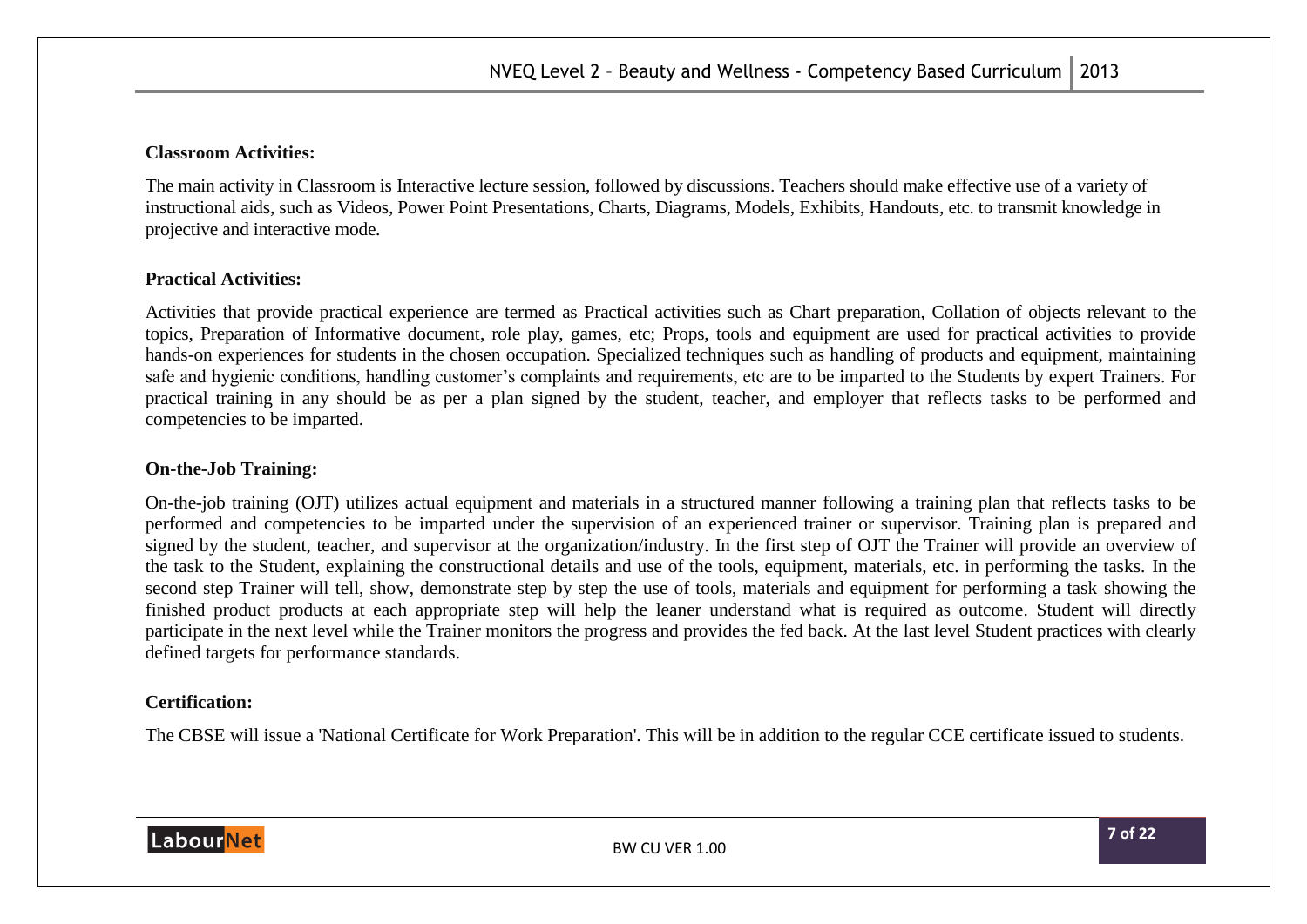<span id="page-32-1"></span><span id="page-32-0"></span>

|                                          | <b>UNITS</b>                                                                                                            |                                                                                                                                                                                                  |                                                                                                                                   |                                                                                                                                                                                               |  |
|------------------------------------------|-------------------------------------------------------------------------------------------------------------------------|--------------------------------------------------------------------------------------------------------------------------------------------------------------------------------------------------|-----------------------------------------------------------------------------------------------------------------------------------|-----------------------------------------------------------------------------------------------------------------------------------------------------------------------------------------------|--|
| <b>Unit Code:</b><br><b>BW201-NQ2013</b> | Unit 1 Title: Body care & wellness I                                                                                    |                                                                                                                                                                                                  |                                                                                                                                   |                                                                                                                                                                                               |  |
|                                          | <b>Duration: 33 hrs</b>                                                                                                 |                                                                                                                                                                                                  |                                                                                                                                   |                                                                                                                                                                                               |  |
|                                          | <b>Learning Outcome</b><br>1. The students will be                                                                      | <b>Knowledge Evaluation</b>                                                                                                                                                                      | <b>Performance Evaluation</b>                                                                                                     | <b>Teaching and</b><br><b>Training Method</b><br><b>Interactive lecture:</b>                                                                                                                  |  |
|                                          | able to differentiate<br>between different types<br>of diet requirement as<br>per body type, age and<br>work occupation | 1. Explain the<br>importance of a<br>balanced diet for<br>healthy living<br>2.<br>Differentiate<br>between a body<br>building diet and a<br>weight loss diet                                     | 1. Identify the<br>components of a<br>balanced diet<br>2. Determine the<br>nutritional<br>requirement as per age<br>and lifestyle | Diet and nutrition<br><b>Activity:</b><br>Group discussion<br>concluding to poster<br>preparation work                                                                                        |  |
|                                          | The student will be able<br>2.<br>to perform basic<br>exercises for endurance,<br>strength, balance and<br>flexibility  | 1. Differentiate<br>between endurance<br>and flexibility<br>Describe the<br>2.<br>importance of<br>strength building<br>exercises<br>List the names of<br>3.<br>different endurance<br>exercises | Perform various<br>1.<br>flexibility exercises<br>2. Perform basic yoga<br>asanas                                                 | <b>Interactive lecture: Types</b><br>of exercise - endurance,<br>strength, balance and<br>flexibility<br><b>Activity:</b><br>Demonstration of<br>aerobic exercises with<br>video presentation |  |

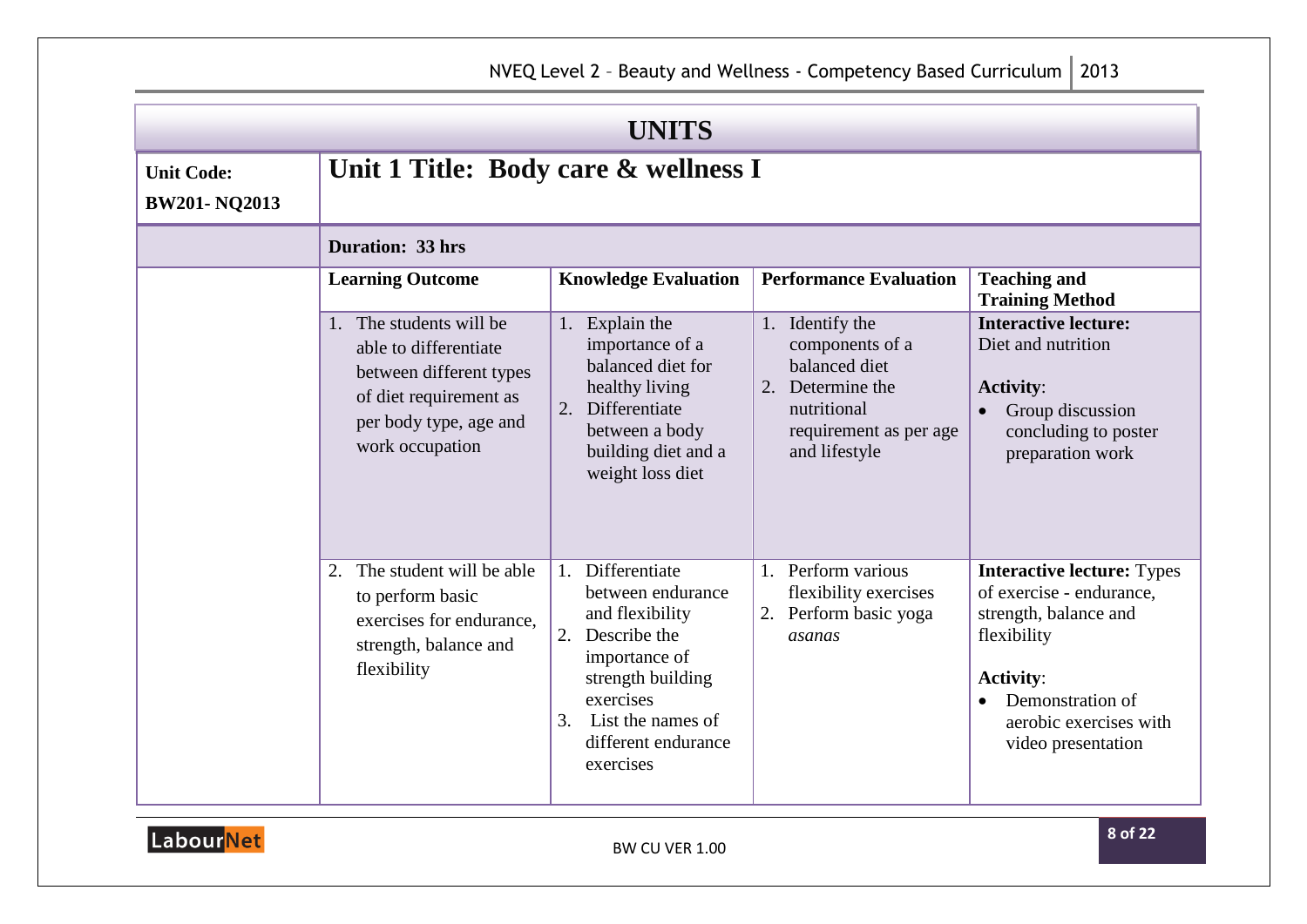|                                                                                                                                                                                                       |                                                                                                                                                                                         | NVEQ Level 2 - Beauty and Wellness - Competency Based Curriculum                                          | 2013                                                                                                                                                                                                                                                             |
|-------------------------------------------------------------------------------------------------------------------------------------------------------------------------------------------------------|-----------------------------------------------------------------------------------------------------------------------------------------------------------------------------------------|-----------------------------------------------------------------------------------------------------------|------------------------------------------------------------------------------------------------------------------------------------------------------------------------------------------------------------------------------------------------------------------|
| The students will be<br>3.<br>able to apply the basic<br>knowledge acquired in<br>alternative therapies for<br>beauty and wellness <i>i.e.</i><br>Aromatherapy,<br>Ayurveda and home<br>herb remedies | Differentiate<br>$1_{\cdots}$<br>between aroma<br>therapy and<br>Ayurveda<br>Explain the<br>2.<br>importance of herbs<br>such as: Aloe Vera<br>Gel, turmeric, neem,<br>and Tea Tree Oil | 1. Identify the pressure<br>points on the body<br>Identify the herbs for<br>2.<br>healthy skin            | <b>Interactive lecture:</b><br>Basics of Aromatherapy,<br>Ayurveda, herbal therapy,<br>Reflexology<br><b>Activity:</b><br>Interactive Quiz for<br>$\bullet$<br>different therapies.<br>Practical exercises -<br>$\bullet$<br>Basic pressure technique<br>on hand |
| The students will be<br>4.<br>able to demonstrate the<br>basic pressure technique<br>on hand which will be<br>further helpful in<br>reflexology                                                       | Illustrate the human<br>body reflex points<br>on hand and foot                                                                                                                          | Demonstrate the basic<br>pressure technique on<br>hand which will be<br>further helpful in<br>reflexology | <b>Interactive lecture:</b><br>Reflexology<br><b>Activity:</b><br>Practical exercises -<br>$\bullet$<br>Basic pressure technique<br>on hand                                                                                                                      |

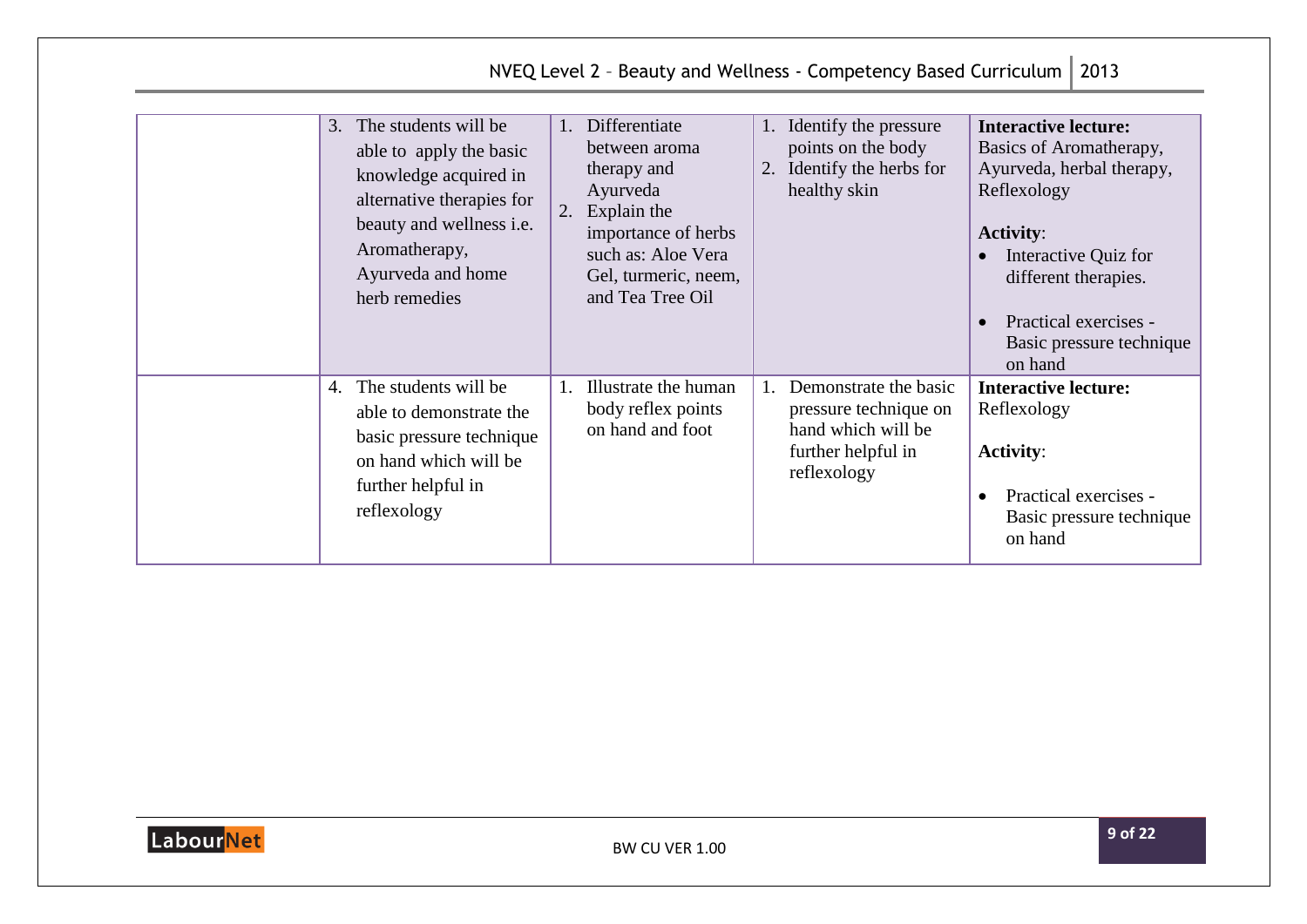<span id="page-34-0"></span>

| <b>Unit Code:</b><br><b>BW202-NQ2013</b> | Unit 2 Title: Hand Care I                                                                               |                                                                                                                                                                                                                                               |                                                                                                                                                                       |                                                                                                                                                                                                                                                                       |
|------------------------------------------|---------------------------------------------------------------------------------------------------------|-----------------------------------------------------------------------------------------------------------------------------------------------------------------------------------------------------------------------------------------------|-----------------------------------------------------------------------------------------------------------------------------------------------------------------------|-----------------------------------------------------------------------------------------------------------------------------------------------------------------------------------------------------------------------------------------------------------------------|
|                                          | <b>Duration: 30 hrs</b>                                                                                 |                                                                                                                                                                                                                                               |                                                                                                                                                                       |                                                                                                                                                                                                                                                                       |
|                                          | <b>Learning Outcome</b>                                                                                 | <b>Knowledge Evaluation</b>                                                                                                                                                                                                                   | <b>Performance Evaluation</b>                                                                                                                                         | <b>Teaching and</b><br><b>Training Method</b>                                                                                                                                                                                                                         |
|                                          | 1. The student will be able<br>to perform basic<br>manicure                                             | 1. Describe the<br>importance of<br>manicure<br>Differentiate<br>2.<br>between cuticle<br>clipper and cuticle<br>pusher<br>3. Enlist the safety and<br>hygiene measures to<br>be taken care of<br>during and after the<br>process of manicure | 1. Identify the tools,<br>equipment and<br>materials used in<br>manicure<br>2. Perform basic<br>manicure<br>3. Observation of the<br>same during practical<br>session | <b>Interactive lecture:</b><br>Basic technique of<br>manicure, Safety & hygiene<br><b>Activity:</b><br>Practical demonstration<br>Or video presentation                                                                                                               |
|                                          | 2. The students will be able<br>to identify different<br>manicure products<br>offered by various brands | 1. List the names of<br>various brands<br>offering manicure<br>products                                                                                                                                                                       | 1. Identify the different<br>products available in<br>the market for<br>manicure as per skin<br>type                                                                  | <b>Interactive lecture:</b><br>Different manicure products<br>offered by various brands<br><b>Activity:</b><br>Students will be asked<br>to collect pictures of<br>different products from<br>magazines and<br>newspapers for<br>preparation of collage<br>Mock store |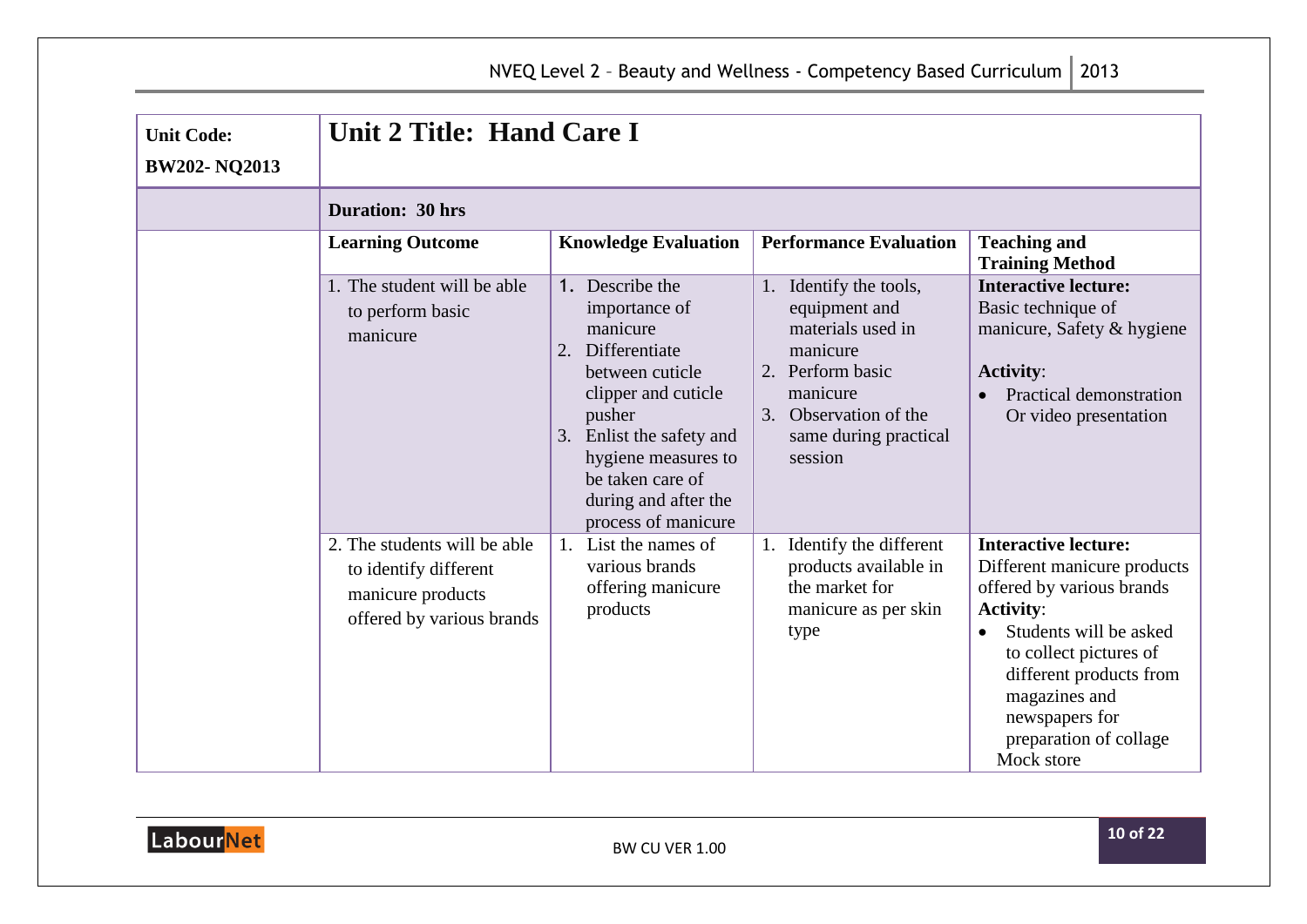|                                                                                                                                                                   |                                                                                                                                              | NVEQ Level 2 - Beauty and Wellness - Competency Based Curriculum                                                             | 2013                                                                                                                                                                                                                                           |
|-------------------------------------------------------------------------------------------------------------------------------------------------------------------|----------------------------------------------------------------------------------------------------------------------------------------------|------------------------------------------------------------------------------------------------------------------------------|------------------------------------------------------------------------------------------------------------------------------------------------------------------------------------------------------------------------------------------------|
| 3. The students will be able<br>to demonstrate the<br>making of cone and step<br>by step method of<br>preparing the mixture of<br>henna required for<br>designing | Describe the<br>$\mathbf{1}$ .<br>required consistency<br>of a mehendi mix<br>List the steps<br>involved in<br>preparing the<br>mehendi cone | Demonstrate the<br>process of mixing<br>henna to make<br>mehendi<br>2. Demonstrate the<br>process of making<br>mehendi cones | <b>Interactive lecture:</b><br>Making of cone and mixing<br>of henna<br><b>Activity:</b><br>Preparation of henna<br>mixture using bowls,<br>henna water, sugar,<br>eucalyptus oil.<br>Plastic sheet and cello<br>$\bullet$<br>tape for filling |
| The students will be<br>4.<br>able to perform the<br>procedure of waxing on<br>arms                                                                               | Differentiate<br>$\mathbf{1}$ .<br>between hot and<br>cold wax<br>Explain pre-waxing<br>and post-waxing<br>care                              | Demonstrate the<br>procedure of waxing<br>on arms<br>2. Identify the materials<br>required in waxing                         | <b>Interactive lecture:</b><br>Waxing on arms<br><b>Activity:</b><br>Practical demonstration<br>$\bullet$<br>or flash cards<br>presentation.                                                                                                   |

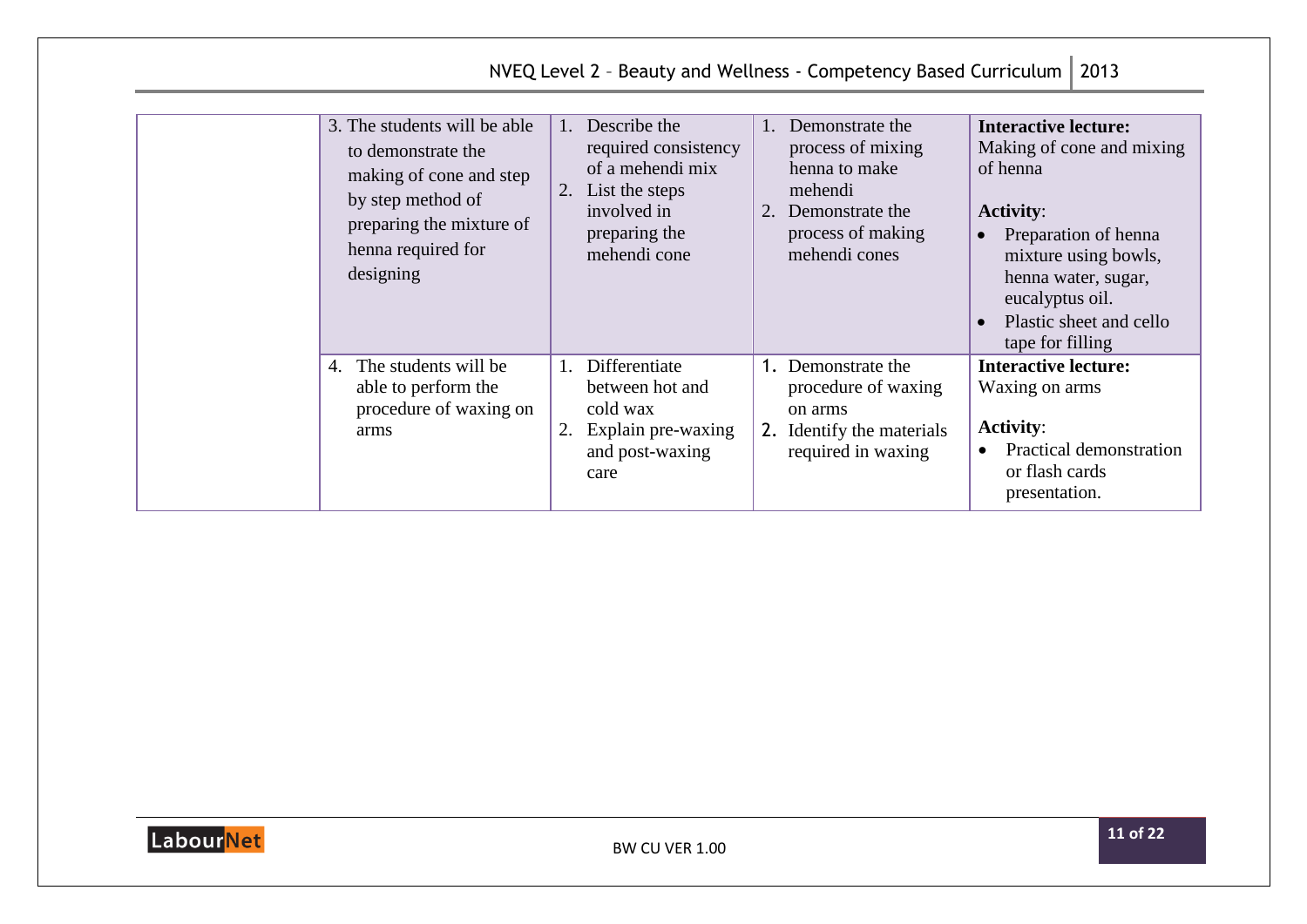<span id="page-36-0"></span>

| Unit Code: BW203-<br><b>NQ2013</b> | <b>Unit 3 Title: Foot Care I</b>                                                                           |                                                                                                                                                                                                                                       |                                                                                                       |                                                                                                                                                                                                                     |
|------------------------------------|------------------------------------------------------------------------------------------------------------|---------------------------------------------------------------------------------------------------------------------------------------------------------------------------------------------------------------------------------------|-------------------------------------------------------------------------------------------------------|---------------------------------------------------------------------------------------------------------------------------------------------------------------------------------------------------------------------|
|                                    | <b>Duration: 25 Hrs</b>                                                                                    |                                                                                                                                                                                                                                       |                                                                                                       |                                                                                                                                                                                                                     |
|                                    | <b>Learning Outcome</b>                                                                                    | <b>Knowledge Evaluation</b>                                                                                                                                                                                                           | <b>Performance</b><br><b>Evaluation</b>                                                               | <b>Teaching and</b><br><b>Training Method</b>                                                                                                                                                                       |
|                                    | 1. The students will be<br>able to perform basic<br>pedicure                                               | 1. Describe the<br>importance of<br>pedicure<br>Differentiate between<br>cuticle clipper and<br>pumice stone<br>Enlist the safety and<br>3.<br>hygiene measures to<br>be taken care of<br>during and after the<br>process of pedicure | Identify the tools,<br>equipment and<br>materials used in<br>pedicure<br>2. Perform basic<br>pedicure | <b>Interactive lecture:</b><br>Basic technique of Pedicure,<br>Safety & hygiene<br><b>Activity:</b><br>Group activity (Preparing a<br>sequence chart which will<br>show complete process of<br>basic pedicure)      |
|                                    | 2. The students will be<br>able to identify<br>different pedicure<br>products offered by<br>various brands | 1. List the names of<br>various brands<br>offering pedicure<br>products                                                                                                                                                               | Identify the different<br>products available in<br>the market for<br>pedicure as per skin<br>type     | <b>Interactive lecture:</b><br>Different pedicure products<br>offered by various brands<br><b>Activity:</b><br>Quiz about different<br>products and<br>advertisements.<br>Role play: enacting the<br>advertisements |

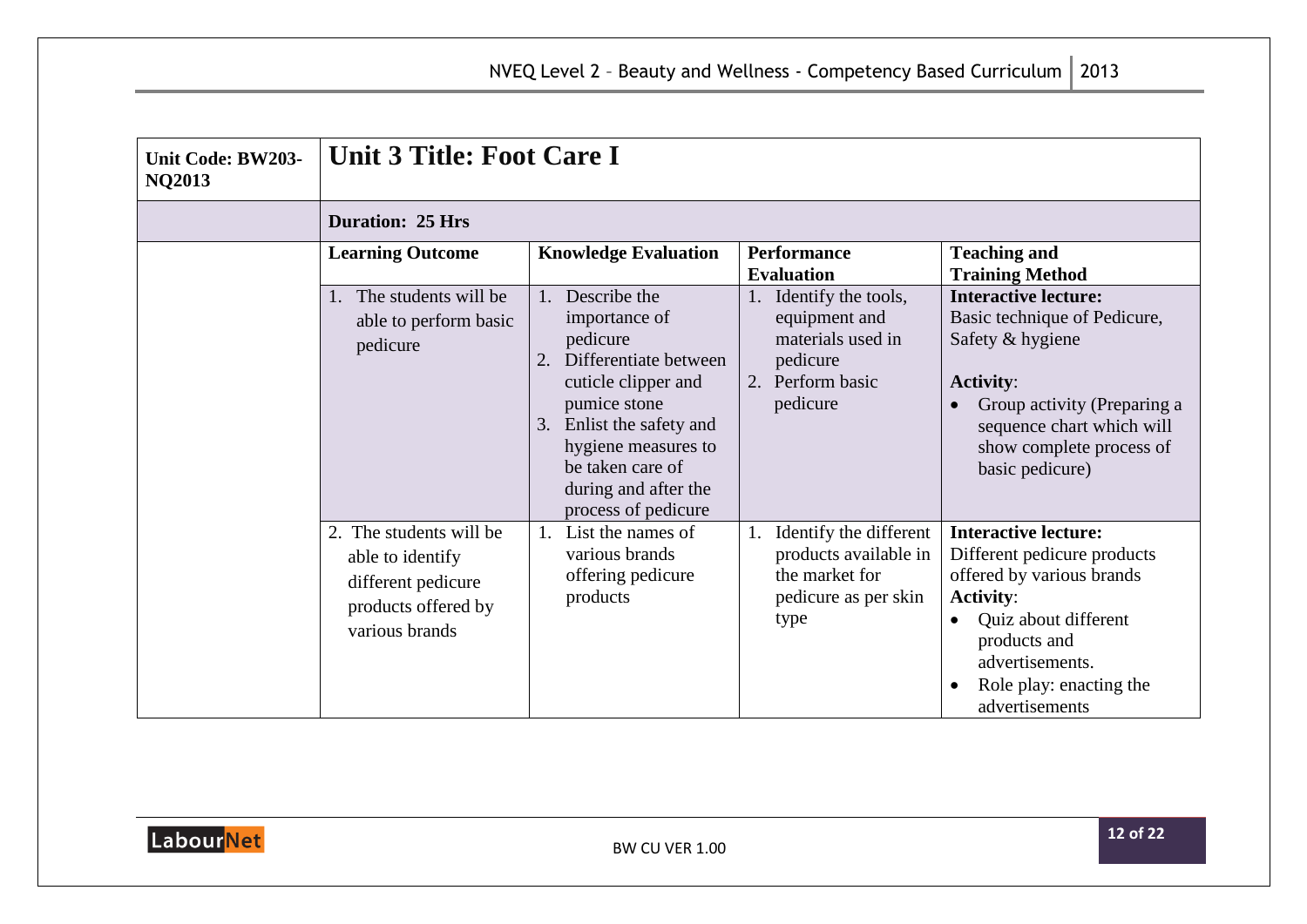|                                                                                     | NVEQ Level 2 - Beauty and Wellness - Competency Based Curriculum $\vert$ 2013                                                                                                                             |                                                                                                                        |
|-------------------------------------------------------------------------------------|-----------------------------------------------------------------------------------------------------------------------------------------------------------------------------------------------------------|------------------------------------------------------------------------------------------------------------------------|
| The students will be<br>3.<br>able to perform the<br>procedure of waxing<br>on legs | Differentiate between<br>Demonstrate the<br>hot and cold wax<br>procedure of waxing<br>Explain pre-waxing<br>on legs<br>2.<br>2. Identify the<br>and post-waxing care<br>materials required<br>for waxing | <b>Interactive lecture:</b><br>Waxing on leg<br><b>Activity: Practical</b><br>demonstration using appropriate<br>tools |

<span id="page-37-0"></span>

| Unit Code: BW204-<br><b>NQ2013</b> | Unit 4 Title: Face and Beauty I                           |                                                                                                                                                                   |                                                                                                                                                                                 |                                                                                                                                                  |
|------------------------------------|-----------------------------------------------------------|-------------------------------------------------------------------------------------------------------------------------------------------------------------------|---------------------------------------------------------------------------------------------------------------------------------------------------------------------------------|--------------------------------------------------------------------------------------------------------------------------------------------------|
|                                    | <b>Duration: 45 hrs</b>                                   |                                                                                                                                                                   |                                                                                                                                                                                 |                                                                                                                                                  |
|                                    | <b>Learning Outcome</b>                                   | <b>Knowledge Evaluation</b>                                                                                                                                       | <b>Performance</b><br><b>Evaluation</b>                                                                                                                                         | <b>Teaching and</b><br><b>Training Method</b>                                                                                                    |
|                                    | 1. The student will be<br>able to perform basic<br>facial | Describe the<br>importance of facial<br>List the materials,<br>tool and equipment<br>used in facial<br>Differentiate between<br>3.<br>exfoliate and<br>extraction | Identify the tools,<br>1.<br>equipment and<br>materials used in<br>facial.<br>2. Perform basic facial<br>i.e. Cleanse,<br>Exfoliate,<br>Extraction, Massage,<br>Mask, Hydration | <b>Interactive lecture:</b><br><b>Basic facial</b><br><b>Activity:</b><br>The students will be showed<br>$\bullet$<br>the tools used for facial. |

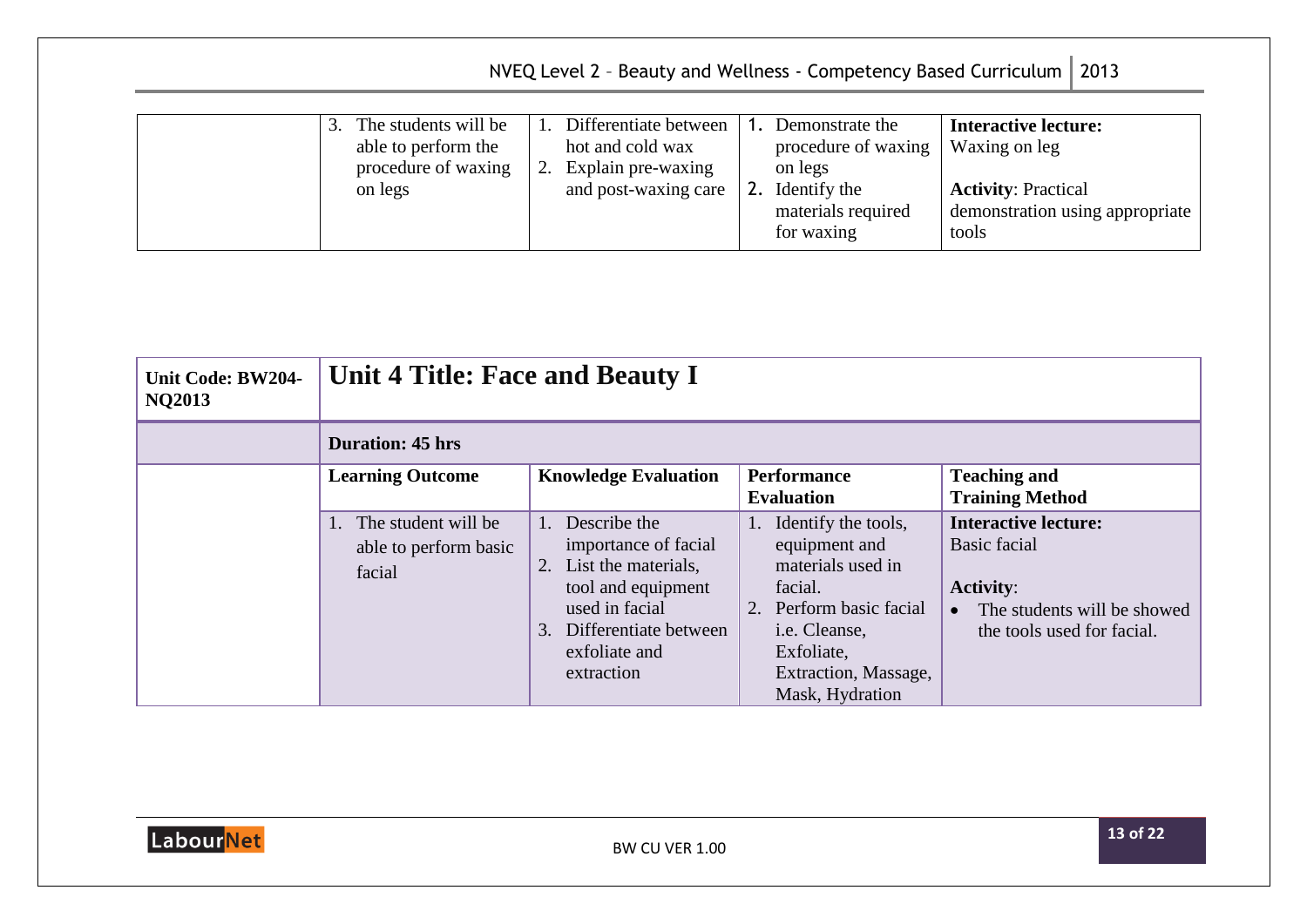|                                                                                                                                                         |                |                                                                                                                                                            | NVEQ Level 2 - Beauty and Wellness - Competency Based Curriculum   2013                                                                    |                                                                                                                                                                                                                                                                                                     |
|---------------------------------------------------------------------------------------------------------------------------------------------------------|----------------|------------------------------------------------------------------------------------------------------------------------------------------------------------|--------------------------------------------------------------------------------------------------------------------------------------------|-----------------------------------------------------------------------------------------------------------------------------------------------------------------------------------------------------------------------------------------------------------------------------------------------------|
| The students will able<br>2.<br>to identify the facial<br>treatment required as<br>per the skin problems<br>and types                                   | 2.             | 1. List the appropriate<br>facial treatment w.r.t.<br>skin problems<br>Differentiate between<br>black heads and white<br>heads                             | 1. Identity the facial<br>treatment for acne<br>2. Demonstrate the<br>process of removal of<br>black heads and white<br>heads              | <b>Interactive Lecture: Facial</b><br>Treatment w.r.t. skin problems<br><b>Activity:</b><br>Demonstrate basic facial.<br>$\bullet$<br>Allow student to<br>demonstrate the basic facial<br>in groups                                                                                                 |
| 3. The students will be<br>able to identify the<br>different products and<br>brands available in the<br>market for facial                               |                | 1. List the names of<br>various brands<br>offering facial<br>products                                                                                      | Identify the different<br>products available in<br>the market for facial<br>as per skin type and<br>skin problem                           | <b>Interactive lecture:</b><br>Different face care and Facial<br>products offered by various<br>brands<br><b>Activity:</b><br>• Blind fold game<br>In this activity the students are<br>required to feel & identify the<br>type of the tool used during<br>facial.                                  |
| 4. The students will be<br>able to apply basic<br>make up using eye<br>liner, mascara,<br>foundation, face<br>powder, lip liner,<br>lipstick, lip gloss | 1.<br>2.<br>3. | List the cosmetics<br>used in basic make up<br>Explain the steps<br>involved in applying<br>basic make up<br>Differentiate between<br>eye line and mascara | 1. Identify the shades<br>of foundation and<br>face powder as per<br>skin complexion<br>Demonstrate the<br>2.<br>process of lip make<br>up | <b>Interactive lecture:</b><br>Application of basic make-up<br><b>Activity:</b><br>• Worksheet<br>(worksheet will have different<br>diagrams of the tools and the<br>students have to circle the right<br>one)<br>The students will discuss<br>$\bullet$<br>the steps involved in basic<br>make-up. |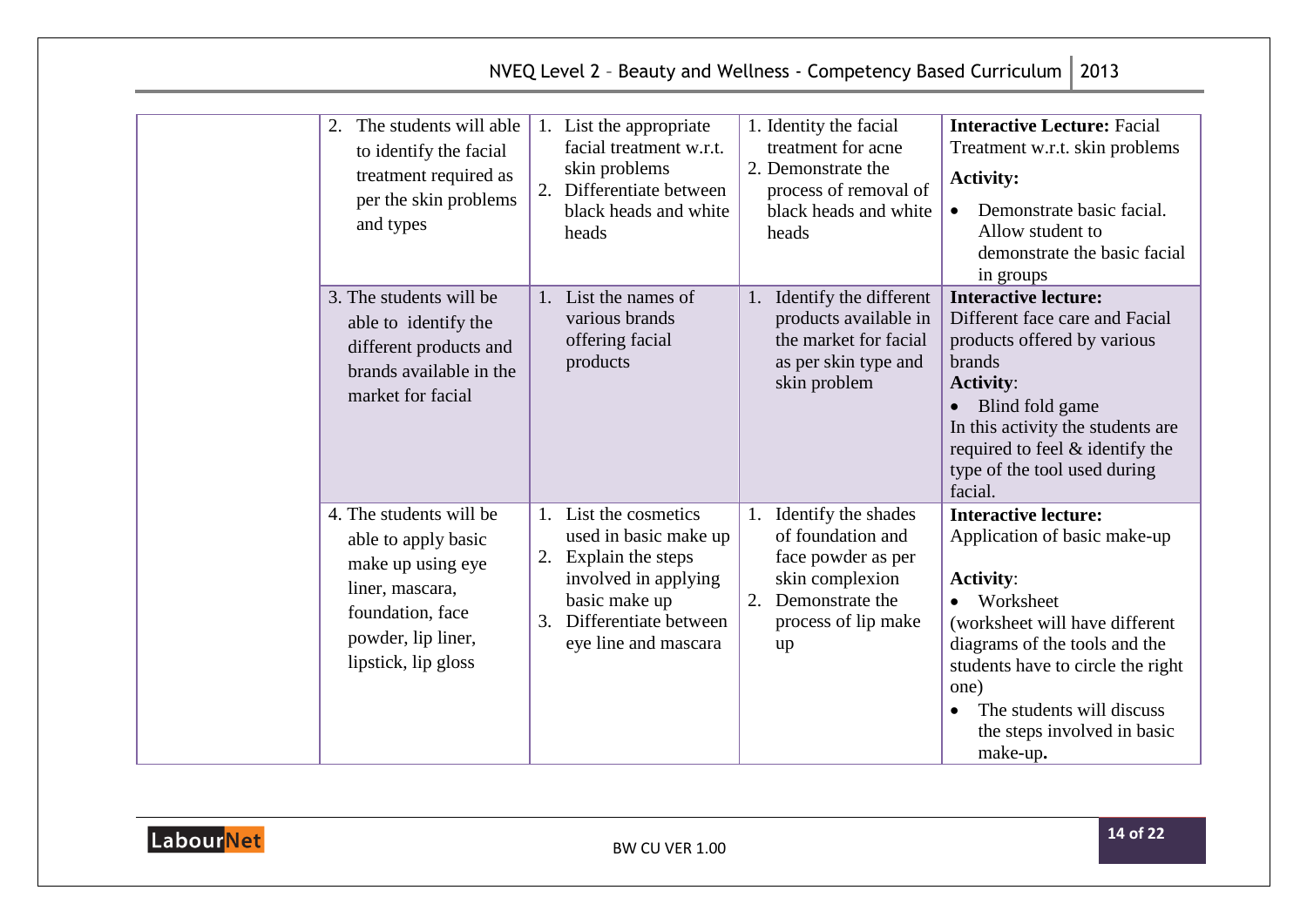|                                                                                                                                                       | NVEQ Level 2 - Beauty and Wellness - Competency Based Curriculum   2013                                                |                                                                                                                                                              |                                                                                                                                                                                                                                   |
|-------------------------------------------------------------------------------------------------------------------------------------------------------|------------------------------------------------------------------------------------------------------------------------|--------------------------------------------------------------------------------------------------------------------------------------------------------------|-----------------------------------------------------------------------------------------------------------------------------------------------------------------------------------------------------------------------------------|
|                                                                                                                                                       |                                                                                                                        |                                                                                                                                                              |                                                                                                                                                                                                                                   |
| 5.<br>The students will be<br>able to demonstrate<br>the procedure of<br>shaving various<br>shapes/styles of<br>beard, threading and<br>facial waxing | 1. List the materials,<br>tools required in<br>shaving men's beard<br>Explain pre-waxing<br>2.<br>and post-waxing care | 1. Demonstrate the<br>procedure of shaving<br>a beard<br>2. Draw the different<br>styles of beards<br>Demonstrate the<br>3.<br>procedure of facial<br>waxing | <b>Interactive lecture:</b><br>Shaving Beard, Facial waxing<br><b>Activity:</b><br>Practical demonstration<br>Giving students old<br>$\bullet$<br>magazines and ask them to<br>cut the different types of<br>beard VS clear faces |

<span id="page-39-0"></span>

| Unit Code: BW205-<br><b>NQ2013</b> | Unit 5 Title: Hair Care I                                                                                                                                                       |                                                                                                                                                                 |                                                                                                                      |                                                                                                                                                                                  |
|------------------------------------|---------------------------------------------------------------------------------------------------------------------------------------------------------------------------------|-----------------------------------------------------------------------------------------------------------------------------------------------------------------|----------------------------------------------------------------------------------------------------------------------|----------------------------------------------------------------------------------------------------------------------------------------------------------------------------------|
|                                    | <b>Duration: 35 hrs</b>                                                                                                                                                         |                                                                                                                                                                 |                                                                                                                      |                                                                                                                                                                                  |
|                                    | <b>Learning Outcome</b>                                                                                                                                                         | <b>Knowledge Evaluation</b>                                                                                                                                     | <b>Performance</b><br><b>Evaluation</b>                                                                              | <b>Teaching and</b><br><b>Training Method</b>                                                                                                                                    |
|                                    | 1. The student will be<br>able to distinguish<br>and identify the<br>different ingredients<br>required for:<br>- hair care<br>- hair problems<br>- shapes & textures of<br>hair | 1. List the ingredients<br>required to treat<br>frizzy hair<br>2. Differentiate between<br>hair nourishing<br>ingredient and hair<br>conditioning<br>ingredient | 1. Identify the<br>ingredients for<br>treating oily hair<br>2. Identify the<br>ingredients for<br>treating hair fall | <b>Interactive lecture:</b><br>Hair treatment ingredients<br><b>Activity:</b><br>Using different hair texture<br>$\bullet$<br>samples, the students are<br>required to identify. |

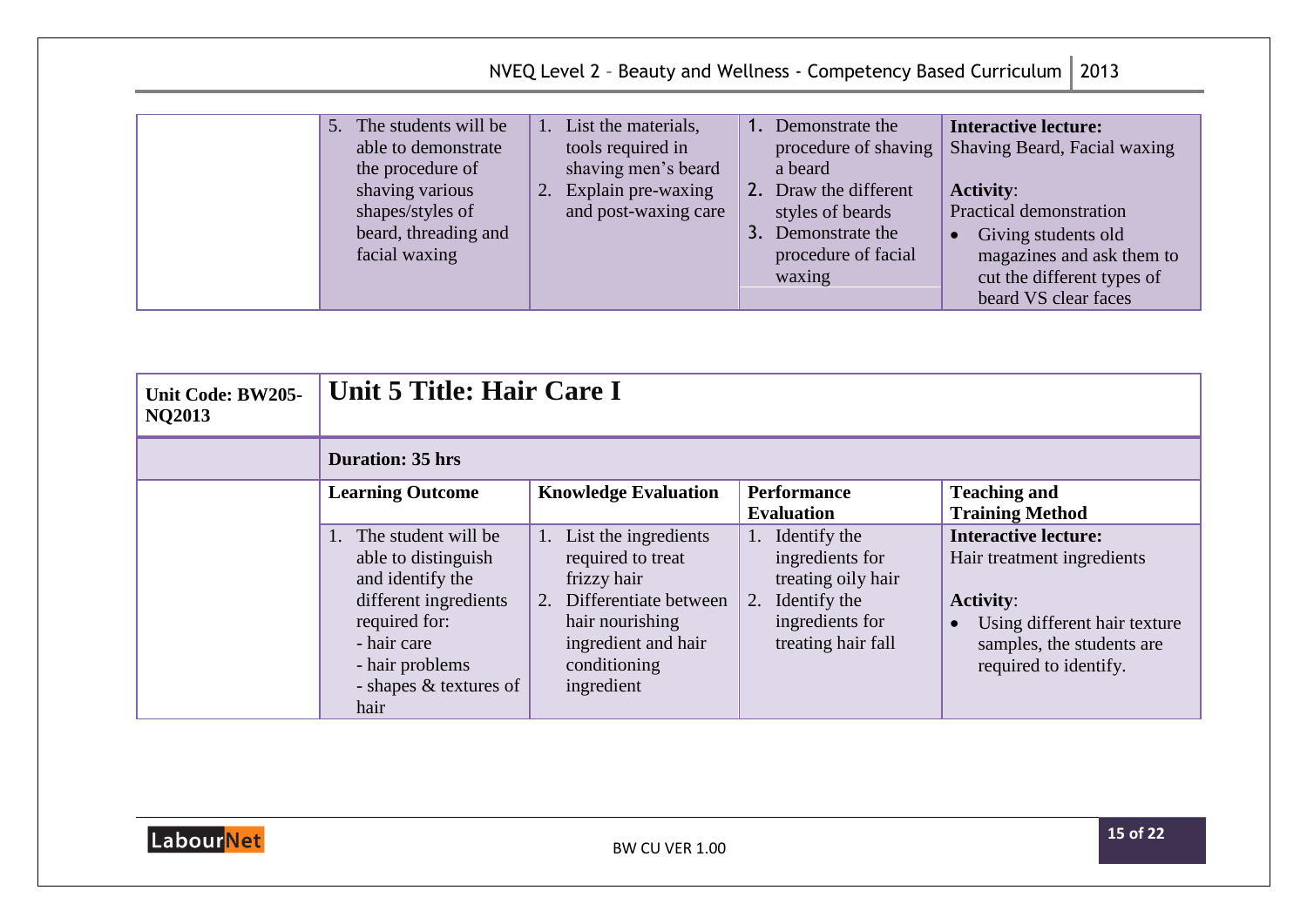| The student will be<br>able to perform hair<br>spa/hair treatment<br>required for common<br>hair and scalp<br>problems     | 1. Differentiate between<br>the treatment for oily<br>hair and dry hair<br>2. Describe the process<br>of treating dandruff<br>3. Enlist the safety and<br>hygiene measures to<br>be taken care while<br>using dandruff<br>shampoo | 1. Demonstrate the<br>process of hair spa<br>2. Identify shampoos to<br>cure dandruff<br>3. Identify prevention<br>methods for split<br>ends | <b>Interactive lecture: Technique</b><br>of using hair products, Hair<br>treatment<br><b>Activity:</b><br>Simulation activity for dry<br>$\bullet$<br>shampooing                                                                    |
|----------------------------------------------------------------------------------------------------------------------------|-----------------------------------------------------------------------------------------------------------------------------------------------------------------------------------------------------------------------------------|----------------------------------------------------------------------------------------------------------------------------------------------|-------------------------------------------------------------------------------------------------------------------------------------------------------------------------------------------------------------------------------------|
| 3. The students will be<br>able to identify<br>different hair<br>treatment products<br>offered by various<br><b>brands</b> | 1. List the names of<br>various brands<br>offering hair care<br>products                                                                                                                                                          | 1. Identify the different<br>products available in<br>the market for hair<br>care as per hair type<br>and scalp problem                      | <b>Interactive lecture:</b><br>Different hair care products<br>offered by various brands<br><b>Activity:</b><br>The students will make<br>$\bullet$<br>collage on the different<br>products available using<br>news-paper and color |

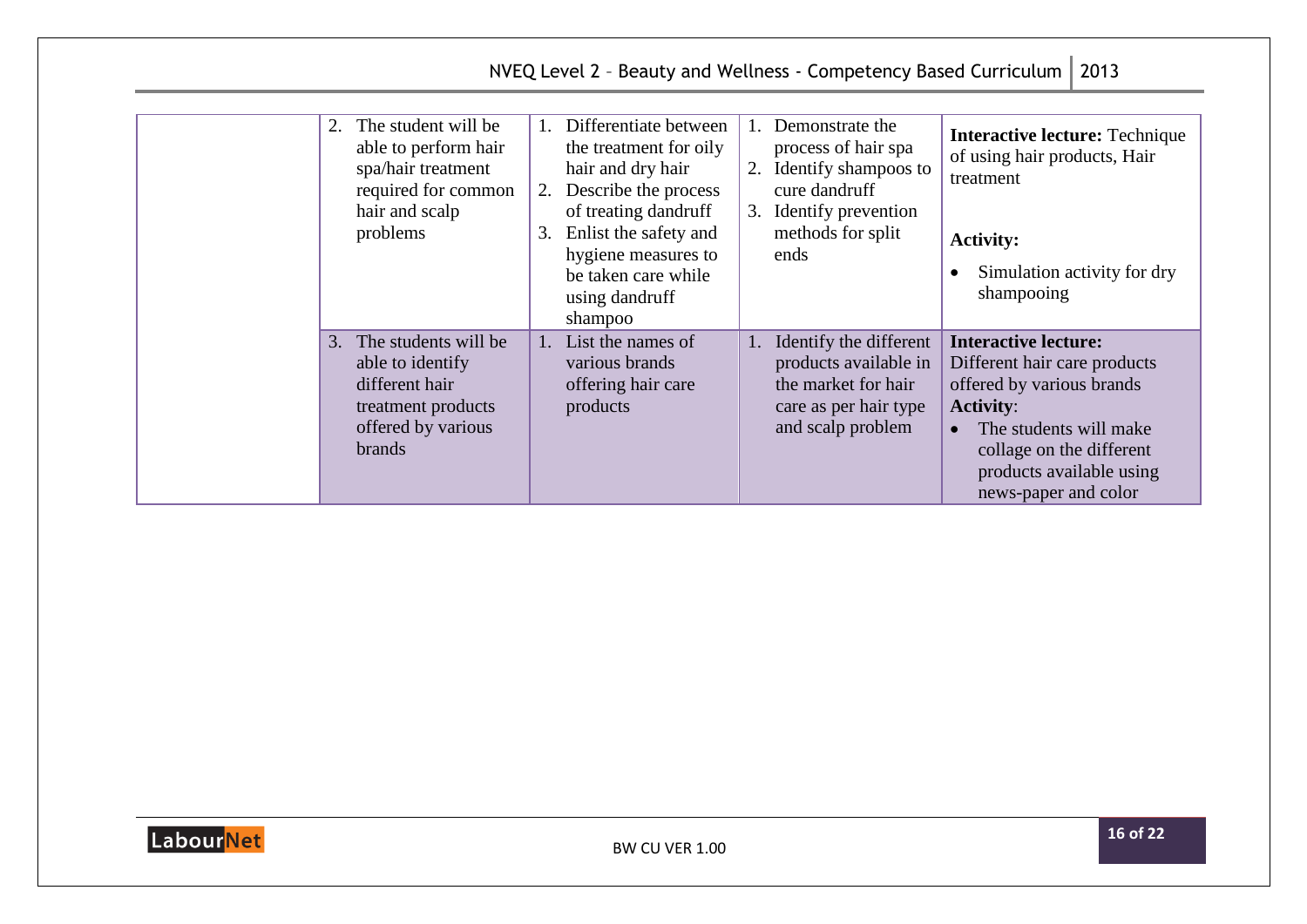<span id="page-41-0"></span>

| <b>Unit Code:</b><br><b>BW206-NQ2013</b> | Unit 6 Title: Beauty & wellness as a business sector I                                             |                                                                                                                                  |                                                                |                                                                                                                                                                                                     |
|------------------------------------------|----------------------------------------------------------------------------------------------------|----------------------------------------------------------------------------------------------------------------------------------|----------------------------------------------------------------|-----------------------------------------------------------------------------------------------------------------------------------------------------------------------------------------------------|
|                                          | <b>Duration: 2 hrs</b>                                                                             |                                                                                                                                  |                                                                |                                                                                                                                                                                                     |
|                                          | <b>Learning Outcome</b>                                                                            | <b>Knowledge Evaluation</b>                                                                                                      | <b>Performance Evaluation</b>                                  | <b>Teaching and</b><br><b>Training Method</b>                                                                                                                                                       |
|                                          | 1. The students will be<br>able to describe the<br>sectors and occupations<br>in beauty & wellness | List the different<br>sectors in beauty $\&$<br>wellness<br>2. Differentiate<br>between<br>rejuvenation and<br>alternate therapy | Match the job<br>opportunities with<br>their respective sector | <b>Interactive lecture:</b><br>Beauty sectors<br><b>Activity:</b><br>Students are divided in<br>groups and each group<br>will enact role-play on<br>different sectors of the<br>beauty and wellness |

### **BW207-NQ2013**

## <span id="page-41-1"></span>**Work integrated learning and practice**

### **List of work integrated activities**

- Manicure & Pedicure (Basic)
- Facial (Basic)
- Make-up (Basic)
- Hair spa/treatment
- Shaving
- Arm & leg waxing

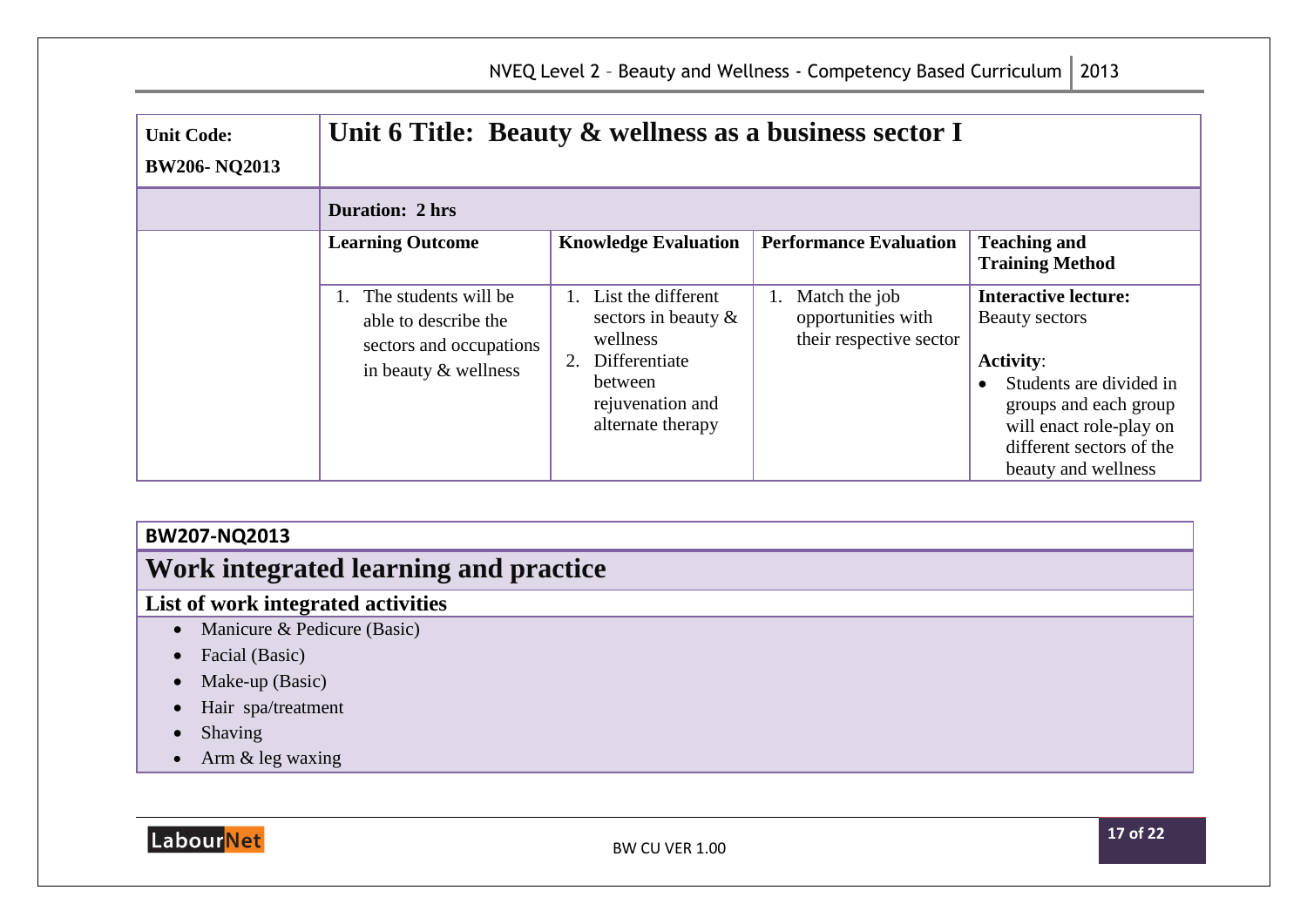### <span id="page-42-0"></span>**Assessment Guide**

Assessment is a process used for determining an individual's progress or level of mastery/competence in an occupational area. It may be formative (continuous) and/or summative (final). It is a process of collecting evidence and making judgment about the extent to which a person demonstrates the knowledge and skills set out in the standards or learning outcomes of a unit of competency. Assessment should be done on the basis of information or evidence about the individual's ability against clearly stated objectives or standards. A diversity of assessment methods is required to achieve the multiple purposes and to satisfy the requirements of competency based assessment. Appropriate evidence is to be collected from activities that can be clearly related to the Units of Competency. It should cover all the elements and performance criteria/indicators in the competency standards. Student's achievements should be assessed by using the following methods of assessment.

The final assessment will be in line with the CBSE guidelines.

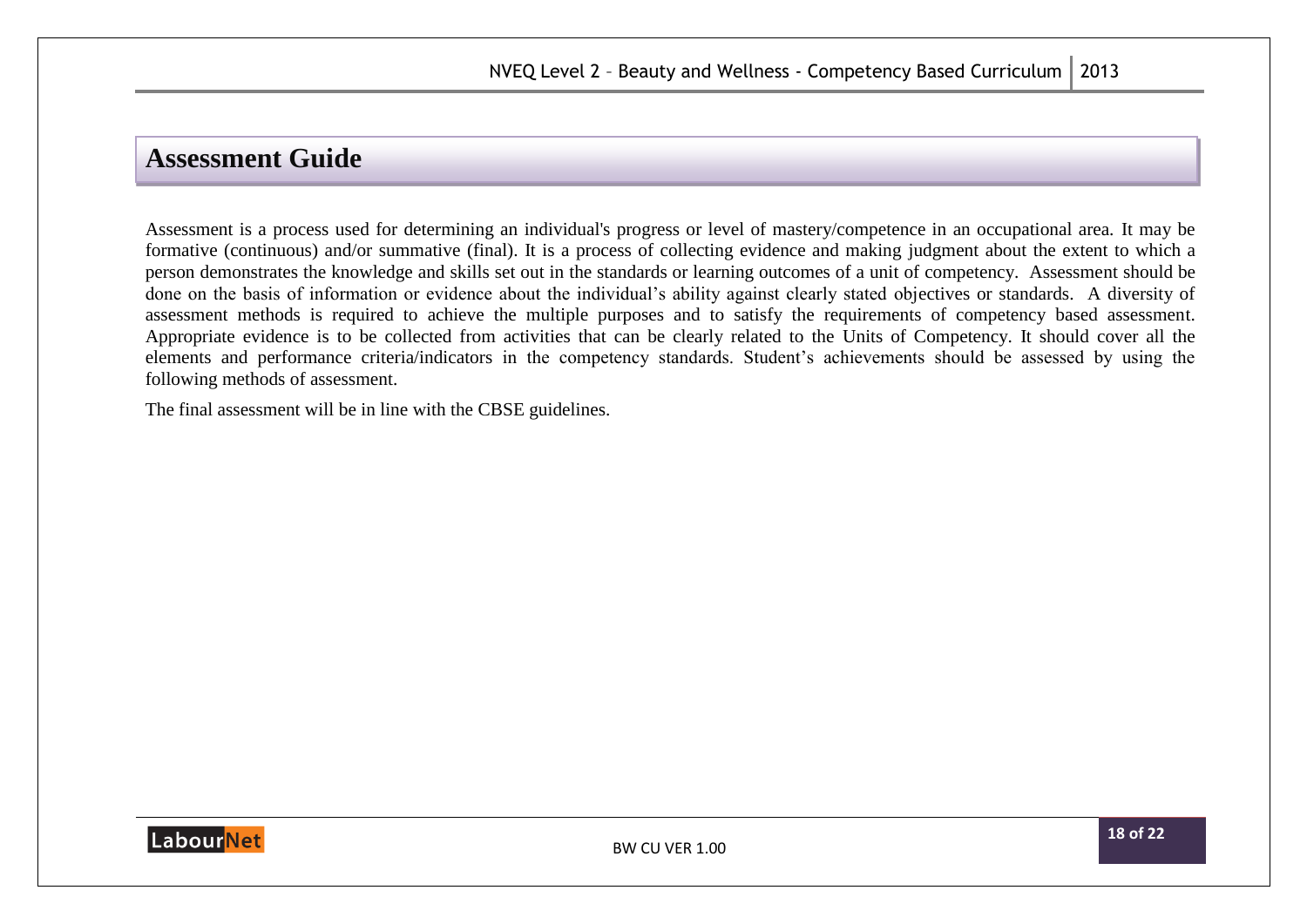## <span id="page-43-0"></span>**List of tools, equipment and materials**

#### **BW202-NQ2013: Hand Care I**

#### **Manicure**

- 1. Tools: Nail clippers, Cuticle knife and clippers, Cuticle pusher, Nail file, emery board, Buffer, Small Scissors, Brush, Orange Stick, Spatula for cuticle creams
- 2. Materials: Towel, Cleaning cloth, Cotton balls/pads, Bowl, Water
- 3. Cosmetics: Cuticle softener cream, Massage lotion, Nail polish, nail polish remover (Acetone), Astringent, soap or shampoo, Hand scrub, Hand cleanser
- 4. Equipment/Furniture: Manicure table, Patron's chair and manicurist's chair or stool

#### **Waxing**

- 1. Tools: Wax heating pot, Spatula
- 2. Materials: Towel, Cleaning cloth, Cotton balls/pads, Bowl, Water, wax or cold wax, Powder, Cloth strips
- 3. Cosmetics: Massage lotion, Astringent,
- 4. Equipment/Furniture: Waxing cum massage Bed

#### **Mehendi**

- 1. Tools: Spoon
- 2. Materials: Dry henna powder, Cloth, Water, Bowl, Plastic paper to make cone, Glue or cello tape, Scissor, eucalyptus oil, sugar

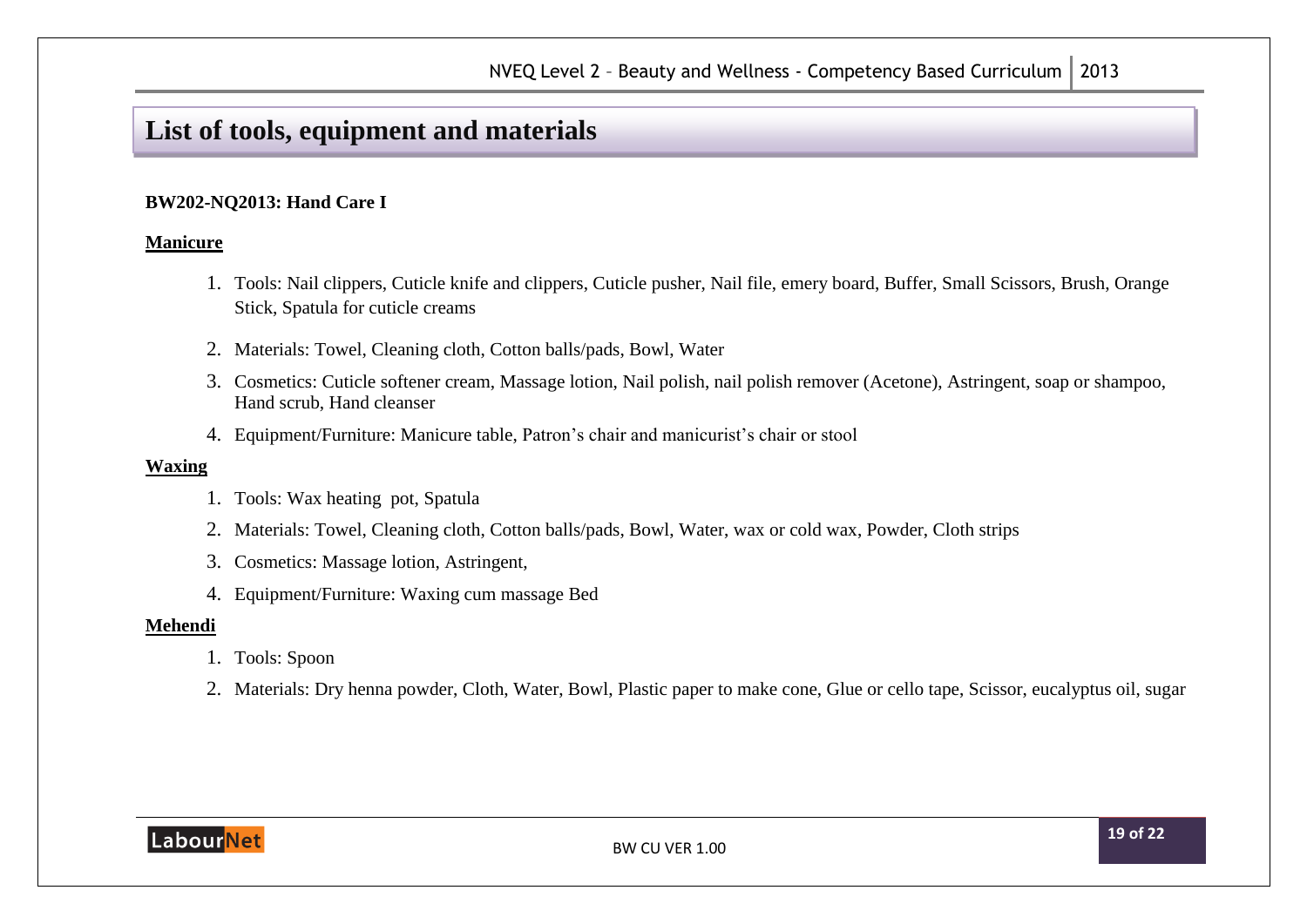#### **BW203-NQ2013: Unit Title: Foot Care I**

#### **Pedicure**

- 1. Tools: Nail clippers, Cuticle clippers, clippers, Cuticle pusher, Nail file, emery board, Buffer, Small Scissors, Brush, Orange Stick, Spatula for cuticle creams, Feet scraper, metal filer
- 2. Materials: Towel, Cleaning cloth, Cotton balls/pads, Bowl, Water, Pumice stone
- 3. Cosmetics: Cuticle softener cream, Massage lotion, Nail polish, nail polish remover (Acetone), Astringent, soap or shampoo, foot scrub, foot cleanser
- 4. Equipment/Furniture: Pedicure table

#### **Waxing**

- 1. Tools: Wax heating pot, Spatula
- 2. Materials: Towel, Cleaning cloth, Cotton balls/pads, Bowl, Water, wax or cold wax, Powder, Cloth strips
- 3. Cosmetics: Massage lotion, Astringent,
- 4. Equipment/Furniture: Waxing cum massage Bed

#### **BW204-NQ2013: Unit Title: Face & Beauty I**

#### **Facial**

- 1. Tools: Blackhead removal tool
- 2. Materials: Towel, Distilled water, Head band,
- 3. Cosmetics: anti-bacterial soap or face wash, Cleanser for all skin types, Moisturizer for all skin types, Face scrub, facial mask, Toner for skin types
- 4. Equipment/Furniture: Facial vaporizer/steamer

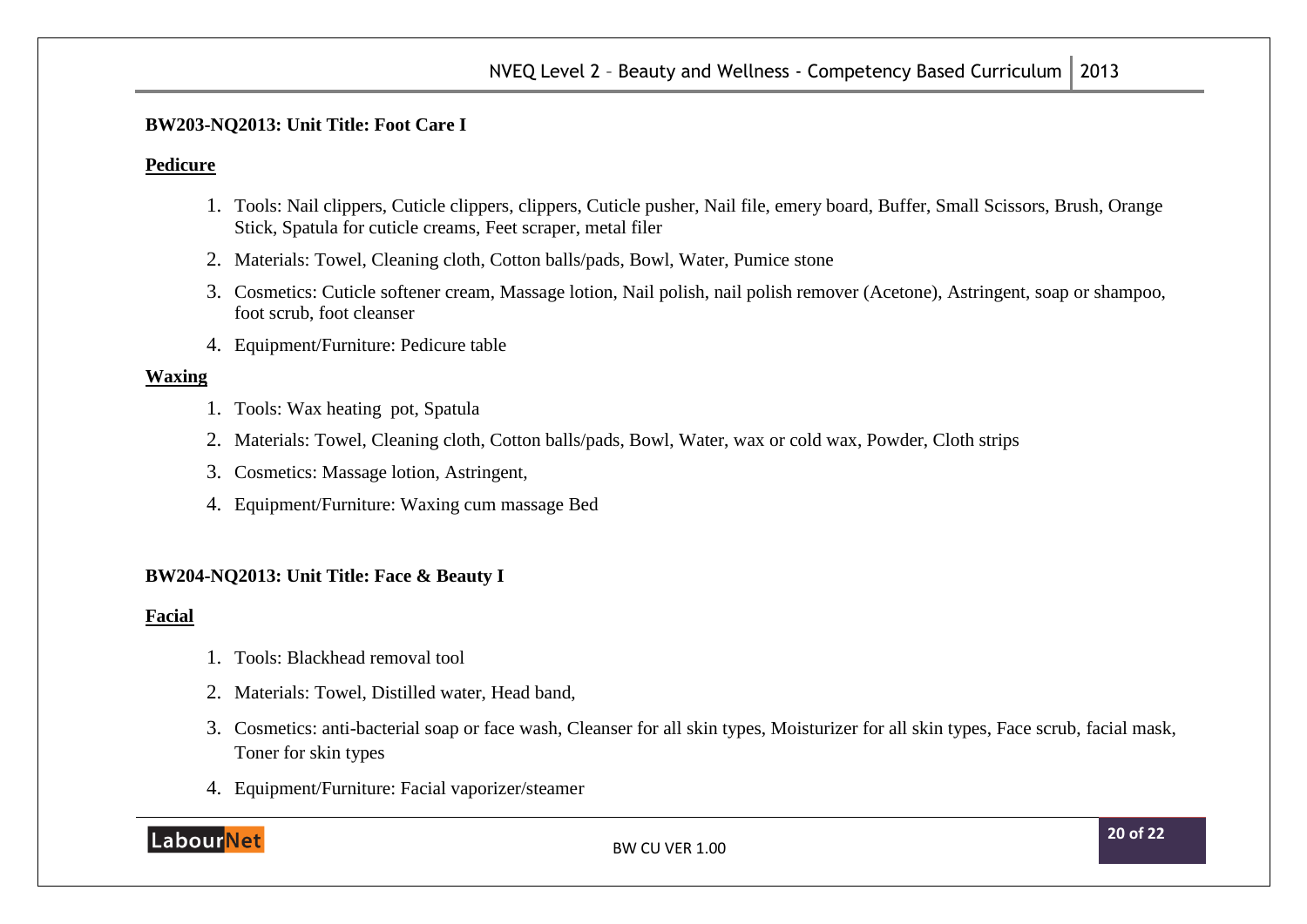#### **Make-Up**

- 1. Materials: Towel, Distilled water, Head band,
- 2. Cosmetics: Eye liner, mascara, foundation, face powder, lip liner, lipstick, lip gloss

#### **Shaving**

- 1. Tool: Razor, Blade, Shaving brush
- 2. Material: Water, towel, Shaving cream, after shave lotion
- 3. Equipment/Furniture: Wash Basin

#### **BW205-NQ2013: Unit Title: Hair Care-I**

- 1. Tools: Hair brush, comb
- 2. Materials: Towel, water
- 3. Cosmetics: Oil, Shampoo, Conditioner, serum
- 4. Equipment/Furniture: Wash Basin, blow dryer, head steamer

## <span id="page-45-0"></span>**Trainers Qualification**

- Graduate with Cosmetology / Beauty and Wellness certification or Diploma in Beauty and Wellness with 5+ years of experience as a beautician
- Work experience in Beauty and Wellness segment (at least 2 years)
- Good knowledge of sector related processes/ services
- With prior experience in training / teaching